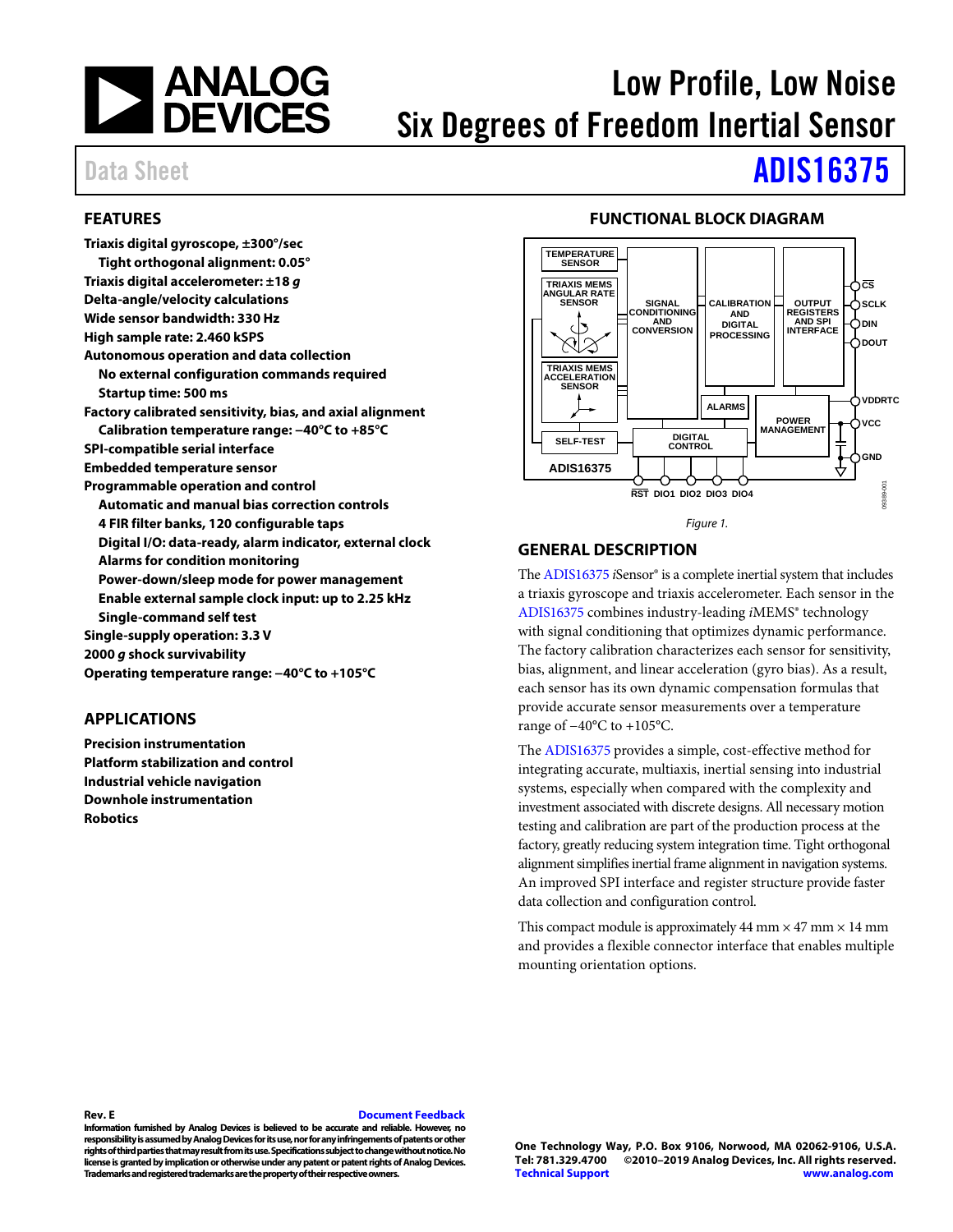# **ADIS16375**

# **TABLE OF CONTENTS**

| Pin Configuration and Function Descriptions 8 |
|-----------------------------------------------|
|                                               |
|                                               |
|                                               |
|                                               |
|                                               |
|                                               |
|                                               |
|                                               |
|                                               |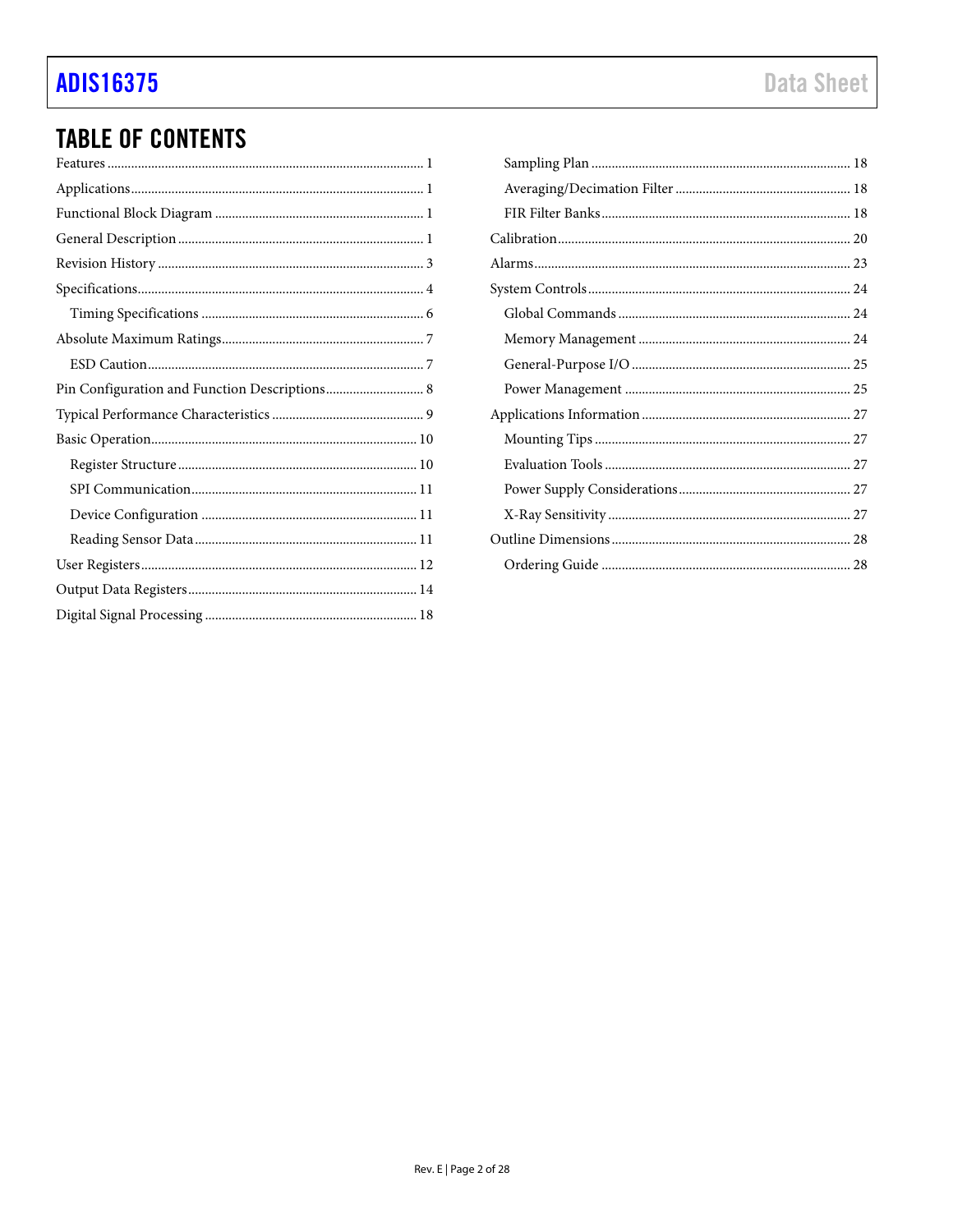# Data Sheet **[ADIS16375](https://www.analog.com/ADIS16375?doc=ADIS16375.pdf)**

# <span id="page-2-0"></span>**REVISION HISTORY**

| $1/2019$ —Rev. D to Rev. E |  |
|----------------------------|--|
|                            |  |
|                            |  |

# **10/2017—Rev. C to Rev. D**

| Changes to Logic 0 Input Current, IL Parameter, Table 1  4 |  |
|------------------------------------------------------------|--|
| Added Note 3, Table 1; Renumbered Sequentially 5           |  |
| Deleted Prototype Interface Board Section, Table 99, and   |  |
| Installation Tips Section; Renumbered Sequentially26       |  |
|                                                            |  |
|                                                            |  |
| Added Mounting Tips Section, Evaluation Tools Section,     |  |
| Breakout Board, ADIS16IMU/PCBZ Section, PC-Based           |  |
| Evaluation, EVAL-ADIS2 Section, and Power Supply           |  |
|                                                            |  |

# **8/2012—Rev. B to Rev. C**

| Changes to Features Section and General Description Section1   |
|----------------------------------------------------------------|
|                                                                |
|                                                                |
|                                                                |
|                                                                |
| Changes to Acceleration Section and Delta Angles Section14     |
|                                                                |
|                                                                |
| Changes to Restoring Factory Calibration Section, Linear       |
| Acceleration on Effect on Gyroscope Bias Section, and Point of |
|                                                                |
|                                                                |
| Changes to Automatic Self Test Section, Memory Management      |
|                                                                |
|                                                                |

# Changes to General Purpose I/O Control Section ..................... 24 Changes to Real-Time Clock Configuration/Data Section ....... 25 Changes to Prototype Interface Board and Figure 23 ................ 26 Updated Outline Dimensions ........................................................ 28 Changes to Ordering Guide ........................................................... 28

# **7/2011—Rev. A to Rev. B**

| Changes to Accelerometers, Nonlinearity Parameter and Power  |
|--------------------------------------------------------------|
|                                                              |
|                                                              |
| Changed Angular Displacement Heading to Delta Angles 14      |
|                                                              |
| Changes to Table 28 and Velocity Changes Section  15         |
|                                                              |
| Changes to Data-Ready Indicator Section and Input Sync/Clock |
|                                                              |
| Moved Real-Time Clock Configuration/Data Section, Table 96,  |
|                                                              |
| Changes to Real-Time Clock Configuration/Data Section25      |
| Changes to Prototype Interface Board Section 26              |

## **2/2011—Rev. 0 to Rev. A**

| Changes to Gyroscopes Misalignment and Accelerometers |  |
|-------------------------------------------------------|--|
| Misalignment Test Conditions/Comments, Table 1 3      |  |
|                                                       |  |
|                                                       |  |
| Changes to Table 57, Table 58, and Table 59  18       |  |

### **10/2010—Revision 0: Initial Version**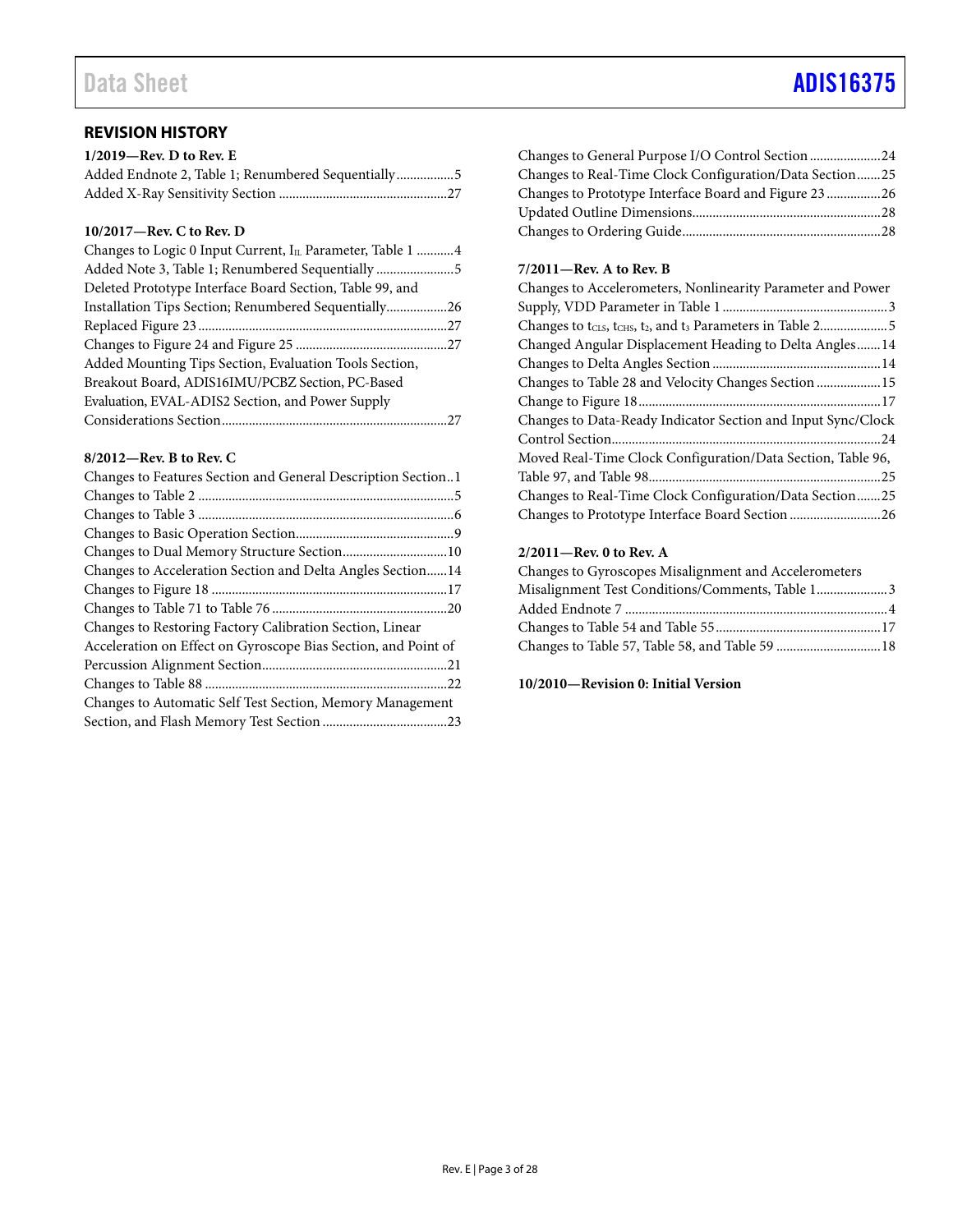# <span id="page-3-0"></span>**SPECIFICATIONS**

TA = 25°C, VDD = 3.3 V, angular rate = 0°/sec, dynamic range = ±300°/sec ± 1 *g*, unless otherwise noted.

# **Table 1.**

| <b>Parameter</b>                          | <b>Test Conditions/Comments</b>                               | Min  | <b>Typ</b>        | <b>Max</b> | <b>Unit</b>               |
|-------------------------------------------|---------------------------------------------------------------|------|-------------------|------------|---------------------------|
| <b>GYROSCOPES</b>                         |                                                               |      |                   |            |                           |
| <b>Dynamic Range</b>                      |                                                               | ±300 | ±350              |            | $\degree$ /sec            |
| Sensitivity <sup>1</sup>                  | 16-bit resolution, x_GYRO_OUT registers only                  |      | 0.01311           |            | °/sec/LSB                 |
| <b>Initial Sensitivity Tolerance</b>      |                                                               |      |                   | ±1         | %                         |
| Sensitivity Temperature Coefficient       | $-40^{\circ}$ C $\leq$ T <sub>A</sub> $\leq$ +85 $^{\circ}$ C |      | ±40               |            | ppm/°C                    |
| Misalignment                              | Axis-to-axis                                                  |      | ±0.05             |            | Degrees                   |
|                                           | Axis-to-frame (package)                                       |      | ±1.0              |            | Degrees                   |
| Nonlinearity                              | Best-fit straight line                                        |      | $\pm 0.025$       |            | % of FS                   |
| <b>Initial Bias Error</b>                 | $±1\sigma$                                                    |      | ±1.0              |            | $\degree$ /sec            |
| In-Run Bias Stability                     | $1\sigma$                                                     |      | $12 \overline{ }$ |            | $^{\circ}/\text{hr}$      |
| Angular Random Walk                       | $1\sigma$                                                     |      | 1.0               |            | $\frac{\circ}{\sqrt{hr}}$ |
| <b>Bias Temperature Coefficient</b>       | $-40^{\circ}C \leq T_A \leq +85^{\circ}C$                     |      | ±0.005            |            | °/sec/°C                  |
| <b>Linear Acceleration Effect on Bias</b> | Any axis, 1 $\sigma$ (GEN_CONFIG[7] = 1)                      |      | $\pm 0.013$       |            | $\degree$ /sec/g          |
| <b>Output Noise</b>                       | No filtering                                                  |      | 0.45              |            | °/sec rms                 |
| Rate Noise Density                        | $f = 25$ Hz, no filtering                                     |      | 0.02              |            | °/sec/√Hz rms             |
| 3 dB Bandwidth                            |                                                               |      | 330               |            | Hz                        |
| Sensor Resonant Frequency                 |                                                               |      | 14.5              |            | kHz                       |
| <b>ACCELEROMETERS</b>                     | Each axis                                                     |      |                   |            |                           |
| <b>Dynamic Range</b>                      |                                                               | ±18  |                   |            | g                         |
| Sensitivity <sup>1</sup>                  | 16-bit resolution, x_ACCL_OUT registers only                  |      | 0.8192            |            | mg/LSB                    |
| <b>Initial Sensitivity Tolerance</b>      |                                                               |      |                   | ±1         | $\%$                      |
| Sensitivity Temperature Coefficient       | $-40^{\circ}$ C $\leq$ T <sub>A</sub> $\leq$ +85 $^{\circ}$ C |      | ±25               |            | ppm/°C                    |
| Misalignment                              | Axis-to-axis                                                  |      | ±0.035            |            | Degrees                   |
|                                           | Axis-to-frame (package)                                       |      | ±1.0              |            | Degrees                   |
| Nonlinearity                              | Best-fit straight line, $\pm 10$ g                            |      | ±0.1              |            | % of FS                   |
|                                           | Best-fit straight line, $\pm 18$ g                            |      | ±0.5              |            | % of FS                   |
| Initial Bias Error <sup>2</sup>           | $±1\sigma$                                                    |      | ±16               |            | mg                        |
| In-Run Bias Stability                     | $1\sigma$                                                     |      | 0.13              |            | mq                        |
| <b>Velocity Random Walk</b>               | 1σ                                                            |      | 0.076             |            | $m/sec/\sqrt{hr}$         |
| <b>Bias Temperature Coefficient</b>       | $-40^{\circ}C \leq T_A \leq +85^{\circ}C$                     |      | ±0.1              |            | mg/C                      |
| <b>Output Noise</b>                       | No filtering                                                  |      | 1.5               |            | mg rms                    |
| <b>Noise Density</b>                      | No filtering                                                  |      | 0.06              |            | $mg/\sqrt{Hz}$ rms        |
| 3 dB Bandwidth                            |                                                               |      | 330               |            | Hz                        |
| Sensor Resonant Frequency                 |                                                               |      | 5.5               |            | kHz                       |
| <b>TEMPERATURE SENSOR</b>                 |                                                               |      |                   |            |                           |
| Scale Factor                              | Output = $0x0000$ at $25^{\circ}$ C ( $\pm 5^{\circ}$ C)      |      | 0.00565           |            | °C/LSB                    |
| LOGIC INPUTS <sup>3</sup>                 |                                                               |      |                   |            |                           |
| Input High Voltage, VIH                   |                                                               | 2.0  |                   |            | $\vee$                    |
| Input Low Voltage, VIL                    |                                                               |      |                   | 0.8        | v                         |
| CS Wake-Up Pulse Width                    |                                                               | 20   |                   |            | μs                        |
| Logic 1 Input Current, I <sub>H</sub>     | $V_{IH} = 3.3 V$                                              |      |                   | 10         | μA                        |
| Logic 0 Input Current, IL                 | $V_{IL} = 0 V$                                                |      |                   |            |                           |
| All Pins Except RST, CS                   |                                                               |      |                   | 10         | μA                        |
| RST, CS Pins <sup>4</sup>                 |                                                               |      | 0.33              |            | mA                        |
| Input Capacitance, CIN                    |                                                               |      | 10                |            | pF                        |
| <b>DIGITAL OUTPUTS</b>                    |                                                               |      |                   |            |                           |
| Output High Voltage, VOH                  | $I_{\text{SOWRCE}} = 0.5 \text{ mA}$                          | 2.4  |                   |            | V                         |
| Output Low Voltage, VoL                   | $I_{SINK} = 2.0 \text{ mA}$                                   |      |                   | 0.4        | v                         |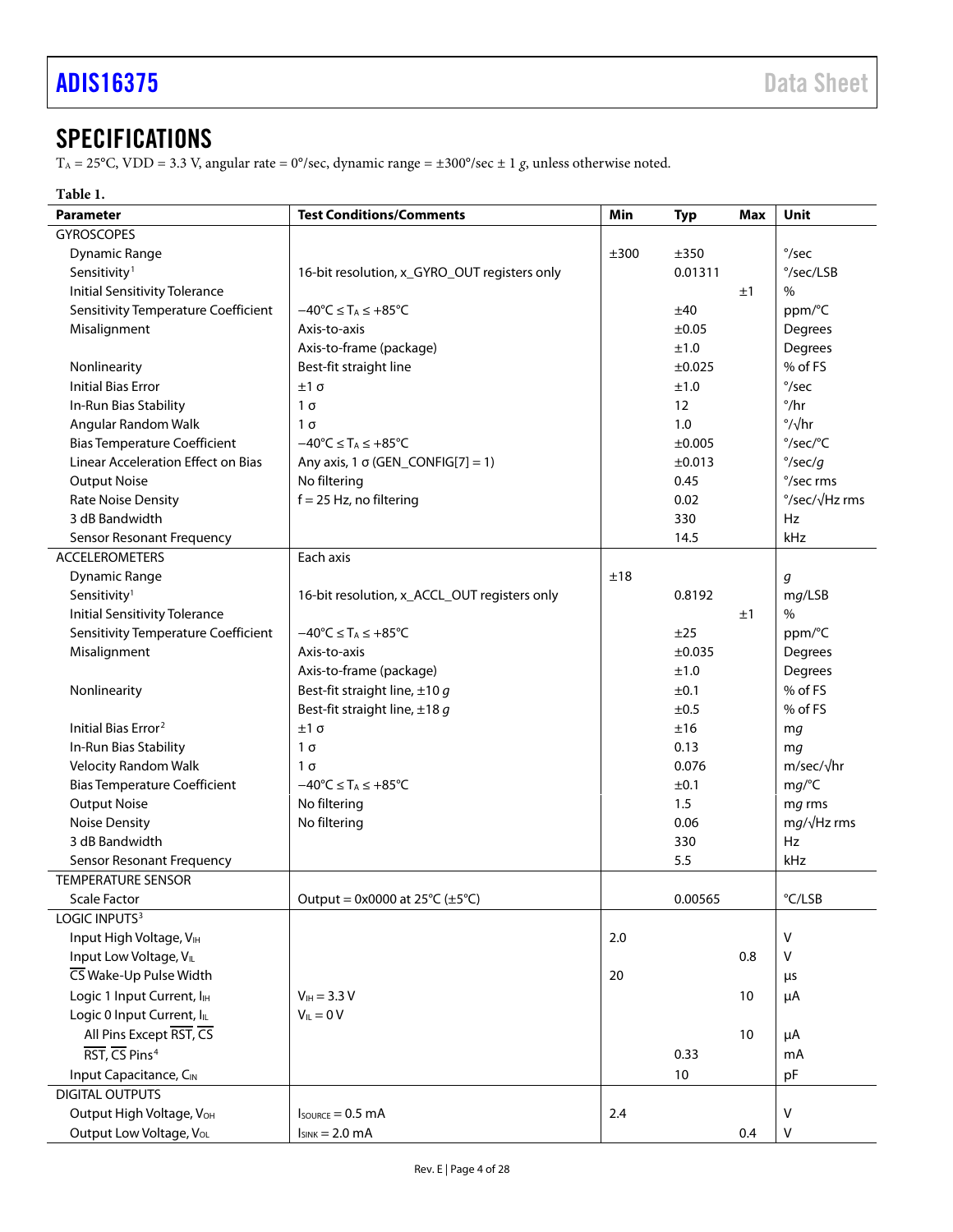# <span id="page-4-0"></span>Data Sheet **[ADIS16375](https://www.analog.com/ADIS16375?doc=ADIS16375.pdf)**

| <b>Parameter</b>                  | <b>Test Conditions/Comments</b> | <b>Min</b>       | <b>Typ</b> | Max  | <b>Unit</b> |
|-----------------------------------|---------------------------------|------------------|------------|------|-------------|
| <b>FLASH MEMORY</b>               | Endurance <sup>5</sup>          | 100,000          |            |      | Cycles      |
| Data Retention <sup>6</sup>       | $T_1 = 85^{\circ}C$             | 20               |            |      | Years       |
| <b>FUNCTIONAL TIMES?</b>          | Time until data is available    |                  |            |      |             |
| Power-On Startup Time             |                                 |                  | 500        |      | ms          |
| <b>Reset Recovery Time</b>        |                                 |                  | 500        |      | ms          |
| Sleep Mode Recovery Time          |                                 |                  | 500        |      | μs          |
| Flash Memory Update Time          |                                 |                  | 375        |      | ms          |
| Flash Memory Test Time            |                                 |                  | 50         |      | ms          |
| <b>Automatic Self Test Time</b>   | Using internal clock, 100 SPS   |                  | 10         |      | ms          |
| <b>CONVERSION RATE</b>            |                                 |                  | 2.46       |      | <b>kSPS</b> |
| Initial Clock Accuracy            |                                 |                  | 0.02       |      | $\%$        |
| <b>Temperature Coefficient</b>    |                                 |                  | 40         |      | ppm/°C      |
| Sync Input Clock                  |                                 | 0.7 <sup>8</sup> |            | 2.25 | kHz         |
| POWER SUPPLY, VDD                 | Operating voltage range         | 3.0              |            | 3.6  | v           |
| Power Supply Current <sup>9</sup> | Normal mode, $VDD = 3.3 V$      |                  | 173        |      | mA          |
|                                   | Sleep mode, $VDD = 3.3 V$       |                  | 12.3       |      | mA          |
|                                   | Power-down mode, $VDD = 3.3 V$  |                  | 120        |      | μA          |
| POWER SUPPLY, VDDRTC              | Operating voltage range         |                  | 3.3        |      | v           |
| Real-Time Clock Supply Current    | Normal mode, VDDRTC = 3.3 V     |                  | 13         |      | μA          |

<sup>1</sup> Each gyroscope and accelerometer has 32 bits of available resolution. The 16-bit sensitivity shown reflects the register that contains the upper 16 bits of the sensor output. Divide this number by 2 for every bit added to this resolution in downstream processing routines. 2

X-ray exposure may degrade this performance metric.

<sup>3</sup> The digital I/O signals are driven by an internal 3.3 V supply, and the inputs are 5 V tolerant.

4 RST and CS pins are connected to the VDD pin through 10 kΩ pull-up resistors.<br><sup>5</sup> Endurance is qualified as per JEDEC Standard 22, Method A117, and measured at –40°C, +25°C, +85°C, and +125°C.

<sup>6</sup> The data retention lifetime equivalent is at a junction temperature (T<sub>J</sub>) of 85°C as per JEDEC Standard 22, Method A117. Data retention lifetime decreases with junction temperature.

These times do not include thermal settling and internal filter response times (330 Hz bandwidth), which may affect overall accuracy.<br><sup>8</sup> The 0.7 kHz lower limit is established to support Nyquist sampling criteria for the

<sup>9</sup> During startup, the power supply current increases and experiences transient behaviors for a period of 400 μs. The peak current during the 400 μs transient period can reach 1500 mA.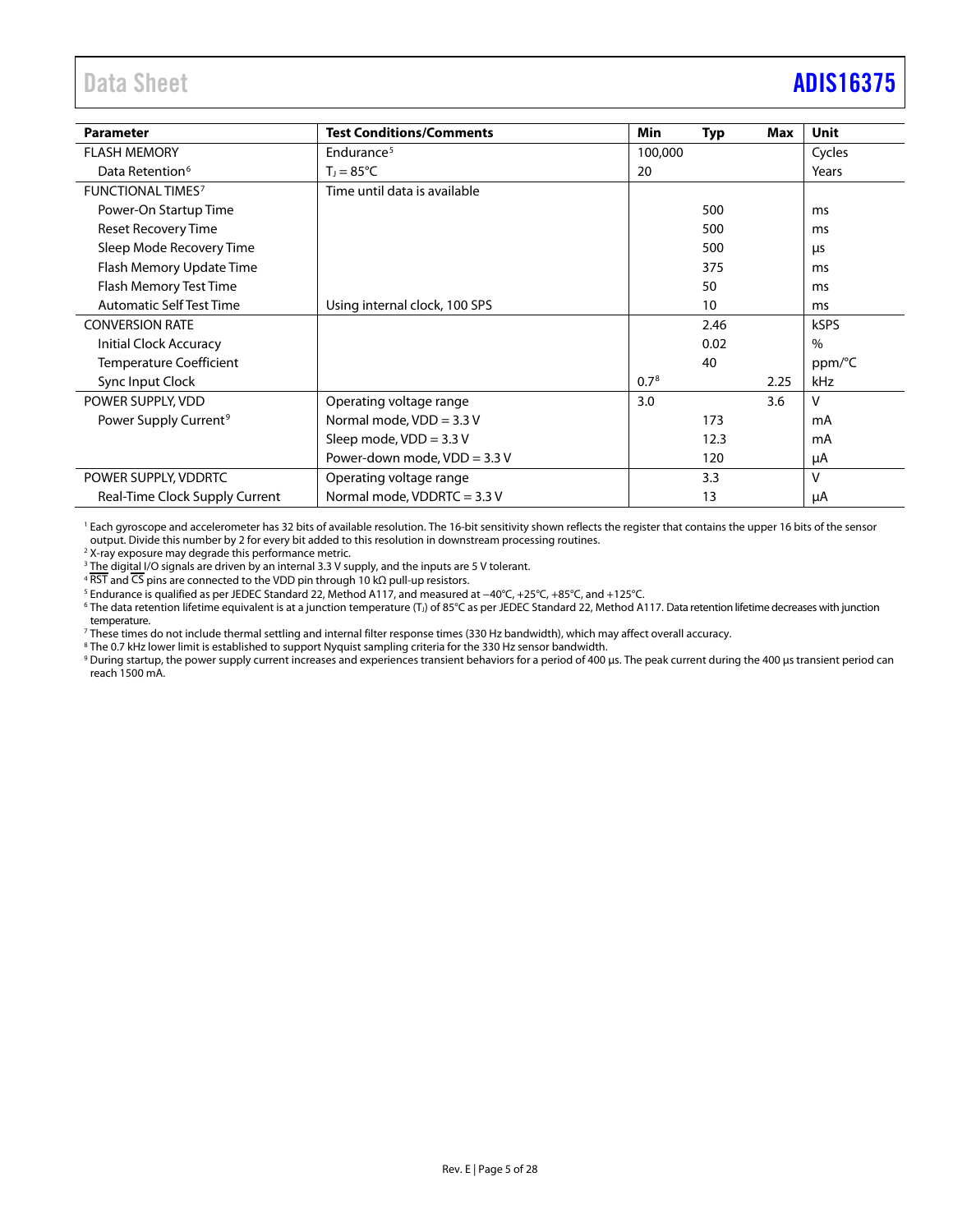09389-002

389-002

# <span id="page-5-0"></span>**TIMING SPECIFICATIONS**

 $T_A = 25^{\circ}$ C, VDD = 3.3 V, unless otherwise noted.

## **Table 2.**

|                                   |                                             | <b>Normal Mode</b> |     |     |      |
|-----------------------------------|---------------------------------------------|--------------------|-----|-----|------|
| <b>Parameter</b>                  | <b>Description</b>                          | Min <sup>1</sup>   | Typ | Max | Unit |
| f <sub>sclk</sub>                 | Serial clock                                | 0.01               |     | 15  | MHz  |
| tstall                            | Stall period between data                   | 2                  |     |     | μs   |
| t <sub>CLS</sub>                  | Serial clock low period                     | 31                 |     |     | ns.  |
| t <sub>CHS</sub>                  | Serial clock high period                    | 31                 |     |     | ns   |
| $t_{\overline{CS}}$               | Chip select to clock edge                   | 32                 |     |     | ns   |
| $t_{DAV}$                         | DOUT valid after SCLK edge                  |                    |     | 10  | ns   |
| t <sub>DSU</sub>                  | DIN setup time before SCLK rising edge      | $\overline{2}$     |     |     | ns   |
| <b>t</b> <sub>DHD</sub>           | DIN hold time after SCLK rising edge        | $\overline{2}$     |     |     | ns   |
| t <sub>DR</sub> , t <sub>DF</sub> | DOUT rise/fall times, $\leq 100$ pF loading |                    | 3   | 8   | ns   |
| t <sub>DSOE</sub>                 | CS assertion to data out active             | 0                  |     | 11  | ns   |
| t <sub>HD</sub>                   | SCLK edge to data out invalid               | 0                  |     |     | ns   |
| tses                              | Last SCLK edge to CS deassertion            | 32                 |     |     | ns   |
| t <sub>DSHI</sub>                 | CS deassertion to data out high impedance   | 0                  |     | 9   | ns   |
| $t_1$                             | Input sync pulse width                      | 5                  |     |     | μs   |
| t <sub>2</sub>                    | Input sync to data-ready output             |                    |     | 430 | μs   |
| $t_3$                             | Input sync period                           | 440                |     |     | μs   |

<sup>1</sup> Guaranteed by design and characterization but not tested in production.



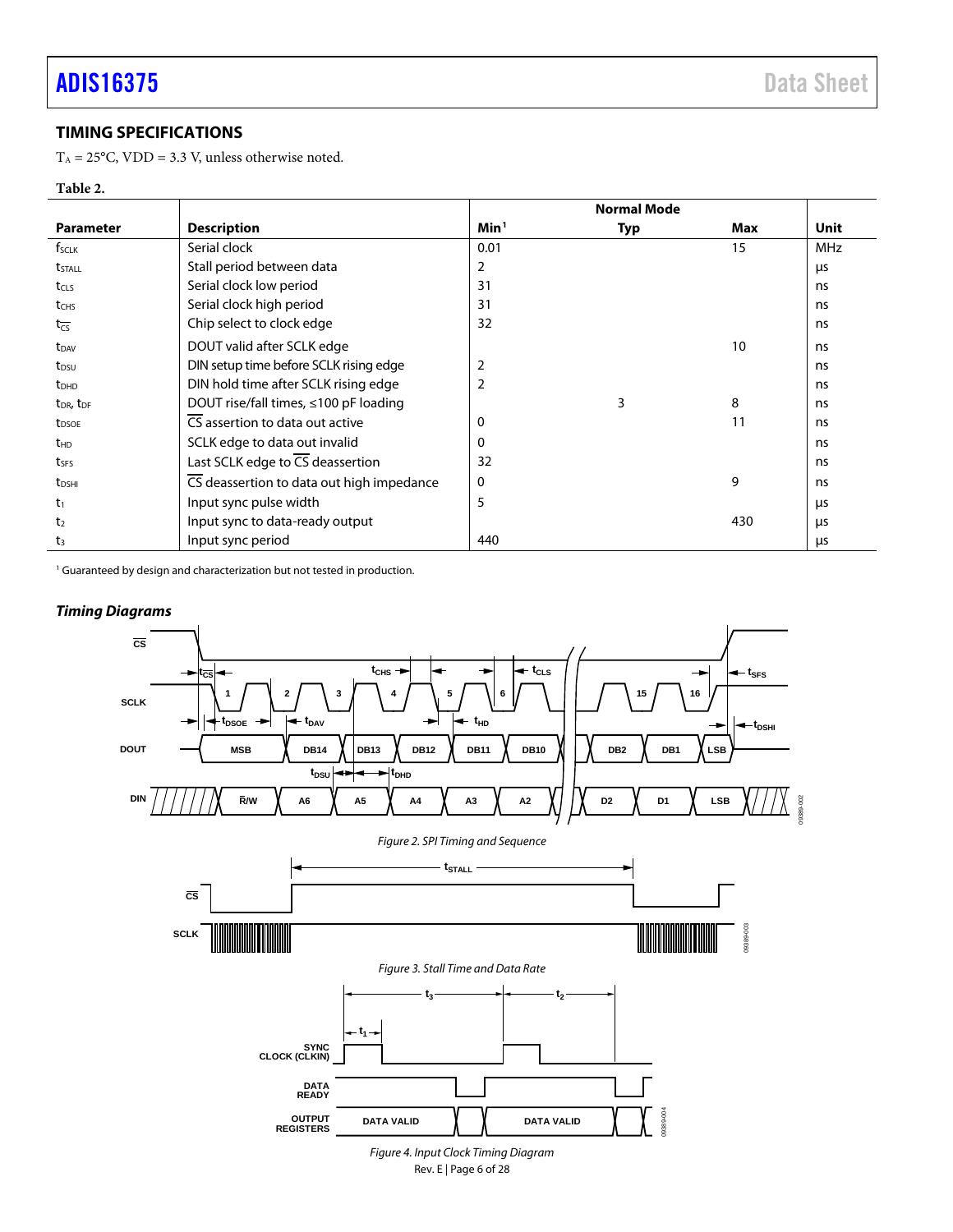# <span id="page-6-0"></span>ABSOLUTE MAXIMUM RATINGS

#### **Table 3.**

| <b>Parameter</b>              | Rating                                           |
|-------------------------------|--------------------------------------------------|
| Acceleration                  |                                                  |
| Any Axis, Unpowered           | 2000 $q$                                         |
| Any Axis, Powered             | 2000 q                                           |
| VCC to GND                    | $-0.3 V$ to $+3.6 V$                             |
| Digital Input Voltage to GND  | $-0.3$ V to VCC + 0.2 V                          |
| Digital Output Voltage to GND | $-0.3$ V to VCC + 0.2 V                          |
| Operating Temperature Range   | $-40^{\circ}$ C to $+105^{\circ}$ C              |
| Storage Temperature Range     | $-65^{\circ}$ C to $+150^{\circ}$ C <sup>1</sup> |

<sup>1</sup> Extended exposure to temperatures outside the specified temperature range of −40°C to +105°C can adversely affect the accuracy of the factory calibration. For best accuracy, store the parts within the specified operating range of −40°C to +105°C.

Stresses at or above those listed under Absolute Maximum Ratings may cause permanent damage to the product. This is a stress rating only; functional operation of the product at these or any other conditions above those indicated in the operational section of this specification is not implied. Operation beyond the maximum operating conditions for extended periods may affect product reliability.

#### **Table 4. Package Characteristics**

| Package Type             | $\theta_{JA}$ | $\theta_{\rm IC}$ | Device Weight |
|--------------------------|---------------|-------------------|---------------|
| 24-Lead Module (ML-24-6) | 20.5          | 6.3               |               |

## <span id="page-6-1"></span>**ESD CAUTION**



ESD (electrostatic discharge) sensitive device. Charged devices and circuit boards can discharge without detection. Although this product features patented or proprietary protection circuitry, damage may occur on devices subjected to high energy ESD. Therefore, proper ESD precautions should be taken to avoid performance degradation or loss of functionality.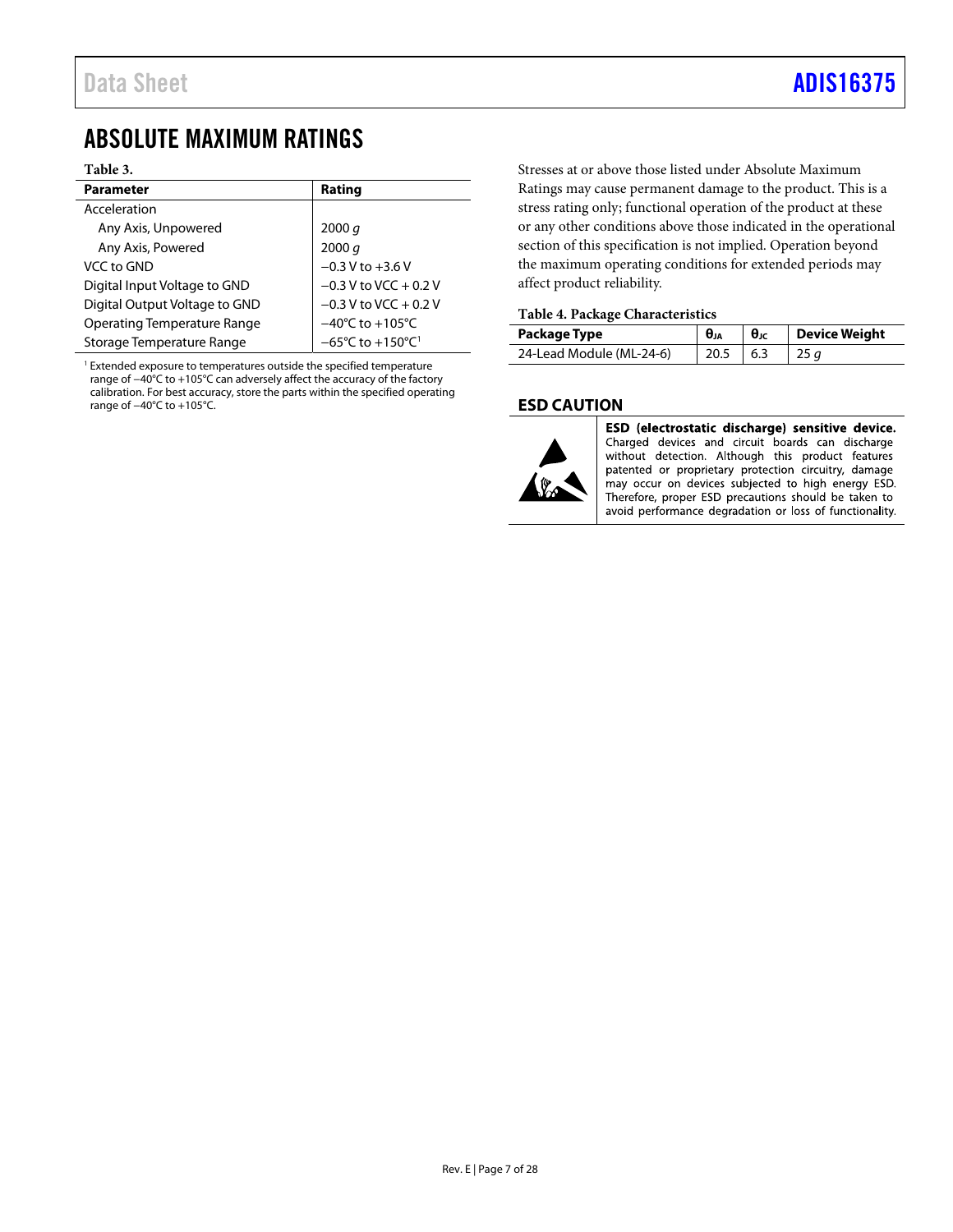# <span id="page-7-0"></span>PIN CONFIGURATION AND FUNCTION DESCRIPTIONS

|        |     |           |    |    | <b>TOP VIEW</b> | <b>ADIS16375</b><br>(Not to Scale) |                  |     |     |             |                  |  |
|--------|-----|-----------|----|----|-----------------|------------------------------------|------------------|-----|-----|-------------|------------------|--|
| ЗR     | DNC | DNC       | ŠС | ŠС | 흥               | ĝ                                  | ĝ                | RST | ပြီ | <b>Tiod</b> | DIO <sub>4</sub> |  |
| 24     | 22  | 20        | 18 | 16 | 14              | 12                                 | 10               | 8   | 6   | 4           | $\overline{2}$   |  |
| 23     | 21  | 19        | 17 | 15 | 13              | 11                                 | 9                | 7   | 5   | 3           | 1                |  |
| VDDRTC | ă   | <b>SR</b> | ă  | 9g | 응               | gav                                | DIO <sub>2</sub> | ă   | 좀   | <b>SCLK</b> | DIO <sub>3</sub> |  |

NOTES<br>1. THIS REPRESENTATION DISPLAYS THE TOP VIEW PINOUT<br>2. THIS REPRATING SOCKET CONNECTOR.<br>2. THE ACTUAL CONNECTOR PINS ARE NOT VISIBLE FROM<br>3. MATING CONNECTOR: SAMTEC CLM-112-02 OR EQUIVALENT.<br>4. DNC = DO NOT CONNECT.

*Figure 5. Mating Connector Pin Assignments* 

09389-005

09389-005



*Figure 6. Axial Orientation (Top Side Facing Up)*

<span id="page-7-2"></span><span id="page-7-1"></span>

|  |  | <b>Table 5. Pin Function Descriptions</b> |
|--|--|-------------------------------------------|
|--|--|-------------------------------------------|

| Pin No.      | <b>Mnemonic</b>          | <b>Type</b>    | <b>Description</b>                                   |
|--------------|--------------------------|----------------|------------------------------------------------------|
|              | DIO <sub>3</sub>         | Input/Output   | Configurable Digital Input/Output.                   |
|              | DIO <sub>4</sub>         | Input/Output   | Configurable Digital Input/Output.                   |
|              | <b>SCLK</b>              | Input          | <b>SPI Serial Clock.</b>                             |
| 4            | <b>DOUT</b>              | Output         | SPI Data Output. Clocks output on SCLK falling edge. |
|              | <b>DIN</b>               | Input          | SPI Data Input. Clocks input on SCLK rising edge.    |
| 6            | $\overline{\mathsf{CS}}$ | Input          | SPI Chip Select.                                     |
|              | DIO <sub>1</sub>         | Input/Output   | Configurable Digital Input/Output.                   |
| 8            | <b>RST</b>               | Input          | Reset.                                               |
| 9            | DIO <sub>2</sub>         | Input/Output   | Configurable Digital Input/Output.                   |
| 10, 11, 12   | <b>VDD</b>               | Supply         | Power Supply.                                        |
| 13, 14, 15   | <b>GND</b>               | Supply         | Power Ground.                                        |
| 16 to 22, 24 | <b>DNC</b>               | Not applicable | Do Not Connect.                                      |
| 23           | <b>VDDRTC</b>            | Supply         | Real-Time Clock Power Supply.                        |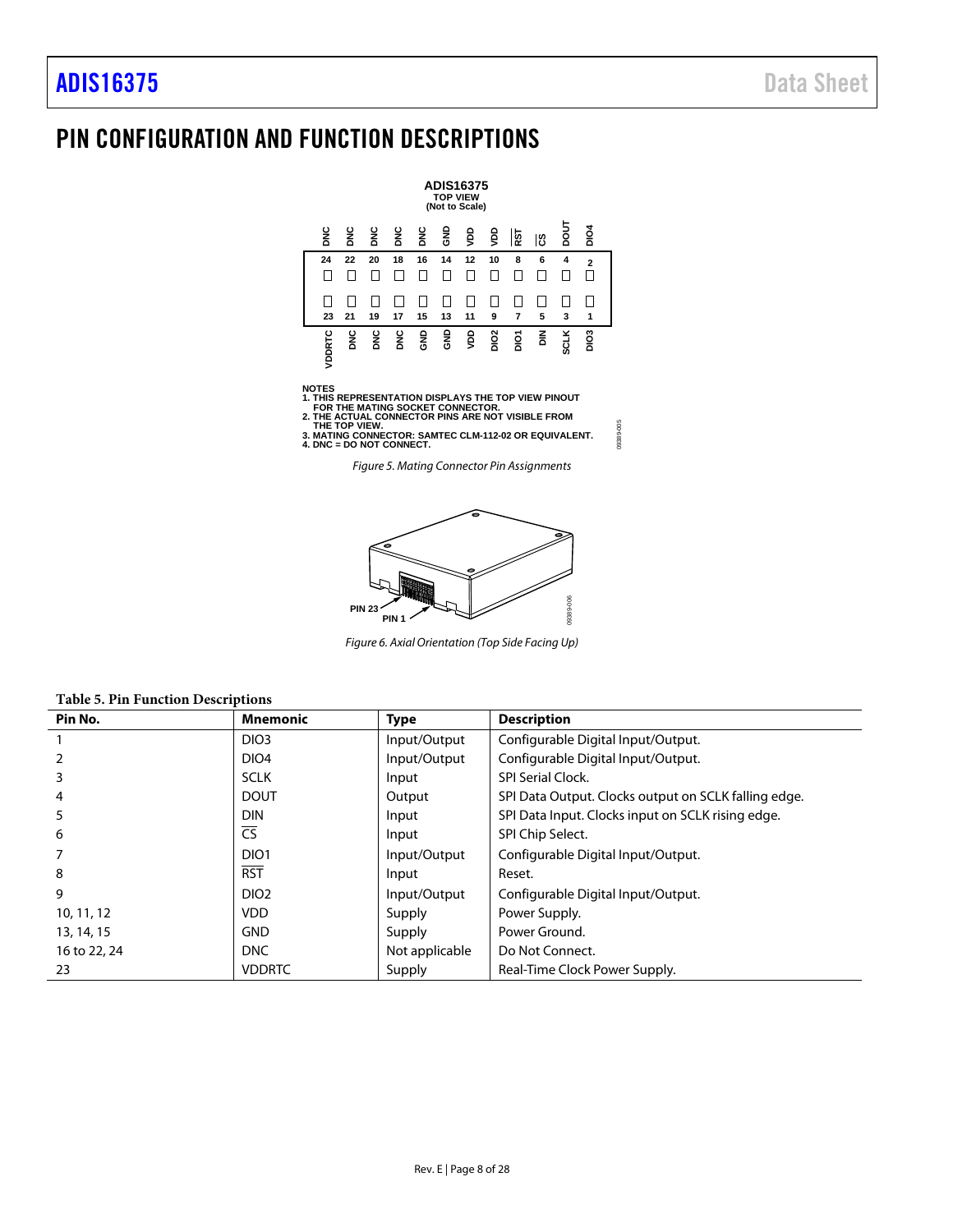# <span id="page-8-0"></span>TYPICAL PERFORMANCE CHARACTERISTICS



*Figure 7. Gyroscope Allan Variance, +25°C*



Rev. E | Page 9 of 28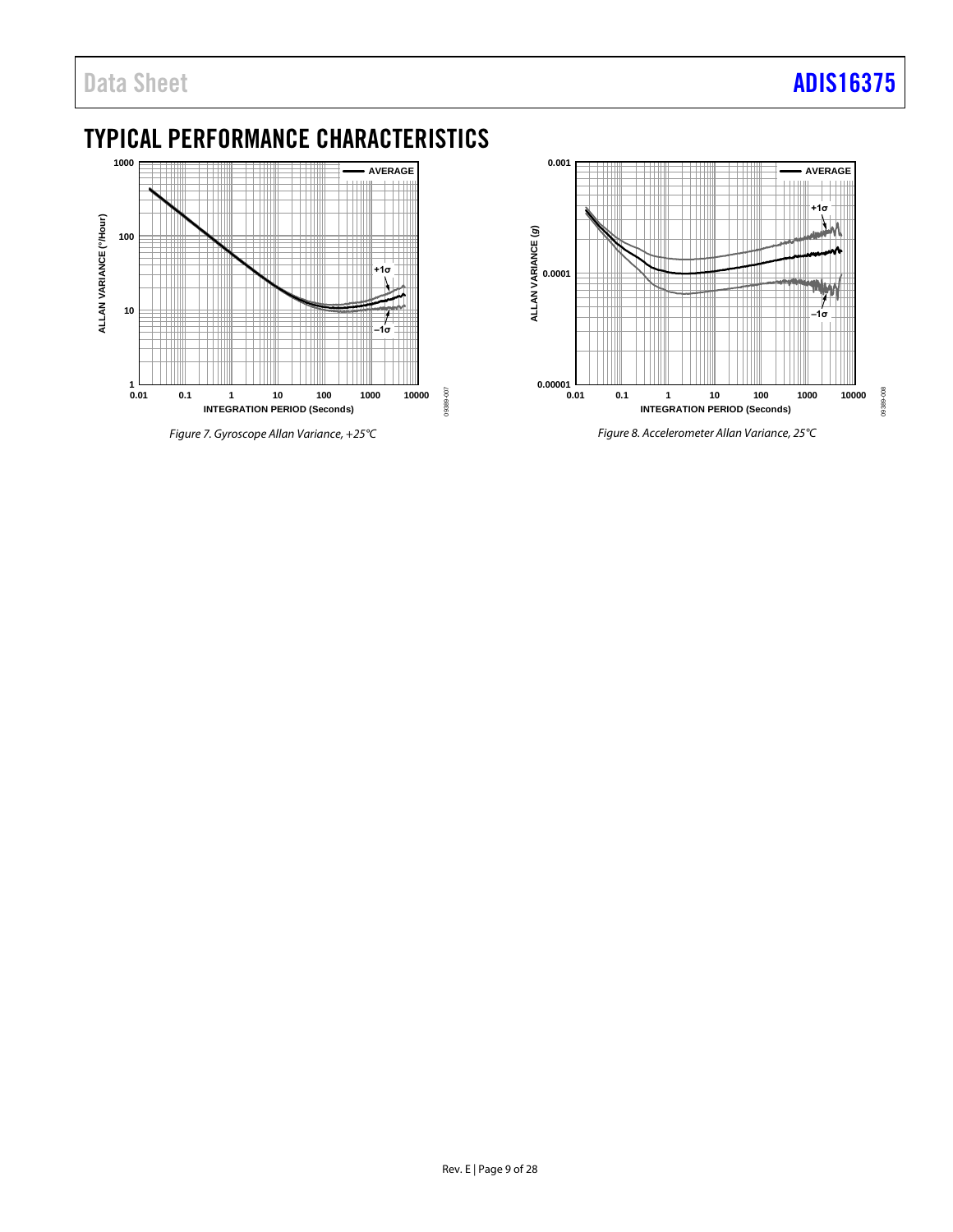# [ADIS16375](https://www.analog.com/ADIS16375?doc=ADIS16375.pdf) Data Sheet

# <span id="page-9-0"></span>BASIC OPERATION

The [ADIS16375](https://www.analog.com/ADIS16375) is an autonomous sensor system that starts up on its own when it has a valid power supply. After running through its initialization process, it begins sampling, processing, and loading calibrated sensor data into the output registers, which are accessible using the SPI port. The SPI port typically connects to a compatible port on an embedded processor, using the connection diagram i[n Figure 9.](#page-9-2) The four SPI signals facilitate synchronous, serial data communication. Connect RST (se[e Table 5\)](#page-7-1) to a digital I/O line for remote reset control or leave it open for normal operation. The factory default configuration provides users with a data-ready signal on the DIO2 pin, which pulses high when new data is available in the output data registers.



*Figure 9. Electrical Connection Diagram*

<span id="page-9-2"></span>

| Mnemonic                            | <b>Function</b>            |
|-------------------------------------|----------------------------|
| $\overline{\overline{\mathsf{ss}}}$ | Slave select               |
| <b>IRO</b>                          | Interrupt request          |
| <b>MOSI</b>                         | Master output, slave input |
| <b>MISO</b>                         | Master input, slave output |
| SCI K                               | Serial clock               |

Embedded processors typically use control registers to configure their serial ports for communicating with SPI slave devices, such as th[e ADIS16375.](https://www.analog.com/ADIS16375) [Table 7](#page-9-3) provides a list of settings, which describe the SPI protocol of the [ADIS16375.](https://www.analog.com/ADIS16375) The initialization routine of the master processor typically establishes these settings using firmware commands to write them into its serial control registers.

### <span id="page-9-3"></span>**Table 7. Generic Master Processor SPI Settings**

| <b>Processor Setting</b> | <b>Description</b>                             |
|--------------------------|------------------------------------------------|
| Master                   | The ADIS16375 operates as a slave.             |
| $SCLK \leq 15 MHz$       | Maximum serial clock rate.                     |
| SPI Mode 3               | $CPOL = 1$ (polarity), and $CPHA = 1$ (phase). |
| <b>MSB-First Mode</b>    | Bit sequence.                                  |
| 16-Bit Mode              | Shift register/data length.                    |

# <span id="page-9-1"></span>**REGISTER STRUCTURE**

The register structure and SPI port provide a bridge between the sensor processing system and an external, master processor. It contains both output data and control registers. The output data registers include the latest sensor data, a real-time clock, error flags, alarm flags, and identification data. The control registers include sample rate, filtering, input/output, alarms, calibration, and diagnostic configuration options. All communication between the [ADIS16375](https://www.analog.com/ADIS16375) and an external processor involves either reading or writing to one of the user registers.



*Figure 10. Basic Operation*

The register structure uses a paged addressing scheme that is comprised of 13 pages, with each one containing 64 register locations. Each register is 16-bits wide, with each byte having its own unique address within that page's memory map. The SPI port has access to one page at a time, using the bit sequences in [Figure 15.](#page-10-3) Select the page to activate for SPI access by writing its code to the PAGE\_ID register. Read the PAGE\_ID register to determine which page is currently active[. Table 8](#page-9-4) displays the PAGE\_ID contents for each page, along with their basic function. The PAGE\_ID register is located at Address 0x00 on every page.

<span id="page-9-4"></span>

|  |  |  | Table 8. User Register Page Assignments |
|--|--|--|-----------------------------------------|
|--|--|--|-----------------------------------------|

| Page | <b>PAGE ID</b> | <b>Function</b>                              |
|------|----------------|----------------------------------------------|
| 0    | 0x00           | Output data, clock, identification           |
|      | 0x01           | Reserved                                     |
| 2    | 0x02           | Calibration                                  |
| 3    | 0x03           | Control: sample rate, filtering, I/O, alarms |
| 4    | 0x04           | Reserved                                     |
| 5    | 0x05           | FIR Filter Bank A Coefficients, 1 to 60      |
| 6    | 0x06           | FIR Filter Bank A, Coefficients, 61 to 120   |
|      | 0x07           | FIR Filter Bank B, Coefficients, 1 to 60     |
| 8    | 0x08           | FIR Filter Bank B, Coefficients, 61 to 120   |
| 9    | 0x09           | FIR Filter Bank C, Coefficients, 1 to 60     |
| 10   | 0x0A           | FIR Filter Bank C, Coefficients, 61 to 120   |
| 11   | 0x0B           | FIR Filter Bank D, Coefficients, 1 to 60     |
| 12   | 0x0C           | FIR Filter Bank D, Coefficients, 61 to 120   |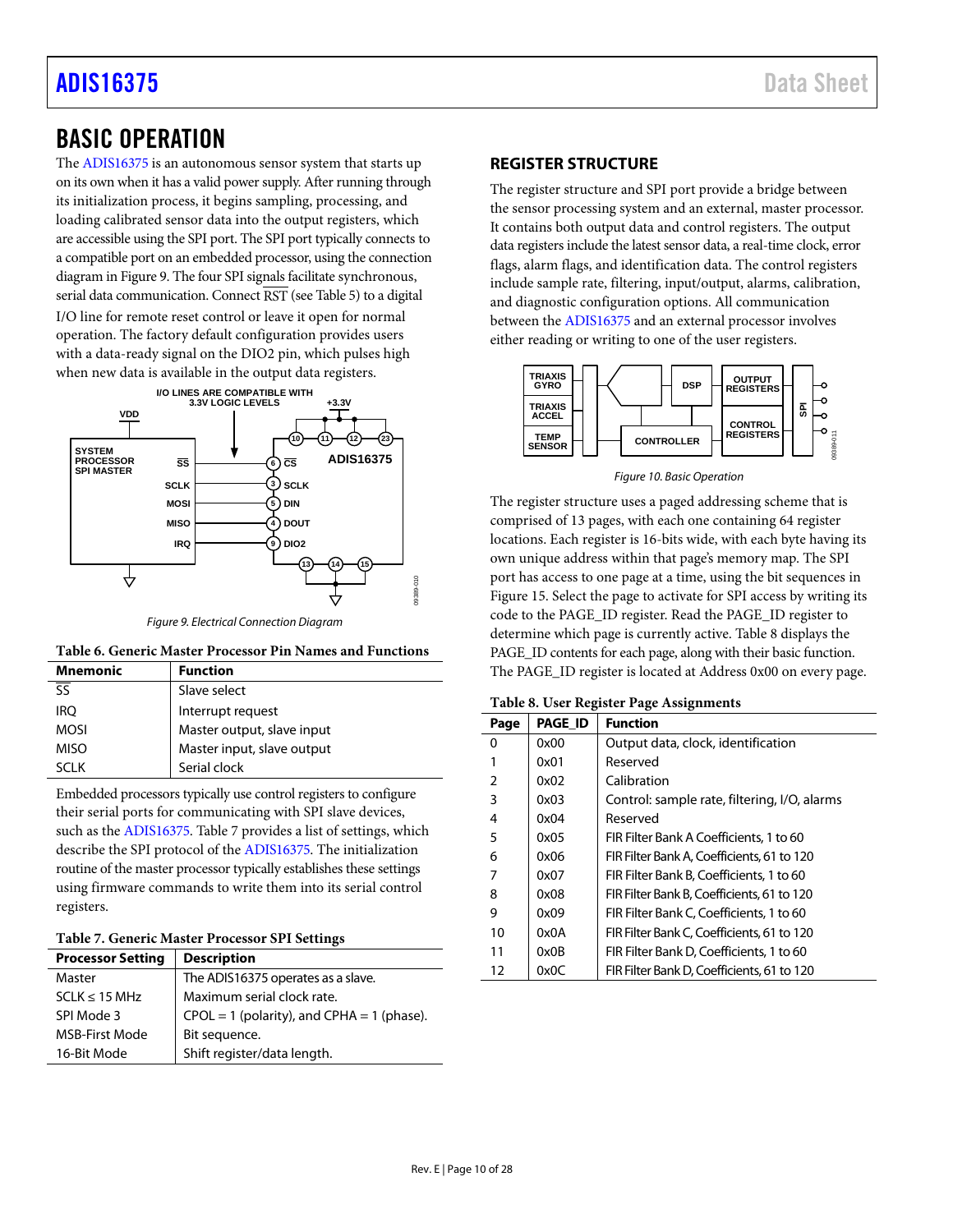### <span id="page-10-0"></span>**SPI COMMUNICATION**

The SPI port supports full duplex communication, as shown in [Figure 15,](#page-10-3) which enables external processors to write to DIN while reading DOUT, if the previous command was a read request. [Figure 15](#page-10-3) provides a guideline for the bit coding on both DIN and DOUT.

# <span id="page-10-1"></span>**DEVICE CONFIGURATION**

The SPI provides write access to the control registers, one byte at a time, using the bit assignments shown i[n Figure 15.](#page-10-3) Each register has 16 bits, where Bits[7:0] represent the lower address (listed in [Table 9\)](#page-11-1) and Bits[15:8] represent the upper address. Write to the lower byte of a register first, followed by a write to its upper byte second. The only register that changes with a single write to its lower byte is the PAGE\_ID register. For a write command, the first bit in the DIN sequence is set to 1. The Address Bits[A6:A0] represent the target address and the Data Command Bits[DC7:DC0] represent the data being written to the location. [Figure 11](#page-10-4) provides an example of writing 0x03 to Address 0x00  $(PAGE_ID[7:0])$ , using  $DIN = 0x8003$ . This write command activates the control page for SPI access.



<span id="page-10-4"></span>*Figure 11. SPI Sequence for Activating the Control Page (DIN = 0x8003)*

#### *Dual Memory Structure*

Writing configuration data to a control register updates its SRAM contents, which are volatile. After optimizing each relevant control register setting in a system, use the manual flash update command, which is located in GLOB\_CMD[3] on Page 3 of the register map. Activate the manual flash update command by turning to Page 3  $(DIN = 0x8003)$  and setting GLOB\_CMD[3] = 1 (DIN = 0x8204, then  $DIN = 0x8300$ . Make sure that the power supply is within specification for the entire 375 ms processing time for a flash memory update. [Table 9](#page-11-1) provides a memory map for all of the user registers, which includes a column for the flash backup support associated with each register. A yes in this column indicates that a register has a mirror location in flash and, when backed up properly, automatically restores itself during startup or after a reset[. Figure 12](#page-10-5) provides a diagram of the dual memory structure used to manage operation and store critical user settings.



*Figure 12. SRAM and Flash Memory Diagram*

### <span id="page-10-5"></span><span id="page-10-2"></span>**READING SENSOR DATA**

The [ADIS16375](https://www.analog.com/ADIS16375) automatically starts up and activates Page 0 for data register access. Write  $0x00$  to the PAGE\_ID register (DIN = 0x8000) to activate Page 0 for data access after accessing any other page. A single register read requires two 16-bit SPI cycles. The first cycle requests the contents of a register using the bit assignments in [Figure 15,](#page-10-3) and then the register contents flow out of DOUT during the second sequence. The first bit in a DIN command is zero, followed by either the upper or lower address for the register. The last eight bits are don't care, but the SPI requires the full set of 16 SCLKs to receive the request[. Figure 13](#page-10-6) includes two register reads in succession, which starts with  $DIN = 0x1A00$  to request the contents of the Z\_GYRO\_OUT register and follows with 0x1800 to request the contents of the Z\_GYRO\_LOW register.



*Figure 13. SPI Read Example*

<span id="page-10-6"></span>[Figure 14](#page-10-7) provides an example of the four SPI signals when reading PROD\_ID in a repeating pattern. This is a good pattern to use for troubleshooting the SPI interface setup and communications because the contents of PROD\_ID are predefined and stable.

<span id="page-10-7"></span>

09389-016



**<sup>1.</sup> DOUT BITS ARE PRODUCED ONLY WHEN THE PREVIOUS 16-BIT DIN SEQUENCE STARTS WITH R/W = 0.**

<span id="page-10-3"></span>**2. WHEN CS IS HIGH, DOUT IS IN A THREE-STATE, HIGH IMPEDANCE MODE, WHICH ALLOWS MULTIFUNCTIONAL USE OF THE LINE FOR OTHER DEVICES.**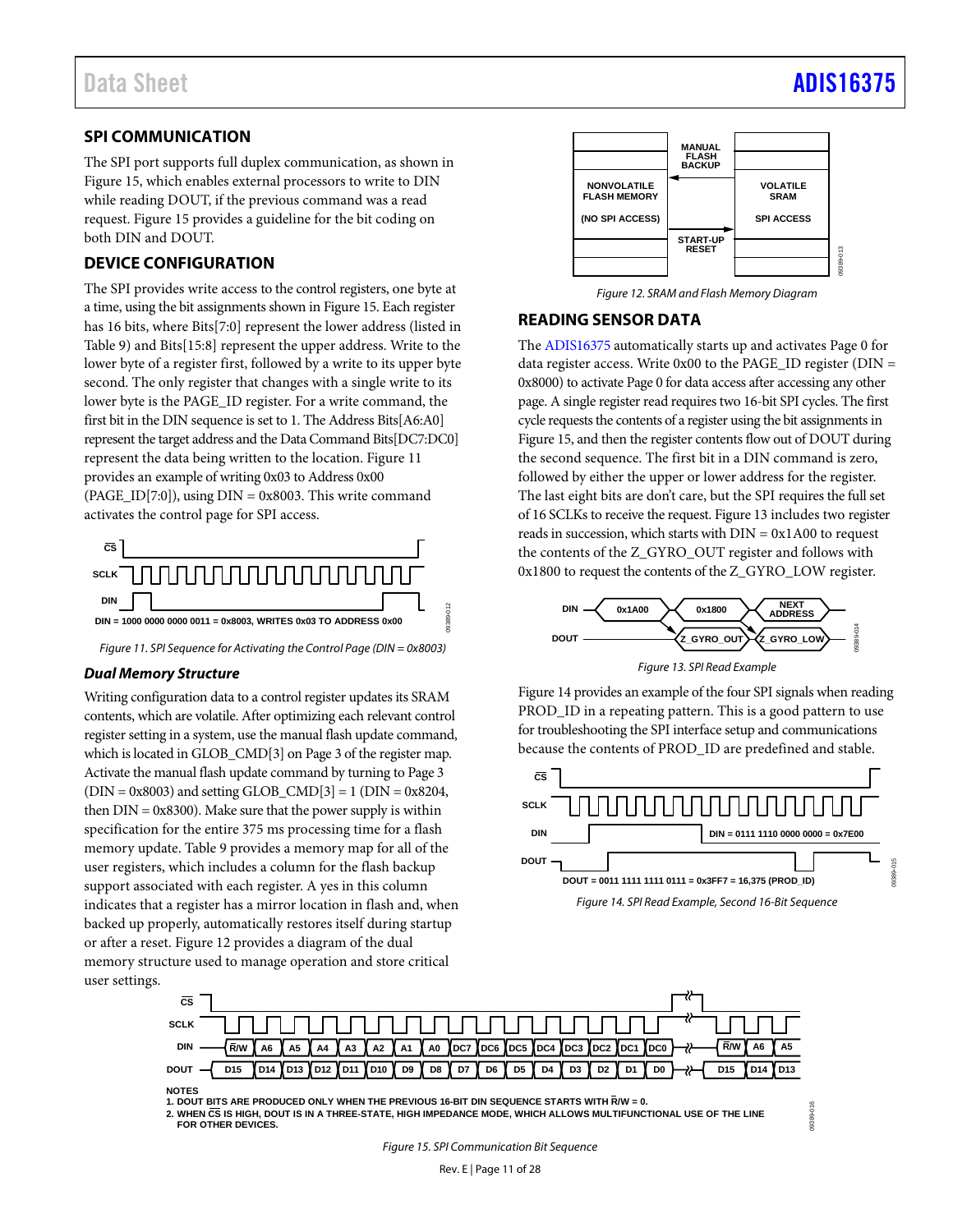# <span id="page-11-0"></span>USER REGISTERS

<span id="page-11-1"></span>**Table 9. User Register Memory Map (N/A = Not Applicable)**

| Name          | R/W | Flash     | PAGE_ID | <b>Address</b> | <b>Default</b> | <b>Register Description</b>                          | Format   |
|---------------|-----|-----------|---------|----------------|----------------|------------------------------------------------------|----------|
| PAGE_ID       | R/W | No        | 0x00    | 0x00           | 0x00           | Page Identifier                                      | N/A      |
| Reserved      | N/A | N/A       | 0x00    | 0x02 to 0x07   | N/A            | Reserved                                             | N/A      |
| SYS_E_FLAG    | R   | No        | 0x00    | 0x08           | 0x0000         | Output, system error flags                           | Table 41 |
| DIAG_STS      | R   | No        | 0x00    | 0x0A           | 0x0000         | Output, self test error flags                        | Table 42 |
| ALM_STS       | R   | No        | 0x00    | 0x0C           | 0x0000         | Output, alarm error flags                            | Table 43 |
| TEMP_OUT      | R   | No        | 0x00    | 0x0E           | N/A            | Output, temperature                                  | Table 39 |
| X_GYRO_LOW    | R   | No        | 0x00    | 0x10           | N/A            | Output, x-axis gyroscope, low word                   | Table 15 |
| X_GYRO_OUT    | R   | No        | 0x00    | 0x12           | N/A            | Output, x-axis gyroscope, high word                  | Table 11 |
| Y_GYRO_LOW    | R   | No        | 0x00    | 0x14           | N/A            | Output, y-axis gyroscope, low word                   | Table 16 |
| Y_GYRO_OUT    | R   | No        | 0x00    | 0x16           | N/A            | Output, y-axis gyroscope, high word                  | Table 12 |
| Z_GYRO_LOW    | R   | No        | 0x00    | 0x18           | N/A            | Output, z-axis gyroscope, low word                   | Table 17 |
| Z_GYRO_OUT    | R   | <b>No</b> | 0x00    | 0x1A           | N/A            | Output, z-axis gyroscope, high word                  | Table 13 |
| X_ACCL_LOW    | R   | <b>No</b> | 0x00    | 0x1C           | N/A            | Output, x-axis accelerometer, low word               | Table 22 |
| X_ACCL_OUT    | R   | <b>No</b> | 0x00    | 0x1E           | N/A            | Output, x-axis accelerometer, high word              | Table 18 |
| Y_ACCL_LOW    | R   | No        | 0x00    | 0x20           | N/A            | Output, y-axis accelerometer, low word               | Table 23 |
| Y_ACCL_OUT    | R   | No        | 0x00    | 0x22           | N/A            | Output, y-axis accelerometer, high word              | Table 19 |
| Z_ACCL_LOW    | R   | No        | 0x00    | 0x24           | N/A            | Output, z-axis accelerometer, low word               | Table 24 |
| Z_ACCL_OUT    | R   | No        | 0x00    | 0x26           | N/A            | Output, z-axis accelerometer, high word              | Table 20 |
| Reserved      | N/A | N/A       | 0x00    | 0x28 to 0x3F   | N/A            | Reserved                                             | N/A      |
| X_DELTA_ANG_L | R   | No        | 0x00    | 0x40           | N/A            | Output, x-axis delta angle, low word                 | Table 29 |
| X_DELTA_ANG_H | R   | No        | 0x00    | 0x42           | N/A            | Output, x-axis delta angle, high word                | Table 25 |
| Y_DELTA_ANG_L | R   | No        | 0x00    | 0x44           | N/A            | Output, y-axis delta angle, low word                 | Table 30 |
| Y DELTA ANG H | R   | No        | 0x00    | 0x46           | N/A            | Output, y-axis delta angle, high word                | Table 26 |
| Z DELTA ANG L | R   | No        | 0x00    | 0x48           | N/A            | Output, z-axis delta angle, low word                 | Table 31 |
| Z_DELTA_ANG_H | R   | No        | 0x00    | 0x4A           | N/A            | Output, z-axis delta angle, high word                | Table 27 |
| X_DELTA_VEL_L | R   | No        | 0x00    | 0x4C           | N/A            | Output, x-axis delta velocity, low word              | Table 36 |
| X_DELTA_VEL_H | R   | No        | 0x00    | 0x4E           | N/A            | Output, x-axis delta velocity, high word             | Table 32 |
| Y_DELTA_VEL_L | R   | No        | 0x00    | 0x50           | N/A            | Output, y-axis delta velocity, low word              | Table 37 |
| Y_DELTA_VEL_H | R   | No        | 0x00    | 0x52           | N/A            | Output, y-axis a delta velocity, high word           | Table 33 |
| Z_DELTA_VEL_L | R   | No        | 0x00    | 0x54           | N/A            | Output, z-axis delta velocity, low word              | Table 38 |
| Z_DELTA_VEL_H | R   | No        | 0x00    | 0x56           | N/A            | Output, z-axis delta velocity, high word             | Table 34 |
| Reserved      | N/A | N/A       | 0x00    | 0x58 to 0x6F   | N/A            | Reserved                                             | N/A      |
| TIME_MS_OUT   | R/W | Yes       | 0x00    | 0x70           | N/A            | Output, time, minutes, and seconds                   | Table 96 |
| TIME_DH_OUT   | R/W | Yes       | 0x00    | 0x72           | N/A            | Output, time, days, and hours                        | Table 97 |
| TIME_YM_OUT   | R/W | Yes       | 0x00    | 0x74           | N/A            | Output, time, years, and months                      | Table 98 |
| Reserved      | N/A | N/A       | 0x00    | 0x76           | N/A            | Reserved                                             | N/A      |
| LOT_ID1       | R   | Yes       | 0x00    | 0x78           | N/A            | Output, lot identification number                    | Table 44 |
| LOT_ID2       | R   | Yes       | 0x00    | 0x7A           | N/A            | Output, lot identification number                    | Table 45 |
| LOT_ID3       | R   | Yes       | 0x00    | 0x7C           | N/A            | Output, lot identification number                    | Table 46 |
| PROD_ID       | R   | Yes       | 0x00    | 0x7E           | 0x3FF7         | Output, product identification (16,375)              | Table 47 |
| Reserved      | N/A | N/A       | 0x01    | 0x00 to 0x7F   | N/A            | Reserved                                             | N/A      |
| PAGE_ID       | R/W | No        | 0x02    | 0x00           | 0x00           | Page identifier                                      | N/A      |
| Reserved      | N/A | N/A       | 0x02    | 0x02 to 0x0E   | N/A            | Reserved                                             | N/A      |
| XGYRO_OFF_L   | R/W | Yes       | 0x02    | 0x10           | 0x0000         | Calibration, offset, x-axis gyroscope, low word      | Table 62 |
| XGYRO_OFF_H   | R/W | Yes       | 0x02    | 0x12           | 0x0000         | Calibration, offset, x-axis gyroscope, high word     | Table 59 |
| YGYRO_OFF_L   | R/W | Yes       | 0x02    | 0x14           | 0x0000         | Calibration, offset, y-axis gyroscope, low word      | Table 63 |
| YGYRO_OFF_H   | R/W | Yes       | 0x02    | 0x16           | 0x0000         | Calibration, offset, y-axis gyroscope, high word     | Table 60 |
| ZGYRO_OFF_L   | R/W | Yes       | 0x02    | 0x18           | 0x0000         | Calibration, offset, z-axis gyroscope, low word      | Table 64 |
| ZGYRO_OFF_H   | R/W | Yes       | 0x02    | 0x1A           | 0x0000         | Calibration, offset, z-axis gyroscope, high word     | Table 61 |
| XACCL_OFF_L   | R/W | Yes       | 0x02    | 0x1C           | 0x0000         | Calibration, offset, x-axis accelerometer, low word  | Table 68 |
| XACCL_OFF_H   | R/W | Yes       | 0x02    | 0x1E           | 0x0000         | Calibration, offset, x-axis accelerometer, high word | Table 65 |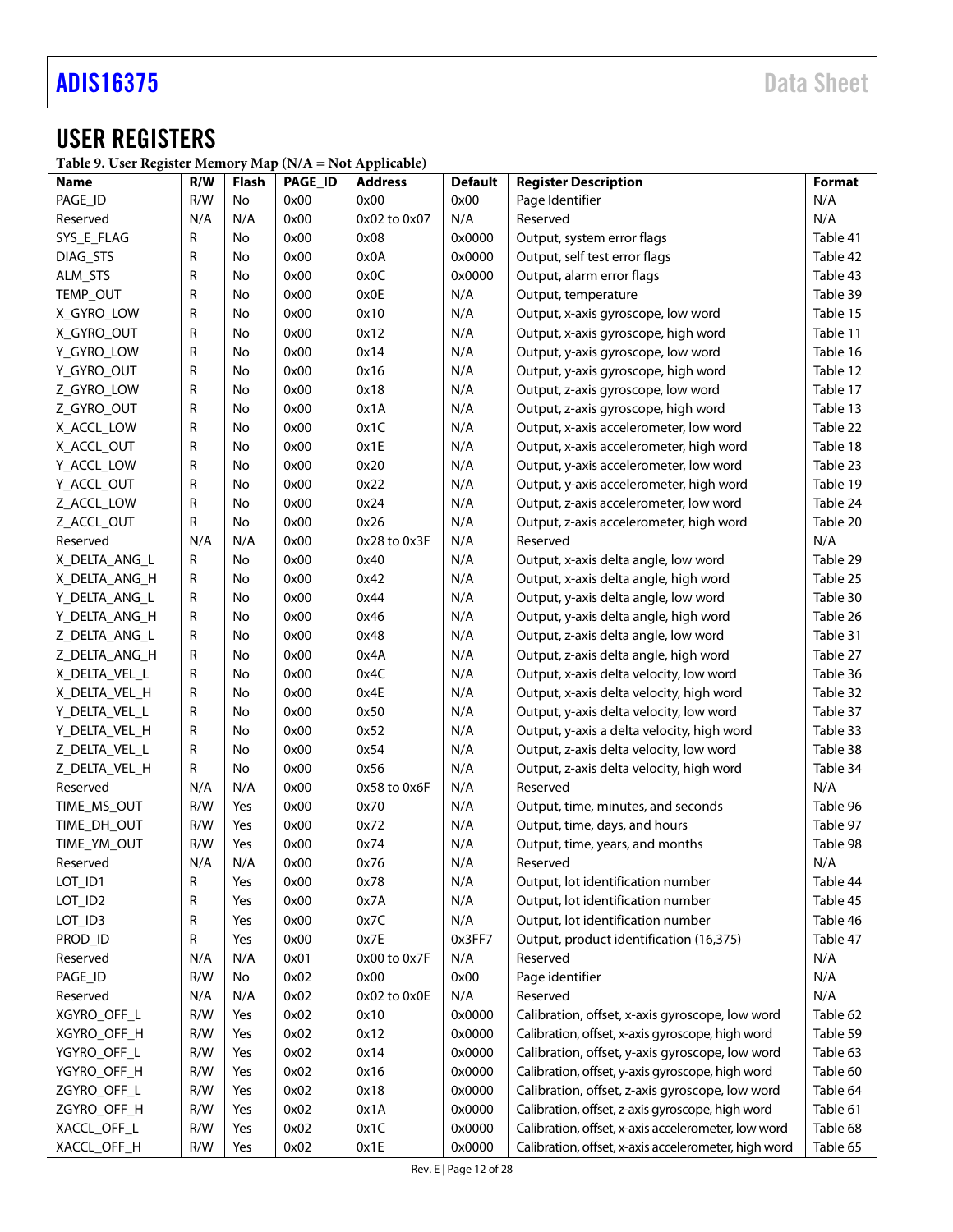# Data Sheet **[ADIS16375](https://www.analog.com/ADIS16375?doc=ADIS16375.pdf)**

| <b>Name</b>       | R/W | <b>Flash</b> | PAGE_ID | <b>Address</b> | <b>Default</b> | <b>Register Description</b>                          | <b>Format</b> |
|-------------------|-----|--------------|---------|----------------|----------------|------------------------------------------------------|---------------|
| YACCL_OFF_L       | R/W | Yes          | 0x02    | 0x20           | 0x0000         | Calibration, offset, y-axis accelerometer, low word  | Table 69      |
| YACCL_OFF_H       | R/W | Yes          | 0x02    | 0x22           | 0x0000         | Calibration, offset, y-axis accelerometer, high word | Table 66      |
| ZACCL_OFF_L       | R/W | Yes          | 0x02    | 0x24           | 0x0000         | Calibration, offset, z-axis accelerometer, low word  | Table 70      |
| ZACCL OFF H       | R/W | Yes          | 0x02    | 0x26           | 0x0000         | Calibration, offset, z-axis accelerometer, high word | Table 67      |
| Reserved          | N/A | N/A          | 0x02    | 0x28 to 0x3E   | N/A            | Reserved                                             | N/A           |
| XGYRO_SCL         | R/W | Yes          | 0x02    | 0x40           | 0x0000         | Calibration, scale, x-axis gyroscope                 | Table 71      |
| YGYRO_SCL         | R/W | Yes          | 0x02    | 0x42           | 0x0000         | Calibration, scale, y-axis gyroscope                 | Table 72      |
| ZGYRO_SCL         | R/W | Yes          | 0x02    | 0x44           | 0x0000         | Calibration, scale, z-axis gyroscope                 | Table 73      |
| XACCL_SCL         | R/W | Yes          | 0x02    | 0x46           | 0x0000         | Calibration, scale, x-axis accelerometer             | Table 74      |
| YACCL_SCL         | R/W | Yes          | 0x02    | 0x48           | 0x0000         | Calibration, scale, y-axis accelerometer             | Table 75      |
| ZACCL_SCL         | R/W | Yes          | 0x02    | 0x4A           | 0x0000         | Calibration, scale, z-axis accelerometer             | Table 76      |
| Reserved          | N/A | N/A          | 0x02    | 0x4C to 0x67   | N/A            | Reserved                                             | N/A           |
| SERIAL_NUM        | R   | Yes          | 0x02    | 0x68           | N/A            | Serial number                                        | Table 48      |
| Reserved          | N/A | N/A          | 0x02    | 0x6Ato 0x77    | N/A            | Reserved                                             | N/A           |
| FLSH_CNT_L        | R   | Yes          | 0x02    | 0x78           | N/A            | Diagnostic, flash memory write count, low word       | Table 91      |
| FLSH_CNT_H        | R   | Yes          | 0x02    | 0x7A           | N/A            | Diagnostic, flash memory write count, high word      | Table 92      |
| Reserved          | N/A | N/A          | 0x02    | 0x7C to 0x7F   | N/A            | Reserved                                             | N/A           |
| PAGE_ID           | R/W | No           | 0x03    | 0x00           | 0x0000         | Page identifier                                      | N/A           |
| GLOB_CMD          | W   | No           | 0x03    | 0x02           | N/A            | Control, global commands                             | Table 90      |
| Reserved          | N/A | N/A          | 0x03    | 0x04           | N/A            | Reserved                                             | N/A           |
| FNCIO_CTRL        | R/W | Yes          | 0x03    | 0x06           | 0x000D         | Control, I/O pins, functional definitions            | Table 93      |
| <b>GPIO_CTRL</b>  | R/W | Yes          | 0x03    | 0x08           | 0x0000         | Control, I/O pins, general purpose                   | Table 94      |
| <b>GEN_CONFIG</b> | R/W | Yes          | 0x03    | 0x0A           | 0x00C0         | Control, clock and miscellaneous correction          | Table 78      |
| DEC_RATE          | R/W | Yes          | 0x03    | 0x0C           |                | Control, output sample rate decimation               | Table 50      |
| NULL_CFG          | R/W | Yes          | 0x03    | 0x0E           | 0x070B         | Control, automatic bias correction configuration     | Table 77      |
| SLP_CFG           | R/W | No           | 0x03    | 0x10           | N/A            | Control, power-down/sleep mode                       | Table 95      |
| Reserved          | N/A | N/A          | 0x03    | 0x12 to 0x15   | N/A            | Reserved                                             | N/A           |
| FILTER_SEL1       | R/W | Yes          | 0x03    | 0x16           | 0x0000         | Filter selection                                     | Table 51      |
| FILTER_SEL2       | R/W | Yes          | 0x03    | 0x18           | 0x0000         | Filter selection                                     | Table 52      |
| Reserved          | N/A | N/A          | 0x03    | 0x1A to 0x1F   | N/A            | Reserved                                             | N/A           |
| ALM_CONFIG_1      | R/W | Yes          | 0x03    | 0x20           | 0x0000         | Alarm configuration                                  | Table 86      |
| ALM_CONFIG_2      | R/W | Yes          | 0x03    | 0x22           | 0x0000         | Alarm configuration                                  | Table 87      |
| Reserved          | N/A | N/A          | 0x03    | 0x24 to 0x3E   | N/A            | Reserved                                             | N/A           |
| XG_ALM_MAG        | R/W | Yes          | 0x03    | 0x40           | 0x0000         | X-axis gyroscope alarm trigger level                 | Table 80      |
| YG_ALM_MAG        | R/W | Yes          | 0x03    | 0x42           | 0x0000         | Y-axis gyroscope alarm trigger level                 | Table 81      |
| ZG_ALM_MAG        | R/W | Yes          | 0x03    | 0x44           | 0x0000         | Z-axis gyroscope alarm trigger level                 | Table 82      |
| XA_ALM_MAG        | R/W | Yes          | 0x03    | 0x46           | 0x0000         | X-axis accelerometer alarm trigger level             | Table 83      |
| YA_ALM_MAG        | R/W | Yes          | 0x03    | 0x48           | 0x0000         | Y-axis accelerometer alarm trigger level             | Table 84      |
| ZA_ALM_MAG        | R/W | Yes          | 0x03    | 0x4A           | 0x0000         | Z-axis accelerometer alarm trigger level             | Table 85      |
| Reserved          | N/A | N/A          | 0x03    | 0x4C to 0x7F   | N/A            | Reserved                                             | N/A           |
| Reserved          | N/A | N/A          | 0x04    | 0x00 to 0x7F   | N/A            | Reserved                                             | N/A           |
| FIR_COEF_Axxx     | R/W | Yes          | 0x05    | 0x00 to 0x7F   | N/A            | FIR Filter Bank A, Coefficients 1 through 60         | Table 53      |
| FIR_COEF_Axxx     | R/W | Yes          | 0x06    | 0x00 to 0x7F   | N/A            | FIR Filter Bank A, Coefficients 61 through 120       | Table 53      |
| FIR_COEF_Bxxx     | R/W | Yes          | 0x07    | 0x00 to 0x7F   | N/A            | FIR Filter Bank B, Coefficients 1 through 60         | Table 54      |
| FIR_COEF_Bxxx     | R/W | Yes          | 0x08    | 0x00 to 0x7F   | N/A            | FIR Filter Bank B, Coefficients 61 through 120       | Table 54      |
| FIR_COEF_Cxxx     | R/W | Yes          | 0x09    | 0x00 to 0x7F   | N/A            | FIR Filter Bank C, Coefficients 1 through 60         | Table 55      |
| FIR_COEF_Cxxx     | R/W | Yes          | 0x0A    | 0x00 to 0x7F   | N/A            | FIR Filter Bank C, Coefficients 61 through 120       | Table 55      |
| FIR_COEF_Dxxx     | R/W | Yes          | 0x0B    | 0x00 to 0x7F   | N/A            | FIR Filter Bank D, Coefficients 1 through 60         | Table 56      |
| FIR_COEF_Dxxx     | R/W | Yes          | 0x0C    | 0x00 to 0x7F   | N/A            | FIR Filter Bank D, Coefficients 61 through 120       | Table 56      |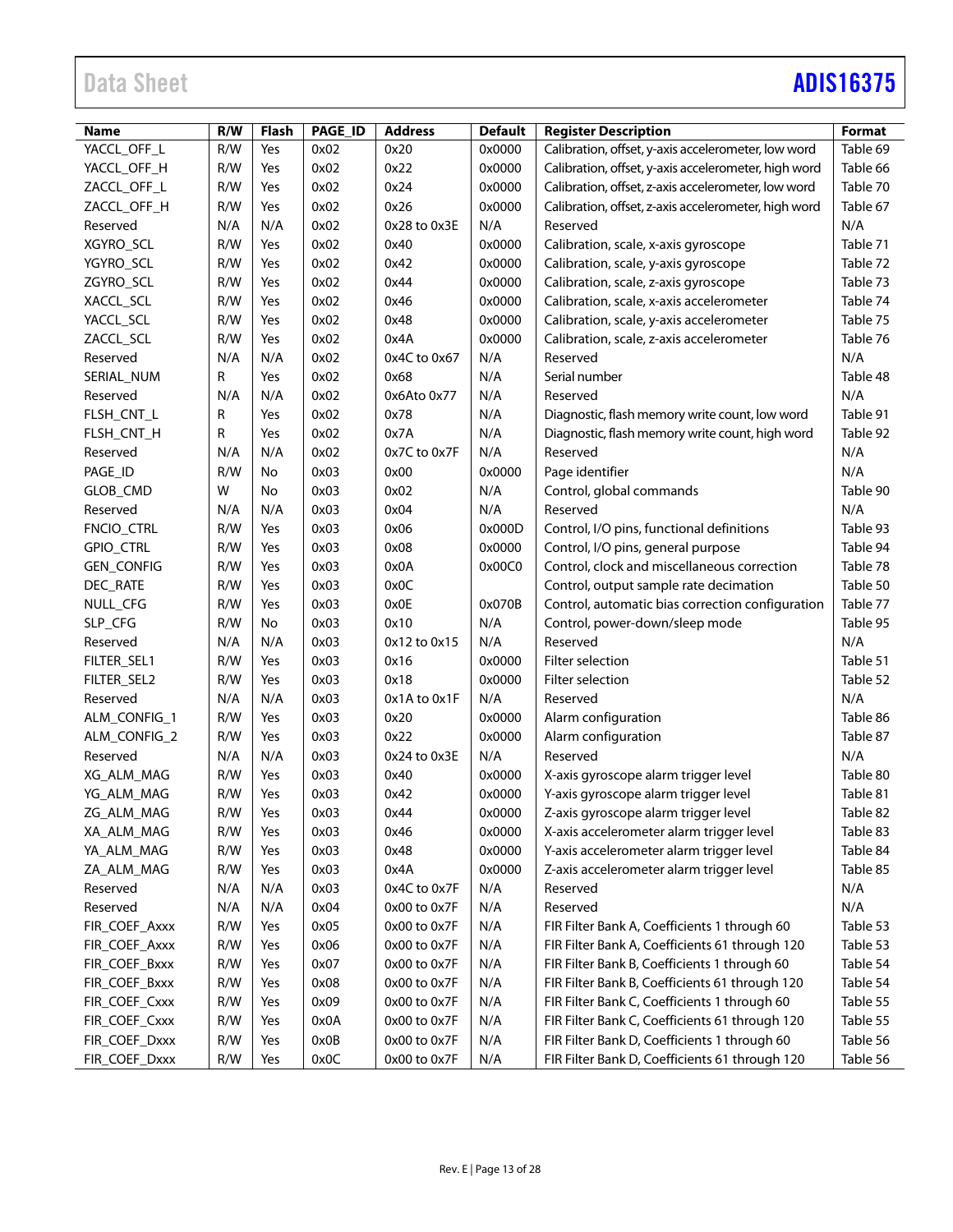# <span id="page-13-0"></span>OUTPUT DATA REGISTERS

After th[e ADIS16375](https://www.analog.com/ADIS16375) completes its startup process, the PAGE\_ID register contains 0x0000, which sets Page 0 as the active page for SPI access. Page 0 contains the output data, real-time clock, status and product identification registers.

### **Table 10. Output Data Register Summary**

| Register      | <b>Address</b> | Measurement           |
|---------------|----------------|-----------------------|
| SYS E FLAG    | 0x08           | System flags          |
| DIAG_STS      | 0x0A           | Self test flags       |
| ALM STS       | 0x0C           | Alarm flags           |
| TEMP_OUT      | 0x0E           | Temperature           |
| X_GYRO_LOW    | 0x10           | Gyroscope, X          |
| X_GYRO_OUT    | 0x12           | Gyroscope, X          |
| Y_GYRO_LOW    | 0x14           | Gyroscope, Y          |
| Y_GYRO_OUT    | 0x16           | Gyroscope, Y          |
| Z_GYRO_LOW    | 0x18           | Gyroscope, Z          |
| Z GYRO OUT    | 0x1A           | Gyroscope, Z          |
| X_ACCL_LOW    | 0x1C           | Accelerometer, X      |
| X_ACCL_OUT    | 0x1E           | Accelerometer, X      |
| Y_ACCL_LOW    | 0x20           | Accelerometer, Y      |
| Y_ACCL_OUT    | 0x22           | Accelerometer, Y      |
| Z_ACCL_LOW    | 0x24           | Accelerometer, Z      |
| Z_ACCL_OUT    | 0x26           | Accelerometer, Z      |
| X_DELTA_ANG_L | 0x40           | Delta angle, X        |
| X DELTA ANG H | 0x42           | Delta angle, X        |
| Y_DELTA_ANG_L | 0x44           | Delta angle, Y        |
| Y_DELTA_ANG_H | 0x46           | Delta angle, Y        |
| Z DELTA ANG L | 0x48           | Delta angle, Z        |
| Z_DELTA_ANG_H | 0x4A           | Delta angle, Z        |
| X_DELTA_VEL_L | 0x4C           | Delta velocity, X     |
| X_DELTA_VEL_H | 0x4E           | Delta velocity, X     |
| Y DELTA VEL L | 0x50           | Delta velocity, Y     |
| Y_DELTA_VEL_H | 0x52           | Delta velocity, Y     |
| Z_DELTA_VEL_L | 0x54           | Delta velocity, Z     |
| Z_DELTA_VEL_H | 0x56           | Delta velocity, Z     |
| TIME_MS_OUT   | 0x70           | Time, min, and sec    |
| TIME_DH_OUT   | 0x72           | Time, day, and hour   |
| TIME_YM_OUT   | 0x74           | Time, year, and month |
| LOT_ID1       | 0x78           | Lot identifier        |
| LOT_ID2       | 0x7A           | Lot identifier        |
| LOT_ID3       | 0x7C           | Lot identifier        |
| PROD ID       | 0x7E           | Product identifier    |

### *Inertial Sensor Data Format*

The gyroscope, accelerometer, delta angle, and delta velocity output data use a 32-bit, twos complement format. Each output uses two registers to support this resolution. [Figure 16](#page-13-4) provides an example of how each register contributes to each inertial measurement. In this case, X\_GYRO\_OUT is the most significant word (upper 16 bits), and X\_GYRO\_LOW is the least significant word (lower 16 bits). In many cases, using the x\_GYRO\_OUT registers alone provides sufficient resolution for preserving key performance metrics.



*Figure 16. Gyroscope Output Format, DEC\_RATE > 0*

<span id="page-13-4"></span>The arrows in [Figure 17](#page-13-5) describe the direction of the motion, which produces a positive output response in each sensor's output register. The accelerometers respond to both dynamic and static forces associated with acceleration, including gravity. When lying perfectly flat, as shown i[n Figure 17,](#page-13-5) the z-axis accelerometer output is 1 *g*, and the x and y accelerometers is 0 *g*.



*Figure 17. Inertial Sensor Direction Reference Diagram*

#### <span id="page-13-5"></span>*Rotation Rate (Gyroscope)*

The registers that use the x\_GYRO\_OUT format are the primary registers for the gyroscope measurements. When processing data from these registers, use a 16-bit, twos complement data format. [Table 11,](#page-13-1) [Table 12](#page-13-2) an[d Table 13](#page-13-3) provide each register's numerical format, an[d Table 14](#page-14-10) provides x\_GYRO\_OUT digital coding examples.

#### <span id="page-13-1"></span>Table 11. X\_GYRO\_OUT (Page  $0$ , Base Address  $= 0x12$ )

<span id="page-13-2"></span>

| <b>Bits</b>                                        | <b>Description</b>                                                                                 |  |  |  |  |  |  |
|----------------------------------------------------|----------------------------------------------------------------------------------------------------|--|--|--|--|--|--|
| [15:0]                                             | X-axis gyroscope data; twos complement, ±300°/sec<br>range, 0.013108°/sec per LSB, 0°/sec = 0x0000 |  |  |  |  |  |  |
| Table 12. Y_GYRO_OUT (Page 0, Base Address = 0x16) |                                                                                                    |  |  |  |  |  |  |
| <b>Bits</b>                                        | <b>Description</b>                                                                                 |  |  |  |  |  |  |
| [15:0]                                             | Y-axis gyroscope data; twos complement, ±300°/sec<br>range, 0.013108°/sec per LSB, 0°/sec = 0x0000 |  |  |  |  |  |  |
| Table 13. Z_GYRO_OUT (Page 0, Base Address = 0x1A) |                                                                                                    |  |  |  |  |  |  |
| <b>Bits</b>                                        | <b>Description</b>                                                                                 |  |  |  |  |  |  |
| [15:0]                                             | Z-axis gyroscope data; twos complement, ±300°/sec                                                  |  |  |  |  |  |  |

<span id="page-13-3"></span>range, 0.013108°/sec per LSB, 0°/sec = 0x0000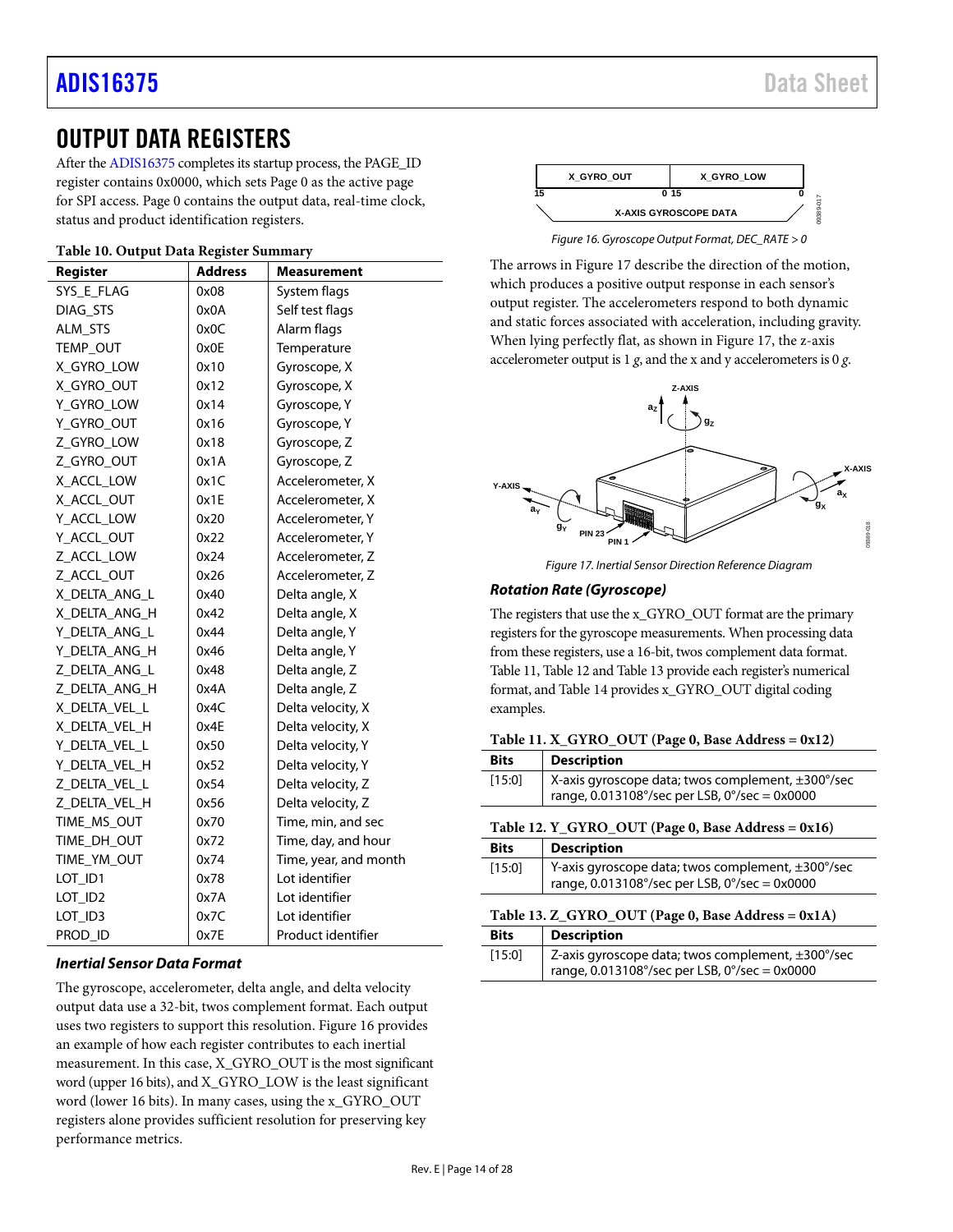# Data Sheet And a sheet Albert Advanced [ADIS16375](https://www.analog.com/ADIS16375?doc=ADIS16375.pdf) ADIS16375

| <b>Rotation Rate</b>    | <b>Decimal</b> | <b>Hex</b> | <b>Binary</b>       |
|-------------------------|----------------|------------|---------------------|
| $+300^{\circ}/sec$      | $+22,887$      | 0x5967     | 0101 1001 0110 0111 |
| $+0.026216/sec$         | $+2$           | 0x0002     | 0000 0000 0000 0010 |
| $+0.013108^{\circ}/sec$ | $+1$           | 0x0001     | 0000 0000 0000 0001 |
| $0^{\circ}/sec$         | 0              | 0x0000     | 0000 0000 0000 0000 |
| $-0.013108^{\circ}/sec$ | $-1$           | 0xFFFF     | 1111 1111 1111 1111 |
| $-0.026216^{\circ}/sec$ | $-2$           | 0xFFFE     | 1111 1111 1111 1110 |
| $-300^{\circ}/sec$      | $-22.887$      | 0xA699     | 1010 0110 1001 1001 |

#### <span id="page-14-10"></span>**Table 14. x\_GYRO\_OUT Data Format Examples**

The registers that use the x\_GYRO\_LOW naming format provide additional resolution for the gyroscope measurements. The MSB has a weight of 0.006554°/sec, and each subsequent bit carries a weight of ½ of the previous one.

#### <span id="page-14-0"></span>**Table 15. X\_GYRO\_LOW (Page 0, Base Address = 0x10)**

| <b>Bits</b> | <b>Description</b>                                |
|-------------|---------------------------------------------------|
| [15:0]      | X-axis gyroscope data; additional resolution bits |

#### <span id="page-14-1"></span>**Table 16. Y\_GYRO\_LOW (Page 0, Base Address = 0x14)**

| <b>Bits</b> | <b>Description</b>                                |
|-------------|---------------------------------------------------|
| [15:0]      | Y-axis gyroscope data; additional resolution bits |

#### <span id="page-14-2"></span>**Table 17. Z\_GYRO\_LOW (Page 0, Base Address = 0x18)**

| <b>Bits</b> | <b>Description</b>                                |
|-------------|---------------------------------------------------|
| [15:0]      | Z-axis gyroscope data; additional resolution bits |

#### *Acceleration*

The registers that use the x\_ACCL\_OUT format are the primary registers for the accelerometer measurements. When processing data from these registers, use a 16-bit, twos complement data format[. Table 18,](#page-14-4) [Table 19](#page-14-6) an[d Table 20](#page-14-8) provide each register's numerical format, an[d Table 21](#page-14-11) provides x\_ACCL\_OUT digital coding examples.

#### <span id="page-14-4"></span>**Table 18. X\_ACCL\_OUT (Page 0, Base Address = 0x1E)**

| <b>Bits</b> | <b>Description</b>                                     |
|-------------|--------------------------------------------------------|
| [15:0]      | X-axis accelerometer data; twos complement, $\pm$ 18 g |
|             | range, 0.8192 mg per LSB, 0 $q = 0 \times 0000$        |

#### <span id="page-14-6"></span>**Table 19. Y\_ACCL\_OUT (Page 0, Base Address = 0x22)**

| <b>Bits</b> | <b>Description</b>                                                                                        |
|-------------|-----------------------------------------------------------------------------------------------------------|
| [15:0]      | Y-axis accelerometer data; twos complement, $\pm$ 18 g<br>range, 0.8192 mg per LSB, 0 $q = 0 \times 0000$ |

#### <span id="page-14-8"></span>**Table 20. Z\_ACCL\_OUT (Page 0, Base Address = 0x26)**

| <b>Bits</b> | <b>Description</b>                                     |
|-------------|--------------------------------------------------------|
| [15:0]      | Z-axis accelerometer data; twos complement, $\pm$ 18 q |
|             | range, 0.8192 mg per LSB, 0 $q = 0 \times 0000$        |

# <span id="page-14-11"></span>**Table 21. x\_ACCL\_OUT Data Format Examples**

| <b>Acceleration</b> | <b>Decimal</b> | <b>Hex</b> | <b>Binary</b>       |
|---------------------|----------------|------------|---------------------|
| $+18q$              | $+21,973$      | 0x55D5     | 0101 0101 1101 0101 |
| $+1.6384$ mg        | $+2$           | 0x0002     | 0000 0000 0000 0010 |
| $+0.8192$ mg        | $+1$           | 0x0001     | 0000 0000 0000 0001 |
| 0 <sub>mg</sub>     | 0              | 0x0000     | 0000 0000 0000 0000 |
| $-0.8192$ mg        | $-1$           | 0xFFFF     | 1111 1111 1111 1111 |
| $-1.6384$ mg        | $-2$           | 0xFFFE     | 1111 1111 1111 1110 |
| $-18q$              | $-21.973$      | 0xAA2B     | 1010 1010 0010 1011 |

The registers that use the x\_ACCL\_LOW naming format provide additional resolution for the accelerometer measurements. The MSB has a weight of 0.4096 m*g*, and each subsequent bit carries a weight of ½ of the previous one.

#### <span id="page-14-3"></span>**Table 22. X\_ACCL\_LOW (Page 0, Base Address = 0x1C)**

| <b>Bits</b> | <b>Description</b>                                    |
|-------------|-------------------------------------------------------|
| [15:0]      | X-axis accelerometer data; additional resolution bits |
|             |                                                       |

#### <span id="page-14-5"></span>**Table 23. Y\_ACCL\_LOW (Page 0, Base Address = 0x20)**

| <b>Bits</b> | <b>Description</b>                                    |
|-------------|-------------------------------------------------------|
| [15:0]      | Y-axis accelerometer data; additional resolution bits |
|             |                                                       |

#### <span id="page-14-7"></span>**Table 24. Z\_ACCL\_LOW (Page 0, Base Address = 0x24)**

| <b>Bits</b> | <b>Description</b>                                    |
|-------------|-------------------------------------------------------|
| [15:0]      | Z-axis accelerometer data; additional resolution bits |

#### *Delta Angles*

The delta angle outputs represent an integration of the gyroscope measurements and use the following formula for all three axes (x-axis displayed):

$$
\Delta\theta_x = \frac{\Delta T_s}{2} \times (\omega_{x,n+1} + \omega_{x,n})
$$

where:

 $\omega_x$  is the gyroscope, x-axis. *ΔT<sub>s</sub>* is the time between samples.

*DEC RATE* 

$$
\Delta T_s = \frac{DEC\_K111}{f_s}
$$

When using the internal sample clock, fs is equal to 2.46 kHz. When using the external clock option, the time between samples is the time between active edges on the input clock signal, as measured by the internal clock (252 MHz). See [Table 50](#page-17-4) for more information on the DEC\_RATE register. The registers that use the x\_DELTA\_ANG\_H format are the primary registers for the delta angle calculations. When processing data from these registers, use a 16-bit, twos complement data format[. Table 25,](#page-14-9)  [Table 26,](#page-15-3) an[d Table 27](#page-15-5) provide each register's numerical format, an[d Table 28](#page-15-12) provides several examples for converting digital data into angular degrees (°).

<span id="page-14-9"></span>

| $D_{\text{max}}$ $D_{\text{normalization}}$ |                                                       |
|---------------------------------------------|-------------------------------------------------------|
|                                             | Table 25. X_DELTA_ANG_H (Page 0, Base Address = 0x42) |
|                                             |                                                       |

|  | <b>Bits</b>   Description                                     |  |  |  |
|--|---------------------------------------------------------------|--|--|--|
|  | [15:0]   X-axis delta angle data; twos complement, ±179.9891° |  |  |  |
|  | range, sensitivity = $0.005493^{\circ}/LSB$ , 0° = 0x0000     |  |  |  |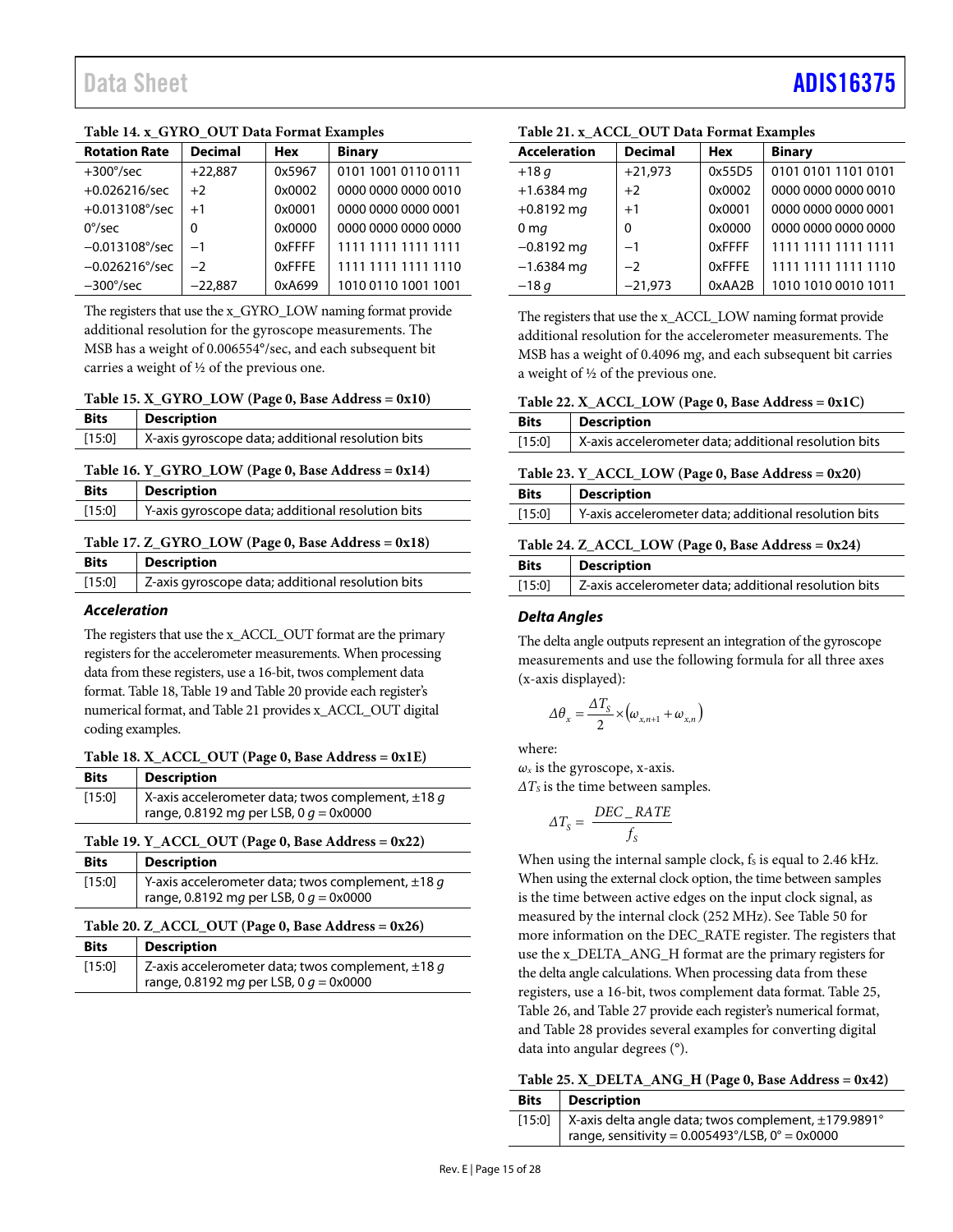# [ADIS16375](https://www.analog.com/ADIS16375?doc=ADIS16375.pdf) Data Sheet

<span id="page-15-3"></span>

| Table 26. Y_DELTA_ANG_H (Page 0, Base Address = 0x46) |  |  |  |  |
|-------------------------------------------------------|--|--|--|--|
|                                                       |  |  |  |  |

| <b>Bits</b> | Description                                                                                                              |
|-------------|--------------------------------------------------------------------------------------------------------------------------|
|             | [15:0] Y-axis delta angle data; twos complement, ±179.9891°<br>range, sensitivity = $0.005493^{\circ}/LSB$ , 0° = 0x0000 |
|             |                                                                                                                          |

#### <span id="page-15-5"></span>**Table 27. Z\_DELTA\_ANG\_H (Page 0, Base Address = 0x4A) Bits Description**

| bits pescription                                                                   |
|------------------------------------------------------------------------------------|
| [15:0] $\vert$ Z-axis delta angle data; twos complement, $\pm$ 179.9891 $^{\circ}$ |
| $\frac{1}{2}$ range, sensitivity = 0.005493°/LSB, 0° = 0x0000                      |

<span id="page-15-12"></span>**Table 28. x\_DELTA\_ANG\_H Data Format Examples**

| Angle               | <b>Decimal</b> | <b>Hex</b> | <b>Binary</b>       |
|---------------------|----------------|------------|---------------------|
| $+179.9891^{\circ}$ | $+32,767$      | 0x7FFF     | 0111 1111 1110 1111 |
| $+0.010986^{\circ}$ | $+2$           | 0x0002     | 0000 0000 0000 0010 |
| $+0.005493^{\circ}$ | $+1$           | 0x0001     | 0000 0000 0000 0001 |
| n°                  | $\Omega$       | 0x0000     | 0000 0000 0000 0000 |
| $-0.005493^{\circ}$ | $-1$           | 0xFFFF     | 1111 1111 1111 1111 |
| $-0.010986^{\circ}$ | $-2$           | 0xFFFE     | 1111 1111 1111 1110 |
| $-180^\circ$        | $-32,768$      | 0x8000     | 1000 0000 0000 0000 |

The registers that use the x\_DELTA\_ANG\_L naming format provide additional resolution for the gyroscope measurements. The MSB has a weight of 0.0027465°, and each subsequent bit carries a weight of ½ of the previous one.

<span id="page-15-1"></span>**Table 29. X\_DELTA\_ANG\_L (Page 0, Base Address = 0x40)**

| <b>Bits</b> | <b>Description</b>                                  |
|-------------|-----------------------------------------------------|
| [15:0]      | X-axis delta angle data; additional resolution bits |

### <span id="page-15-2"></span>**Table 30. Y\_DELTA\_ANG\_L (Page 0, Base Address = 0x44)**

| <b>Bits</b> | <b>Description</b>                                  |
|-------------|-----------------------------------------------------|
| [15:0]      | Y-axis delta angle data; additional resolution bits |
|             |                                                     |

#### <span id="page-15-4"></span>**Table 31. Z\_DELTA\_ANG\_L (Page 0, Base Address = 0x48)**

| <b>Bits</b> | <b>Description</b>                                  |  |
|-------------|-----------------------------------------------------|--|
| [15:0]      | Z-axis delta angle data; additional resolution bits |  |
|             |                                                     |  |

### *Velocity Changes*

The delta velocity outputs represent an integration of the accelerometer measurements and use the following formula for all three axes (x-axis displayed):

$$
\Delta V_x = \frac{\Delta T_s}{2} \times \left(a_{x,n+1} + a_{x,n}\right)
$$

where: *αx* is the gyroscope, x-axis *ΔT<sub>s</sub>* is the time between samples.

$$
\Delta T_s = \frac{DEC\_RATE}{f_s}
$$

When using the internal sample clock,  $f_s$  is equal to 2.46 kHz. When using the external clock option, the time between samples is the time between active edges on the input clock signal, as measured by the internal clock (252 MHz). See [Table 50](#page-17-4) for more information on the DEC\_RATE register. The registers that use the x\_DELTA\_VEL\_H format are the primary registers for the delta velocity calculations. When processing data from these

registers, use a 16-bit, twos complement data format[. Table 32,](#page-15-7)  [Table 33](#page-15-9) an[d Table 34](#page-15-11) provide the numerical format, and [Table 35](#page-15-13) provides digital coding examples.

### <span id="page-15-7"></span>**Table 32. X\_DELTA\_VEL\_H (Page 0, Base Address = 0x4E)**

| <b>Bits</b> | <b>Description</b>                                                                                     |
|-------------|--------------------------------------------------------------------------------------------------------|
| [15:0]      | X-axis delta velocity data; twos complement,<br>$\pm$ 99.998 m/sec, 3.0518 mm/sec per LSB, 0° = 0x0000 |
|             |                                                                                                        |

#### <span id="page-15-9"></span>**Table 33. Y\_DELTA\_VEL\_H (Page 0, Base Address = 0x52)**

| <b>Bits</b> | <b>Description</b>                                                                                     |
|-------------|--------------------------------------------------------------------------------------------------------|
| [15:0]      | Y-axis delta velocity data; twos complement,<br>$\pm$ 99.998 m/sec, 3.0518 mm/sec per LSB, 0° = 0x0000 |

#### <span id="page-15-11"></span>**Table 34. Z\_DELTA\_VEL\_H (Page 0, Base Address = 0x56)**

| <b>Bits</b> | <b>Description</b>                                                                                     |
|-------------|--------------------------------------------------------------------------------------------------------|
| [15:0]      | Z-axis delta velocity data; twos complement,<br>$\pm$ 99.998 m/sec, 3.0518 mm/sec per LSB, 0° = 0x0000 |

#### <span id="page-15-13"></span>**Table 35. x\_DELTA\_VEL\_H, Data Format Examples**

| <b>Velocity</b>  | <b>Decimal</b> | <b>Hex</b> | <b>Binary</b>       |
|------------------|----------------|------------|---------------------|
| +99.998 m/sec    | $+32,767$      | 0x7FFF     | 0111 1111 1111 1111 |
| $+6.1036$ mm/sec | $+2$           | 0x0002     | 0000 0000 0000 0010 |
| $+3.0518$ mm/sec | $+1$           | 0x0001     | 0000 0000 0000 0001 |
| 0 m/sec          | 0              | 0x0000     | 0000 0000 0000 0000 |
| $-3.0518$ mm/sec | $-1$           | 0xFFFF     | 1111 1111 1111 1111 |
| $-6.1036$ mm/sec | $-2$           | 0xFFFE     | 1111 1111 1111 1110 |
| $-100$ m/sec     | $-32.768$      | 0x8000     | 1000 0000 0000 0000 |

The registers that use the x\_DELTA\_VEL\_L naming format provide additional resolution for the gyroscope measurements. The MSB has a weight of 1.5259 mm/sec, and each subsequent bit carries a weight of ½ of the previous one.

#### <span id="page-15-6"></span>**Table 36. X\_DELTA\_VEL\_L (Page 0, Base Address = 0x4C)**

<span id="page-15-8"></span>

| <b>Bits</b>                                           | <b>Description</b>                                     |  |  |
|-------------------------------------------------------|--------------------------------------------------------|--|--|
| [15:0]                                                | X-axis delta velocity data; additional resolution bits |  |  |
| Table 37. Y_DELTA_VEL_L (Page 0, Base Address = 0x50) |                                                        |  |  |
| <b>Bits</b>                                           | <b>Description</b>                                     |  |  |
| [15:0]                                                | Y-axis delta velocity data; additional resolution bits |  |  |
| Table 38. Z_DELTA_VEL_L (Page 0, Base Address = 0x54) |                                                        |  |  |
| <b>Bits</b>                                           | <b>Description</b>                                     |  |  |
| [15:0]                                                | Z-axis delta velocity data; additional resolution bits |  |  |

#### <span id="page-15-10"></span>*Internal Temperature*

The TEMP\_OUT register provides an internal temperature measurement that can be useful for observing relative temperature changes in the environment (se[e Table 39\)](#page-15-0)[. Table 40](#page-16-8) provides several coding examples for converting the 16-bit twos complement number into units for temperature (°C).

#### <span id="page-15-0"></span>**Table 39. TEMP\_OUT (Page 0, Base Address = 0x0E)**

| <b>Bits</b> | <b>Description</b>                                                                          |
|-------------|---------------------------------------------------------------------------------------------|
| $[15:0]$    | Temperature data; twos complement,<br>$0.00565^{\circ}$ C per LSB, 25 $^{\circ}$ C = 0x0000 |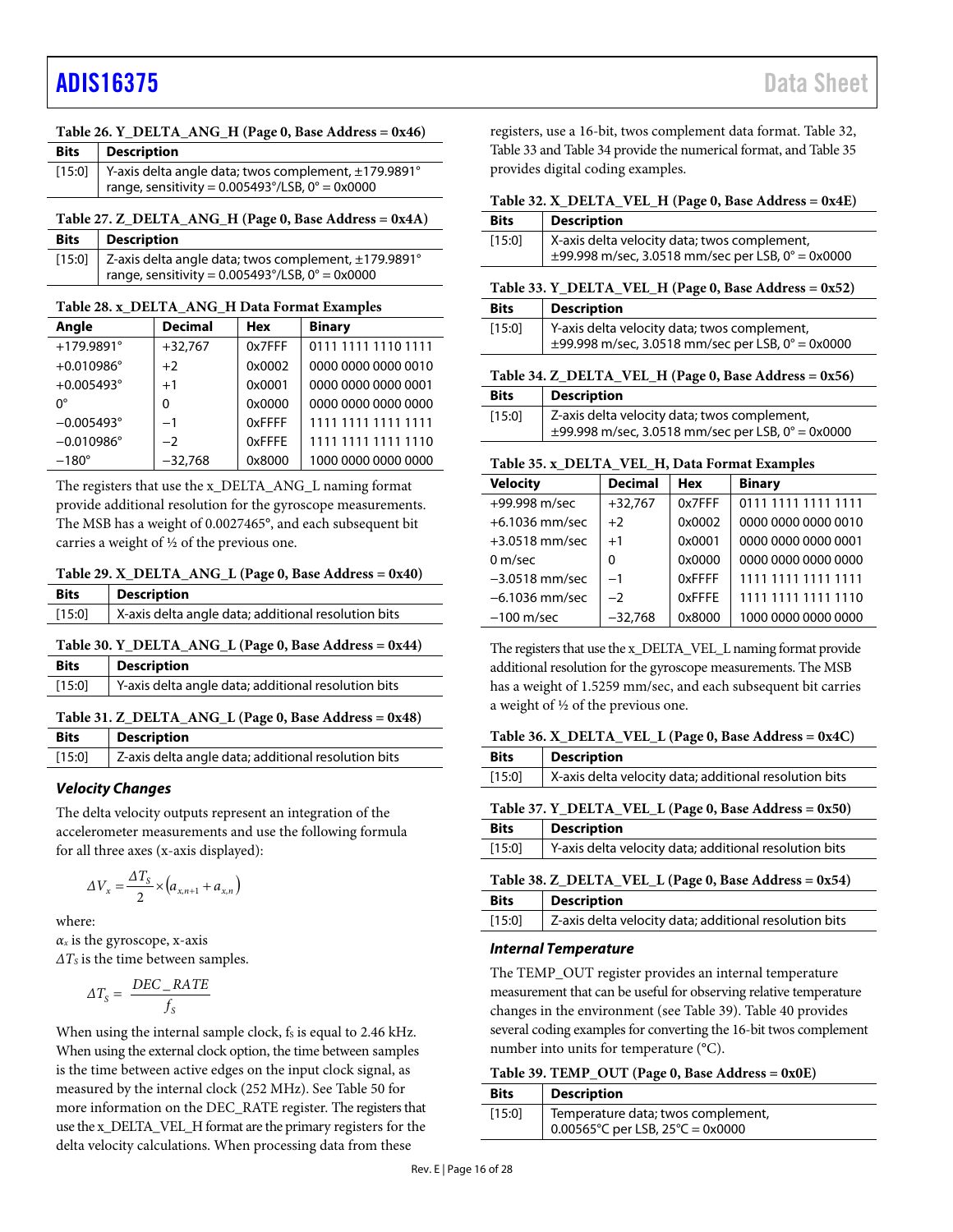| <b>Temperature</b>      | <b>Decimal</b> | <b>Hex</b>    | <b>Binary</b>       |
|-------------------------|----------------|---------------|---------------------|
| $+85^{\circ}$ C         | $+10,619$      | 0x297B        | 0010 1001 0111 1011 |
| +25+0.0113°C            | $+2$           | 0x0002        | 0000 0000 0000 0010 |
| $+25+0.00565^{\circ}$ C | $+1$           | 0x0001        | 0000 0000 0000 0001 |
| $+25^{\circ}$ C         | 0              | 0x0000        | 0000 0000 0000 0000 |
| +25°C-0.00565°C         | $-1$           | <b>OxFFFF</b> | 1111 1111 1111 1111 |
| +25°C-0.0113°C          | $-2$           | 0xFFFF        | 1111 1111 1111 1110 |
| $-40^{\circ}$ C         | $-11,504$      | 0xD310        | 1101 0011 0001 0000 |

### <span id="page-16-8"></span>**Table 40. Temperature, Twos Complement Format**

# *Status/Alarm Indicators*

The SYS\_E\_FLAG register i[n Table 41](#page-16-0) provides the system error flags.

# <span id="page-16-0"></span>**Table 41. SYS\_E\_FLAG (Page 0, Base Address = 0x08)**

| <b>Bits</b> | <b>Description</b>                                      |
|-------------|---------------------------------------------------------|
| $[15]$      | Watch dog timer flag $(1 =$ timed out)                  |
| [14:8]      | Not used                                                |
| [7]         | Processing overrun $(1 = error)$                        |
| [6]         | Flash memory $(1 = \text{failure})$                     |
| $[5]$       | Inertial self test failure (1 = $DIAG_STS \neq 0x00$ )  |
| [4]         | Sensor overrange $(1 = at least one sensor overranged)$ |
| [3]         | SPI communication error                                 |
| [2:1]       | Not used                                                |
| [0]         | Alarm status flag (1 = ALM_STS $\neq$ 0x00)             |

The DIAG\_STS register in [Table 42](#page-16-1) provides the flags for the internal self test function.

# <span id="page-16-1"></span>**Table 42. DIAG\_STS (Page 0, Base Address = 0x0A)**

| <b>Bits</b>       | <b>Description</b>                                             |
|-------------------|----------------------------------------------------------------|
| [15:6]            | Not used                                                       |
| [5]               | Self test failure, Z-axis accelerometer (1 = failure)          |
| [4]               | Self test failure, Y-axis accelerometer (1 = failure)          |
| [3]               | Self test failure, X-axis accelerometer $(1 = \text{failure})$ |
| $\lceil 2 \rceil$ | Self test failure, Z-axis gyroscope $(1 = \text{failure})$     |
| [1]               | Self test failure, Y-axis gyroscope (1 = failure)              |
| [0]               | Self test failure, X-axis gyroscope (1 = failure)              |

The ALM\_STS register i[n Table 43](#page-16-2) provides the alarm bits for each sensor's programmable alarm levels.

<span id="page-16-2"></span>

| Table 43. ALM_STS (Page 0, Base Address = 0x0C) |  |  |  |  |
|-------------------------------------------------|--|--|--|--|
|-------------------------------------------------|--|--|--|--|

| <b>Bits</b>       | <b>Description</b>                                      |
|-------------------|---------------------------------------------------------|
| [15:6]            | Not used                                                |
| [5]               | Z-axis accelerometer alarm flag $1 =$ alarm is active)  |
| [4]               | Y-axis accelerometer alarm flag $(1 =$ alarm is active) |
| [3]               | X-axis accelerometer alarm flag $(1 =$ alarm is active) |
| $\lceil 2 \rceil$ | Z-axis gyroscope alarm flag $(1 =$ alarm is active)     |
| [1]               | Y-axis gyroscope alarm flag $(1 =$ alarm is active)     |
| וסז               | X-axis gyroscope alarm flag $(1 =$ alarm is active)     |

#### *Product Identification*

<span id="page-16-3"></span>

| Table 44. $LOT$ ID1 (Page 0, Base Address = $0x78$ ) |  |  |  |  |  |
|------------------------------------------------------|--|--|--|--|--|
|------------------------------------------------------|--|--|--|--|--|

<span id="page-16-4"></span>

| <b>Bits</b>                                        | <b>Description</b>              |  |  |
|----------------------------------------------------|---------------------------------|--|--|
| [15:0]                                             | Lot identification, binary code |  |  |
| Table 45. LOT_ID2 (Page 0, Base Address = 0x7A)    |                                 |  |  |
| <b>Bits</b>                                        | <b>Description</b>              |  |  |
| $[15:0]$                                           | Lot identification, binary code |  |  |
| Table 46. LOT_ID3 (Page 0, Base Address = $0x7C$ ) |                                 |  |  |
| <b>Bits</b>                                        | <b>Description</b>              |  |  |
| [15:0]                                             | Lot identification, binary code |  |  |
| Table 47. PROD ID (Page 0, Base Address = $0x7E$ ) |                                 |  |  |
| <b>Bits</b>                                        | <b>Description</b>              |  |  |

<span id="page-16-6"></span><span id="page-16-5"></span>

| <b>Bits</b> | <b>Description</b>                |
|-------------|-----------------------------------|
| [15:0]      | Product identification = $0x3FF7$ |

#### <span id="page-16-7"></span>**Table 48. SERIAL\_NUM (Page 2, Base Address = 0x68)**

| <b>Bits</b> | <b>Description</b>         |
|-------------|----------------------------|
| [15:0]      | Lot-specific serial number |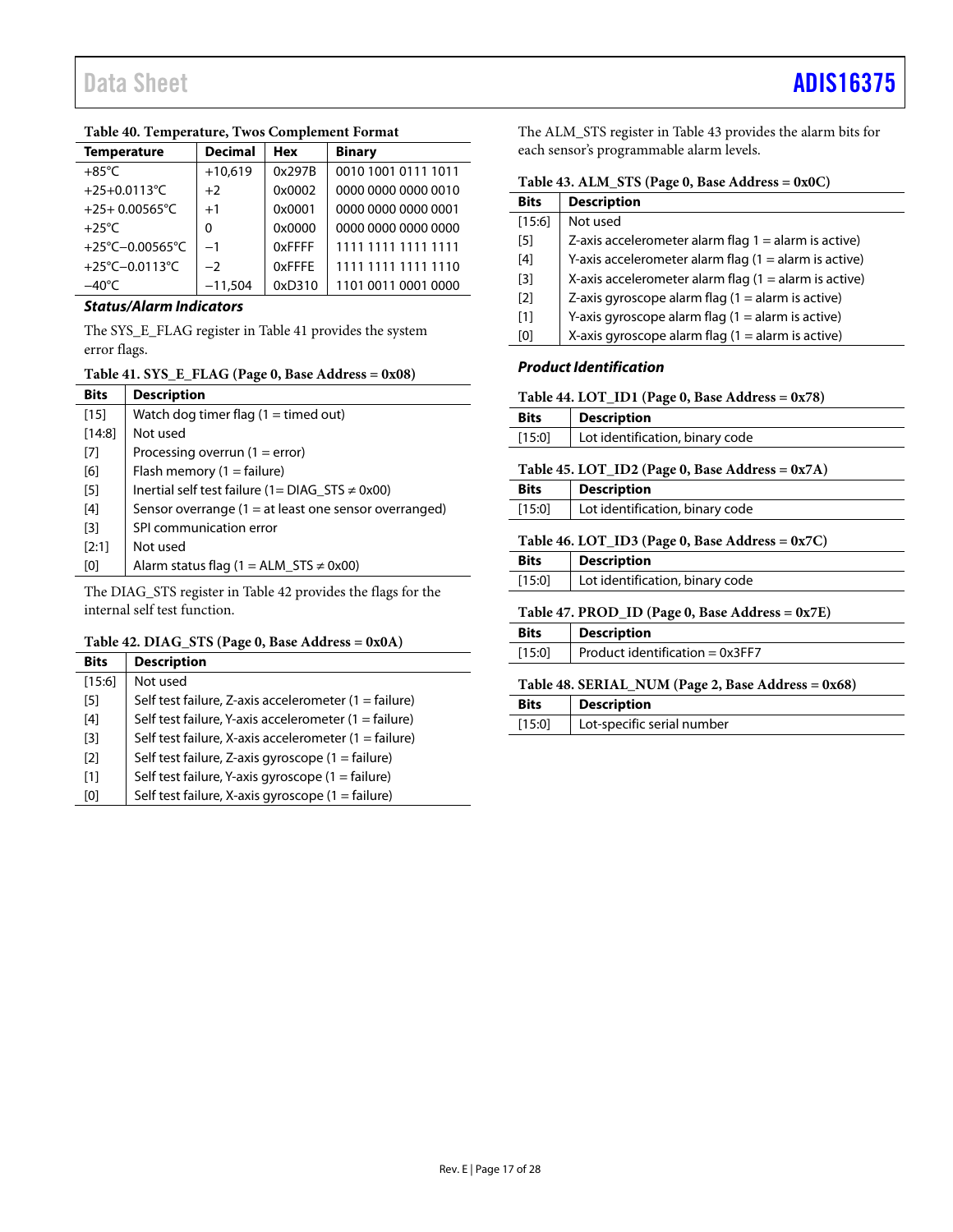# <span id="page-17-0"></span>DIGITAL SIGNAL PROCESSING

[Figure 18](#page-17-7) provides a block diagram for the sampling and digital filter stages inside the [ADIS16375.](https://www.analog.com/ADIS16375) [Table 49](#page-17-8) provides a summary of the registers for sample rate and filter control.

<span id="page-17-8"></span>**Table 49. Digital Processing Registers**

| Register      | Page | <b>Address</b>   | <b>Function</b>              |
|---------------|------|------------------|------------------------------|
| DEC_RATE      | 0x03 | 0x0C             | Decimation rate              |
| FILTER SEL1   | 0x03 | 0x16             | Filter selection             |
| FILTER SEL2   | 0x03 | 0x18             | Filter selection             |
| FIR COEF Axxx | 0x05 | $0x08$ to $0x7F$ | FIR Filter Bank A. 1 to 60   |
| FIR COEF Axxx | 0x06 | $0x08$ to $0x7F$ | FIR Filter Bank A, 61 to 120 |
| FIR COEF Bxxx | 0x07 | $0x08$ to $0x7F$ | FIR Filter Bank B. 1 to 60   |
| FIR COEF Bxxx | 0x08 | $0x08$ to $0x7F$ | FIR Filter Bank B, 61 to 120 |
| FIR COEF Cxxx | 0x09 | $0x08$ to $0x7F$ | FIR Filter Bank C. 1 to 60   |
| FIR COEF Cxxx | 0x0A | 0x08 to 0x7F     | FIR Filter Bank C, 61 to 120 |
| FIR COEF Dxxx | 0x0B | $0x08$ to $0x7F$ | FIR Filter Bank D, 1 to 60   |
| FIR COEF Dxxx | 0x0C | 0x08 to 0x7F     | FIR Filter Bank D, 61 to 120 |

# <span id="page-17-1"></span>**SAMPLING PLAN**

[Figure 18](#page-17-7) provides a signal flow diagram for all of the components and settings that influence the frequency response for each inertial sensor. The signal processing starts with sampling each inertial sensor at a rate of 9.84 kHz, followed by a divide-by-4 averaging/decimation filter stage.

# <span id="page-17-2"></span>**AVERAGING/DECIMATION FILTER**

The DEC\_RATE register (se[e Table 50\)](#page-17-4) provides user control for the final filter stage (se[e Figure 18\)](#page-17-7), which averages and decimates the inertial sensor, delta angle and delta velocity data. This provides a simple method for reducing the rate of data updates in the output registers. For example, turn to Page 3 (DIN = 0x8003) and set  $DEC_RATE = 0x18$  ( $DIN = 0x8C18$ , then  $DIN = 0x8D00$ ) to reduce the output sample rate to 98.4 SPS (2460  $\div$  25).

<span id="page-17-4"></span>

|  |  | Table 50. DEC_RATE (Page 3, Base Address = 0x0C) |
|--|--|--------------------------------------------------|
|--|--|--------------------------------------------------|

| <b>Bits</b> | <b>Description (Default = 0x0000)</b>            |
|-------------|--------------------------------------------------|
| [15:11]     | Don't care                                       |
| [10:0]      | Decimation rate, binary format, range: 0 to 2047 |

### <span id="page-17-3"></span>**FIR FILTER BANKS**

The [ADIS16375](https://www.analog.com/ADIS16375) provides four configurable, 120-tap FIR filter banks. Each coefficient is 16-bits wide and occupies its own register location with each page. When designing a FIR filter for these banks, use a sample rate of 2.46 kHz and scale the coefficients so that their sum equals 32,768. For filter designs that have less than 120 taps, load the coefficients into the lower portion of the filter, start with Coefficient 1. Make sure that all unused taps are equal to zero so that they do not add phase delay to the response.

<span id="page-17-5"></span>

| Table 51. FILTER_SEL1 (Page 3, Base Address = 0x16) |  |  |  |  |
|-----------------------------------------------------|--|--|--|--|
|-----------------------------------------------------|--|--|--|--|

| <b>Bits</b>       | Description (Default = 0x0000)                                                                      |
|-------------------|-----------------------------------------------------------------------------------------------------|
| $[15]$            | Don't care                                                                                          |
| [14]              | Y-axis accelerometer filter enable (1 = enabled)                                                    |
| [13:12]           | Y-axis accelerometer filter bank selection:<br>00 = Bank A, 01 = Bank B, 10 = Bank C, 11 = Bank D   |
| [11]              | X-axis accelerometer filter enable (1 = enabled)                                                    |
| [10:9]            | X-axis accelerometer filter bank selection:<br>$00 =$ Bank A, 01 = Bank B, 10 = Bank C, 11 = Bank D |
| [8]               | Z-axis gyroscope filter enable $(1 =$ enabled)                                                      |
| [7:6]             | Z-axis gyroscope filter bank selection:<br>$00 =$ Bank A, 01 = Bank B, 10 = Bank C, 11 = Bank D     |
| [5]               | Y-axis gyroscope filter enable (1: enabled)                                                         |
| [4:3]             | Y-axis gyroscope filter bank selection:<br>00 = Bank A, 01 = Bank B, 10 = Bank C, 11 = Bank D       |
| $\lceil 2 \rceil$ | X-axis gyroscope filter enable $(1 =$ enabled)                                                      |
| [1:0]             | X-axis gyroscope filter bank selection:<br>$00 =$ Bank A, 01 = Bank B, 10 = Bank C, 11 = Bank D     |

#### <span id="page-17-6"></span>**Table 52. FILTER\_SEL2 (Page 3, Base Address = 0x18)**

| <b>Bits</b>       | <b>Description (Default = 0x0000)</b>                                                                     |
|-------------------|-----------------------------------------------------------------------------------------------------------|
| [15:3]            | Don't care                                                                                                |
| $\lceil 2 \rceil$ | Z-axis accelerometer filter enable (1 = enabled)                                                          |
| [1:0]             | $\vert$ Z-axis accelerometer filter bank selection:<br>00 = Bank A, 01 = Bank B, 10 = Bank C, 11 = Bank D |

<span id="page-17-7"></span>

*Figure 18. Sampling and Frequency Response Block Diagram*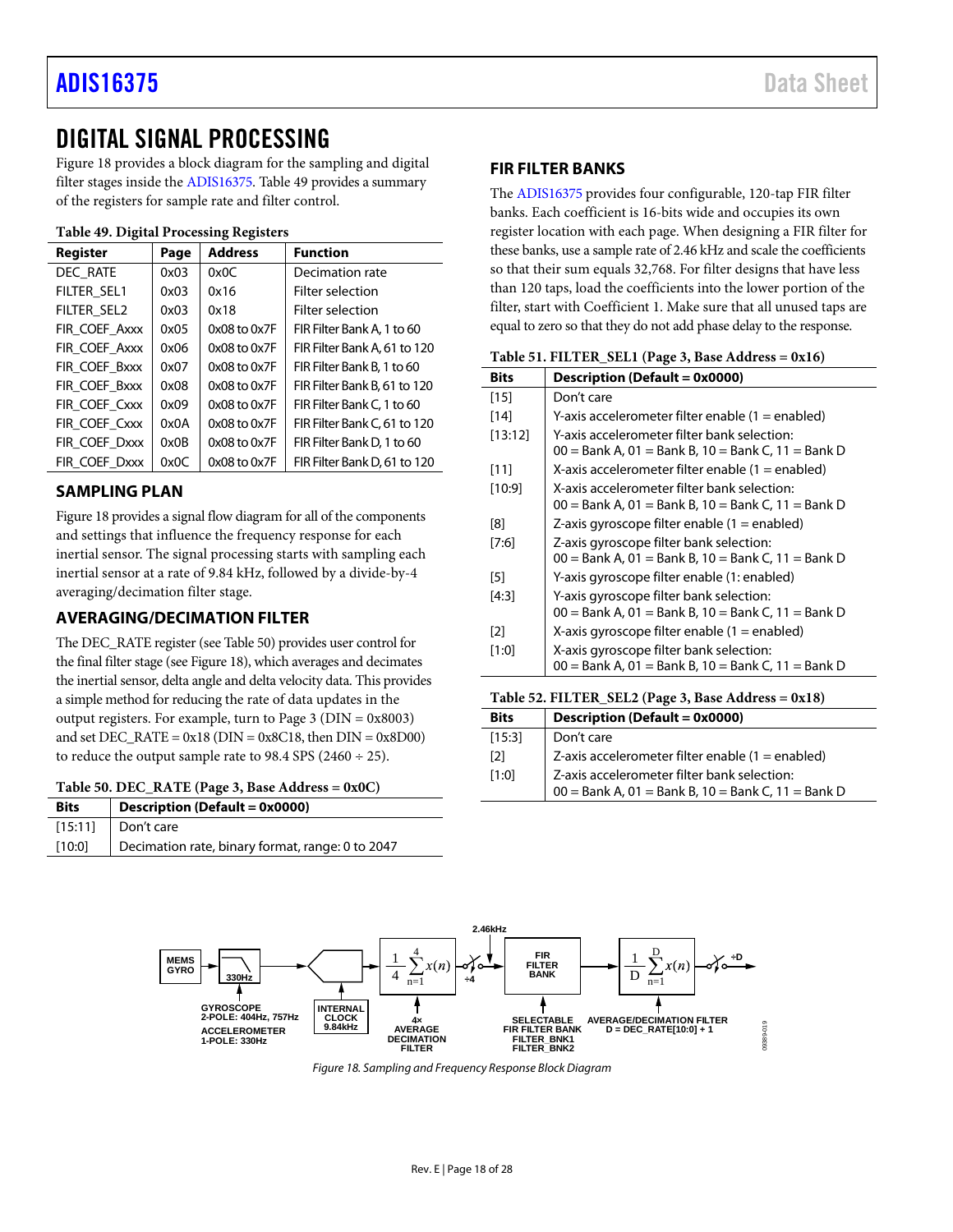# *Filter Memory Organization*

Each filter bank uses two pages of the user register structure. See [Table 53,](#page-18-0) [Table 54,](#page-18-1) [Table 55,](#page-18-2) and [Table 56](#page-18-3) for the register addresses in each filter bank.

#### <span id="page-18-0"></span>**Table 53. Filter Bank A Memory Map**

| Page | <b>PAGE ID</b> | <b>Address</b>   | Register         |
|------|----------------|------------------|------------------|
| 5    | 0x05           | 0x00             | PAGE_ID          |
| 5    | 0x05           | 0x02 to 0x07     | Not used         |
| 5    | 0x05           | 0x08             | FIR COEF A001    |
| 5    | 0x05           | 0x0A             | FIR COEF A002    |
| 5    | 0x05           | $0x0C$ to $0x7C$ | FIR COEF A003 to |
|      |                |                  | FIR_COEF_A059    |
| 5    | 0x05           | 0x7E             | FIR COEF A060    |
| 6    | 0x06           | 0x00             | PAGE ID          |
| 6    | 0x06           | 0x02 to 0x07     | Not used         |
| 6    | 0x06           | 0x08             | FIR COEF A061    |
| 6    | 0x06           | 0x0A             | FIR COEF A062    |
| 6    | 0x06           | $0x0C$ to $0x7C$ | FIR COEF A063 to |
|      |                |                  | FIR_COEF_A119    |
| 6    | 0x06           | 0x7E             | FIR COEF A120    |

### <span id="page-18-1"></span>**Table 54. Filter Bank B Memory Map**

| Table 54. Filter Daily D Memory Map |                |                  |                  |  |  |
|-------------------------------------|----------------|------------------|------------------|--|--|
| Page                                | <b>PAGE_ID</b> | <b>Address</b>   | <b>Register</b>  |  |  |
| 7                                   | 0x07           | 0x00             | PAGE ID          |  |  |
| 7                                   | 0x07           | 0x02 to 0x07     | Not used         |  |  |
| 7                                   | 0x07           | 0x08             | FIR COEF B001    |  |  |
| 7                                   | 0x07           | 0x0A             | FIR COEF B002    |  |  |
| 7                                   | 0x07           | $0x0C$ to $0x7C$ | FIR COEF B003 to |  |  |
|                                     |                |                  | FIR COEF B059    |  |  |
| 7                                   | 0x07           | 0x7E             | FIR COEF B060    |  |  |
| 8                                   | 0x08           | 0x00             | PAGE ID          |  |  |
| 8                                   | 0x08           | 0x02 to 0x07     | Not used         |  |  |
| 8                                   | 0x08           | 0x08             | FIR COEF B061    |  |  |
| 8                                   | 0x08           | 0x0A             | FIR COEF B062    |  |  |
| 8                                   | 0x08           | 0x0C to 0x7C     | FIR_COEF_B063 to |  |  |
|                                     |                |                  | FIR_COEF_B119    |  |  |
| 8                                   | 0x08           | 0x7E             | FIR COEF B120    |  |  |

# <span id="page-18-2"></span>**Table 55. Filter Bank C Memory Map**

| Page | <b>PAGE ID</b> | <b>Address</b>   | Register         |  |  |
|------|----------------|------------------|------------------|--|--|
| 9    | 0x09           | 0x00             | PAGE ID          |  |  |
| 9    | 0x09           | 0x02 to 0x07     | Not used         |  |  |
| 9    | 0x09           | 0x08             | FIR COEF C001    |  |  |
| 9    | 0x09           | 0x0A             | FIR COEF C002    |  |  |
| 9    | 0x09           | $0x0C$ to $0x7C$ | FIR COEF C003 to |  |  |
|      |                |                  | FIR COEF C059    |  |  |
| 9    | 0x09           | 0x7E             | FIR COEF C060    |  |  |
| 10   | 0x0A           | 0x00             | PAGE ID          |  |  |
| 10   | 0x0A           | 0x02 to 0x07     | Not used         |  |  |
| 10   | 0x0A           | 0x08             | FIR COEF C061    |  |  |
| 10   | 0x0A           | 0x0A             | FIR COEF C062    |  |  |
| 10   | 0x0A           | $0x0C$ to $0x7C$ | FIR COEF C063 to |  |  |
|      |                |                  | FIR COEF C119    |  |  |
| 10   | 0x0A           | 0x7E             | FIR COEF C120    |  |  |

# Data Sheet **[ADIS16375](https://www.analog.com/ADIS16375?doc=ADIS16375.pdf)**

| Page | <b>PAGE ID</b> | <b>Address</b>   | Register         |
|------|----------------|------------------|------------------|
| 11   | 0x0B           | 0x00             | PAGE ID          |
| 11   | 0x0B           | 0x02 to 0x07     | Not used         |
| 11   | 0x0B           | 0x08             | FIR COEF D001    |
| 11   | 0x0B           | 0x0A             | FIR COEF D002    |
| 11   | 0x0B           | $0x0C$ to $0x7C$ | FIR COEF D003 to |
|      |                |                  | FIR COEF D059    |
| 11   | 0x0B           | 0x7E             | FIR COEF D060    |
| 12   | 0x0C           | 0x00             | PAGE ID          |
| 12   | 0x0C           | 0x02 to 0x07     | Not used         |
| 12   | 0x0C           | 0x08             | FIR COEF D061    |
| 12   | 0x0C           | 0x0A             | FIR COEF D062    |
| 12   | 0x0C           | $0x0C$ to $0x7C$ | FIR COEF D063 to |
|      |                |                  | FIR COEF D119    |
| 12   | 0x0C           | 0x7E             | FIR COEF D120    |

### <span id="page-18-3"></span>**Table 56. Filter Bank D Memory Map**

## *Default Filter Performance*

The FIR filter banks have factory-programmed filter designs. They are all low-pass filters that have unity dc gain[. Table 57](#page-18-4) provides a summary of each filter design, an[d Figure 19](#page-18-5) shows the frequency response characteristics. For more detailed analysis, read each coefficient into an array and analyze externally.

#### <span id="page-18-4"></span>**Table 57. FIR Filter Descriptions, Default Configuration**

| <b>FIR Filter Bank</b> | Taps | -3 dB Frequency (Hz) |
|------------------------|------|----------------------|
|                        | 120  | 310                  |
|                        | 120  | 55                   |
|                        | 32   | 275                  |
|                        | วว   | 63                   |



<span id="page-18-5"></span>*Figure 19. FIR Filter Frequency Response Curves*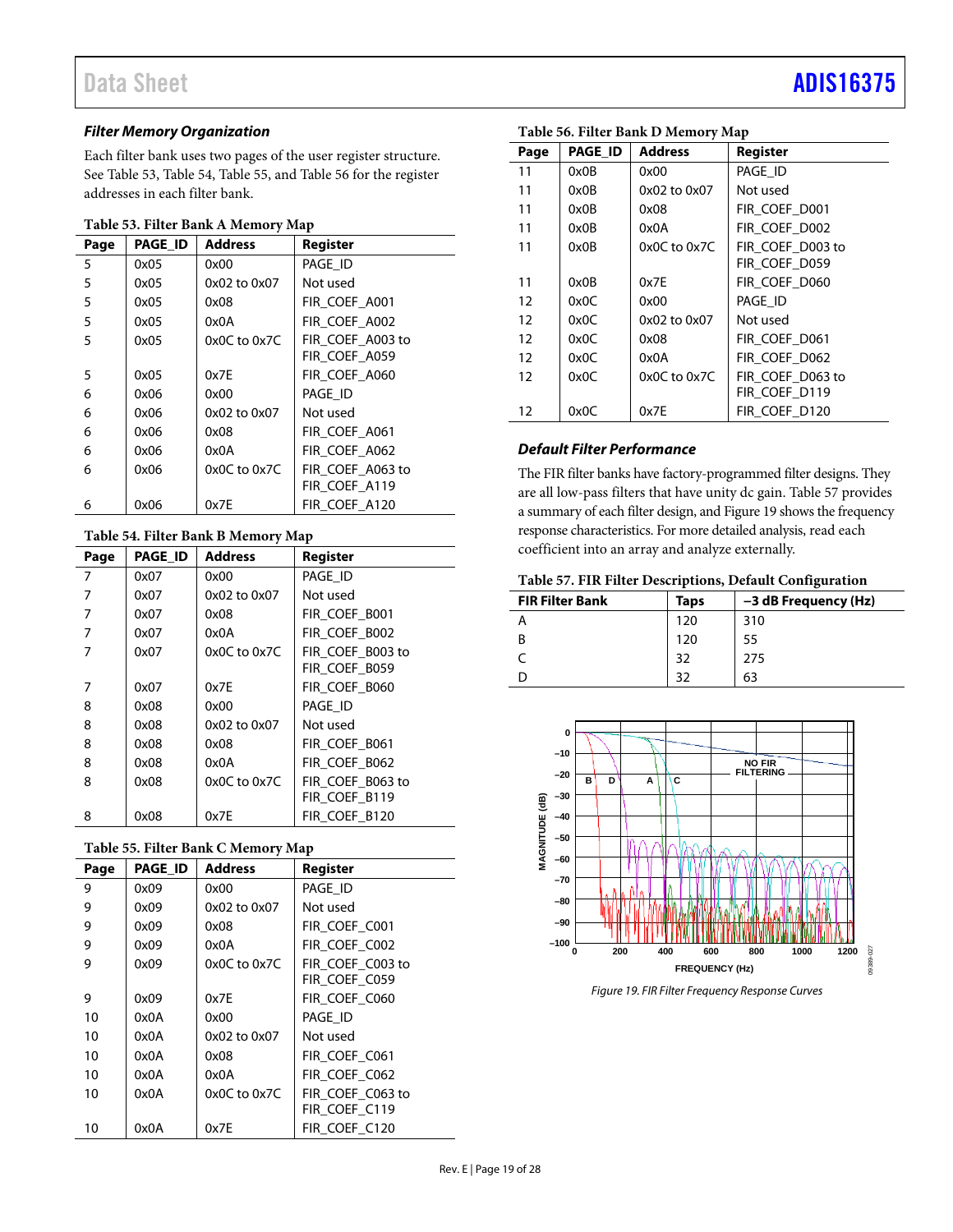# <span id="page-19-0"></span>**CALIBRATION**

Th[e ADIS16375](https://www.analog.com/ADIS16375) factory calibration produces correction formulas for each gyroscope and accelerometer, and then programs them into the flash memory. [Table 58](#page-19-12) contains a list of user control registers that provide opportunity for user optimization after installation. The bias and scale correction registers are in Page 2, and the control registers are in Page 3. [Figure 20](#page-20-7) illustrates an example of how the scale and offset registers for each sensor function.

| Register          | Page           | <b>Address</b> | <b>Correction Function</b>   |
|-------------------|----------------|----------------|------------------------------|
| XGYRO_OFF_L       | $\overline{2}$ | 0x10           | Offset, X-axis gyroscope     |
| XGYRO OFF H       | 2              | 0x12           | Offset, X-axis gyroscope     |
| YGYRO_OFF_L       | 2              | 0x14           | Offset, Y-axis gyroscope     |
| YGYRO_OFF_H       | $\overline{2}$ | 0x16           | Offset, Y-axis gyroscope     |
| ZGYRO_OFF_L       | 2              | 0x18           | Offset, Z-axis gyroscope     |
| ZGYRO_OFF_H       | $\overline{2}$ | 0x1A           | Offset, Z-axis gyroscope     |
| XACCL OFF L       | $\overline{2}$ | 0x1C           | Offset, X-axis accelerometer |
| XACCL OFF H       | $\overline{2}$ | 0x1E           | Offset, X-axis accelerometer |
| YACCL OFF L       | $\overline{2}$ | 0x20           | Offset, Y-axis accelerometer |
| YACCL_OFF_H       | 2              | 0x22           | Offset, Y-axis accelerometer |
| ZACCL OFF L       | $\overline{2}$ | 0x24           | Offset, Z-axis accelerometer |
| ZACCL OFF H       | $\overline{2}$ | 0x26           | Offset, Z-axis accelerometer |
| XGYRO SCL         | 2              | 0x40           | Scale, X-axis gyroscope      |
| YGYRO_SCL         | $\overline{2}$ | 0x42           | Scale, Y-axis gyroscope      |
| ZGYRO_SCL         | 2              | 0x44           | Scale, Z-axis gyroscope      |
| XACCL_SCL         | 2              | 0x46           | Scale, X-axis accelerometer  |
| YACCL_SCL         | $\overline{2}$ | 0x48           | Scale, Y-axis accelerometer  |
| ZACCL SCL         | 2              | 0x4A           | Scale, Z-axis accelerometer  |
| <b>GEN_CONFIG</b> | 3              | 0x0A           | Calibration configuration    |
| NULL_CFG          | 3              | 0x0E           | Bias-null configuration      |
| GLOB CMD          | 3              | 0x02           | Calibration commands         |

<span id="page-19-12"></span>**Table 58. Registers for User Calibration**

The factory calibration addresses initial and temperature dependent bias errors in the gyroscopes, but some environmental conditions, such as temperature cycling and mechanical stress on the package, can cause bias shifts in MEMS gyroscope structures. For systems that value absolute bias accuracy, there are two options for optimizing absolute bias accuracy: autonull and manual correction.

# *Manual Bias Correction*

The xGYRO\_OFF\_H (se[e Table 59,](#page-19-2) [Table 60,](#page-19-4) an[d Table 61\)](#page-19-6) and xGYRO\_OFF\_L (se[e Table 62,](#page-19-1) [Table 63,](#page-19-3) an[d Table 64\)](#page-19-5) registers provide a bias adjustment function for the output of each gyroscope sensor. The xGYRO\_OFF\_H registers use the same format as x\_GYRO\_OUT registers. The xGYRO\_OFF\_L registers use the same format as x\_GYRO\_LOW registers.

<span id="page-19-2"></span>

| Table 59. XGYRO_OFF_H (Page 2, Base Address = 0x12) |  |  |  |  |
|-----------------------------------------------------|--|--|--|--|
|-----------------------------------------------------|--|--|--|--|

| <b>Bits</b> | Description (Default = 0x0000)                       |  |  |
|-------------|------------------------------------------------------|--|--|
| [15:0]      | X-axis gyroscope offset correction, upper word; uses |  |  |
|             | same format as X_GYRO_OUT (see Table 11)             |  |  |

<span id="page-19-6"></span><span id="page-19-4"></span><span id="page-19-3"></span><span id="page-19-1"></span>

|                                                     | Table 60. YGYRO_OFF_H (Page 2, Base Address = 0x16)                                                                                                                                                                                                                                                                                                                                                                 |  |  |  |  |
|-----------------------------------------------------|---------------------------------------------------------------------------------------------------------------------------------------------------------------------------------------------------------------------------------------------------------------------------------------------------------------------------------------------------------------------------------------------------------------------|--|--|--|--|
| <b>Bits</b>                                         | <b>Description (Default = 0x0000)</b>                                                                                                                                                                                                                                                                                                                                                                               |  |  |  |  |
| [15:0]                                              | Y-axis gyroscope offset correction, upper word; uses<br>same format as Y_GYRO_OUT (see Table 12)                                                                                                                                                                                                                                                                                                                    |  |  |  |  |
|                                                     | Table 61. ZGYRO_OFF_H (Page 2, Base Address = 0x1A)                                                                                                                                                                                                                                                                                                                                                                 |  |  |  |  |
| <b>Bits</b>                                         | <b>Description (Default = 0x0000)</b>                                                                                                                                                                                                                                                                                                                                                                               |  |  |  |  |
| [15:0]                                              | Z-axis gyroscope offset correction, upper word; uses<br>same format as Z_GYRO_OUT (see Table 13)                                                                                                                                                                                                                                                                                                                    |  |  |  |  |
|                                                     | Table 62. XGYRO_OFF_L (Page 2, Base Address = 0x10)                                                                                                                                                                                                                                                                                                                                                                 |  |  |  |  |
| <b>Bits</b>                                         | <b>Description (Default = 0x0000)</b>                                                                                                                                                                                                                                                                                                                                                                               |  |  |  |  |
| [15:0]                                              | X-axis gyroscope offset correction, lower word; uses<br>same format as X_GYRO_LOW (see Table 15)                                                                                                                                                                                                                                                                                                                    |  |  |  |  |
|                                                     | Table 63. YGYRO_OFF_L (Page 2, Base Address = 0x14)                                                                                                                                                                                                                                                                                                                                                                 |  |  |  |  |
| <b>Bits</b>                                         | <b>Description (Default = 0x0000)</b>                                                                                                                                                                                                                                                                                                                                                                               |  |  |  |  |
| [15:0]                                              | Y-axis gyroscope offset correction, lower word; uses<br>same format as Y_GYRO_LOW (see Table 16)                                                                                                                                                                                                                                                                                                                    |  |  |  |  |
| Table 64. ZGYRO_OFF_L (Page 2, Base Address = 0x18) |                                                                                                                                                                                                                                                                                                                                                                                                                     |  |  |  |  |
| <b>Bits</b>                                         | <b>Description (Default = 0x0000)</b>                                                                                                                                                                                                                                                                                                                                                                               |  |  |  |  |
| [15:0]                                              | Z-axis gyroscope offset correction, lower word; uses<br>same format as Z_GYRO_LOW (see Table 17)                                                                                                                                                                                                                                                                                                                    |  |  |  |  |
|                                                     | The xACCL OFF H (see Table 65, Table 66, and Table 67) and                                                                                                                                                                                                                                                                                                                                                          |  |  |  |  |
|                                                     | xACCL_OFF_L (see Table 68, Table 69, and Table 70) registers                                                                                                                                                                                                                                                                                                                                                        |  |  |  |  |
|                                                     | provide a bias adjustment function for the output of each gyroscope                                                                                                                                                                                                                                                                                                                                                 |  |  |  |  |
|                                                     | sensor. The xACCL_OFF_H registers use the same format as                                                                                                                                                                                                                                                                                                                                                            |  |  |  |  |
|                                                     | x_ACCL_OUT registers. The xACCL_OFF_L registers use the                                                                                                                                                                                                                                                                                                                                                             |  |  |  |  |
|                                                     | same format as x_ACCL_LOW registers.                                                                                                                                                                                                                                                                                                                                                                                |  |  |  |  |
|                                                     | Table 65. XACCL_OFF_H (Page 2, Base Address = 0x1E)                                                                                                                                                                                                                                                                                                                                                                 |  |  |  |  |
| <b>Bits</b>                                         | <b>Description (Default = 0x0000)</b>                                                                                                                                                                                                                                                                                                                                                                               |  |  |  |  |
| [15:0]                                              | X-axis accelerometer offset correction, upper word;<br>uses same format as X_ACCL_OUT (see Table 18)                                                                                                                                                                                                                                                                                                                |  |  |  |  |
|                                                     | $T(11.77 \text{ V} \text{A} \text{O} \text{C} \text{I} \text{O} \text{F} \text{F} \text{H} \text{D} \text{O} \text{C} \text{C} \text{D} \text{O} \text{C} \text{A} \text{D} \text{C} \text{C} \text{A} \text{D} \text{C} \text{C} \text{C} \text{D} \text{C} \text{C} \text{D} \text{C} \text{C} \text{D} \text{C} \text{D} \text{C} \text{D} \text{C} \text{D} \text{C} \text{D} \text{C} \text{D} \text{$<br>0.22 |  |  |  |  |

<span id="page-19-11"></span><span id="page-19-10"></span><span id="page-19-9"></span><span id="page-19-8"></span><span id="page-19-7"></span><span id="page-19-5"></span>**Table 66. YACCL\_OFF\_H (Page 2, Base Address = 0x22) Bits Description (Default = 0x0000)** [15:0] Y-axis accelerometer offset correction, upper word; uses same format as Y\_ACCL\_OUT (see [Table 19\)](#page-14-6) **Table 67. ZACCL\_OFF\_H (Page 2, Base Address = 0x26) Bits Description (Default = 0x0000)** [15:0] Z-axis accelerometer offset correction, upper word; uses same format as Z\_ACCL\_OUT (see [Table 20\)](#page-14-8) **Table 68. XACCL\_OFF\_L (Page 2, Base Address = 0x1C) Bits Description (Default = 0x0000)** [15:0] X-axis accelerometer offset correction, lower word; uses same format as X\_ACCL\_LOW (see [Table 22\)](#page-14-3) **Table 69. YACCL\_OFF\_L (Page 2, Base Address = 0x20) Bits Description (Default = 0x0000)** [15:0] Y-axis accelerometer offset correction, lower word; uses same format as Y\_ACCL\_LOW (see [Table 23\)](#page-14-5)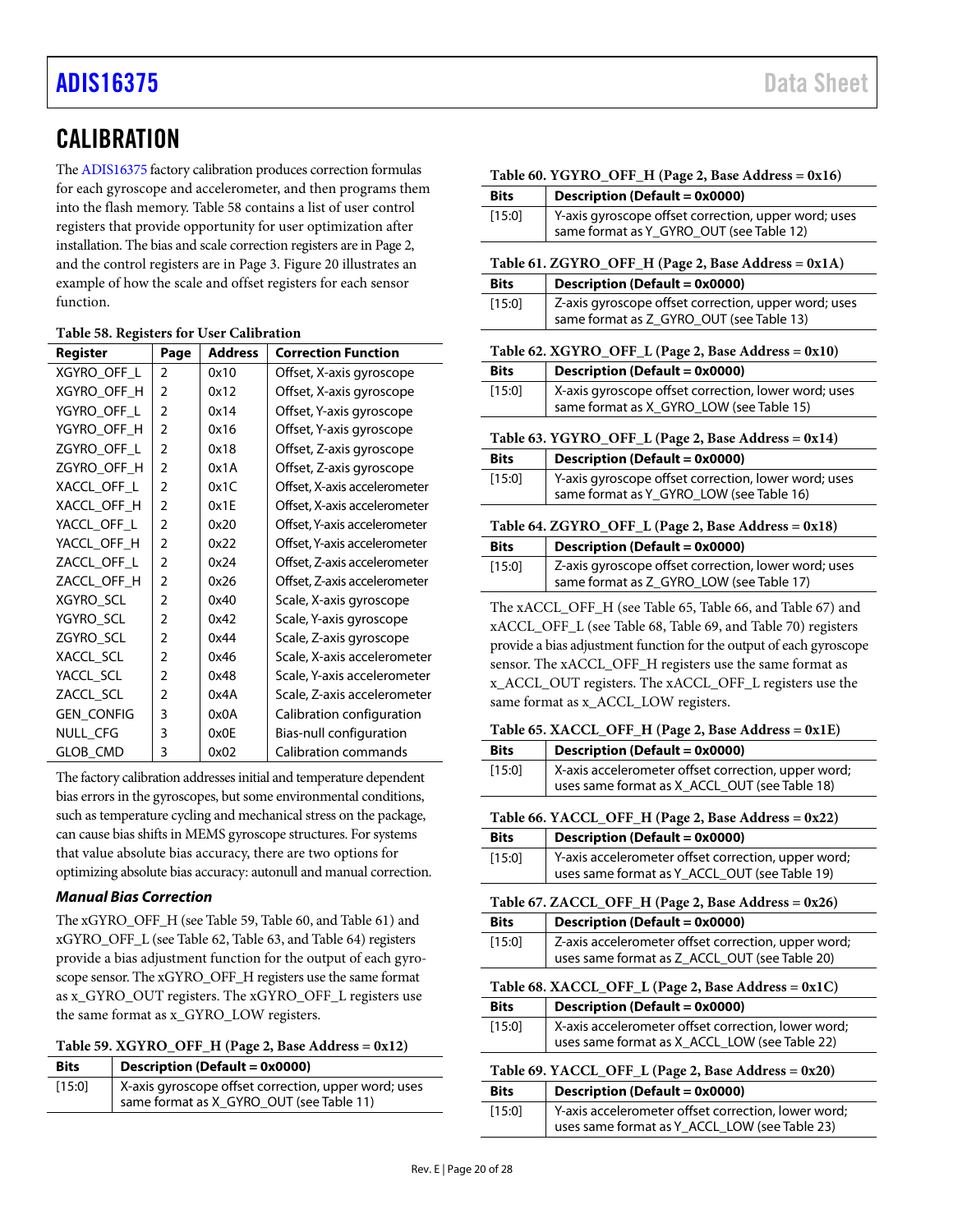#### <span id="page-20-0"></span>**Table 70. ZACCL\_OFF\_L (Page 2, Base Address = 0x24)**

| <b>Bits</b> | <b>Description (Default = 0x0000)</b>                                                                |  |  |
|-------------|------------------------------------------------------------------------------------------------------|--|--|
| [15:0]      | Z-axis accelerometer offset correction, lower word;<br>uses same format as Z_ACCL_LOW (see Table 24) |  |  |

#### *Manual Sensitivity Correction*

The xGYRO\_SCL and x\_ACCL\_SCL registers provide controls for sensitivity adjustment.

#### <span id="page-20-1"></span>**Table 71. XGYRO\_SCL (Page 2, Base Address = 0x40)**

| <b>Bits</b> | Description (Default = 0x0000)                      |
|-------------|-----------------------------------------------------|
| [15:0]      | X-axis gyroscope scale correction; twos complement, |
|             | 1 LSB = 0.003052% change in sensitivity;            |
|             | $0x0000$ = no scale adjustment, unity gain          |

#### <span id="page-20-2"></span>**Table 72. YGYRO\_SCL (Page 2, Base Address = 0x42)**

| <b>Bits</b> | Description (Default = 0x0000)                      |  |  |
|-------------|-----------------------------------------------------|--|--|
| [15:0]      | Y-axis gyroscope scale correction; twos complement, |  |  |
|             | 1 LSB = 0.003052% change in sensitivity;            |  |  |
|             | $0x0000$ = no scale adjustment, unity gain          |  |  |

#### <span id="page-20-3"></span>**Table 73. ZGYRO\_SCL (Page 2, Base Address = 0x44)**

| <b>Bits</b> | Description (Default = 0x0000)                                                                     |  |  |  |
|-------------|----------------------------------------------------------------------------------------------------|--|--|--|
| [15:0]      | Z-axis gyroscope scale correction; twos complement,<br>1 LSB = $0.003052\%$ change in sensitivity; |  |  |  |
|             | $0x0000$ = no scale adjustment, unity gain                                                         |  |  |  |

#### <span id="page-20-4"></span>**Table 74. XACCL\_SCL (Page 2, Base Address = 0x46)**

| <b>Bits</b> | Description (Default = 0x0000)                                                                                                                    |
|-------------|---------------------------------------------------------------------------------------------------------------------------------------------------|
| [15:0]      | X-axis accelerometer scale correction; twos<br>complement, $1$ LSB = 0.003052% change in<br>sensitivity; 0x0000 = no scale adjustment, unity gain |

#### <span id="page-20-5"></span>**Table 75. YACCL\_SCL (Page 2, Base Address = 0x48)**

| <b>Bits</b> | Description (Default = 0x0000)                                                                                                                  |  |  |  |
|-------------|-------------------------------------------------------------------------------------------------------------------------------------------------|--|--|--|
| $[15:0]$    | Y-axis accelerometer scale correction; twos<br>complement, 1 LSB = 0.003052% change in<br>sensitivity; 0x0000 = no scale adjustment, unity gain |  |  |  |

#### <span id="page-20-6"></span>**Table 76. ZACCL\_SCL (Page 2, Base Address = 0x4A)**

| <b>Bits</b> | Description (Default = 0x0000)                                                                                                                  |
|-------------|-------------------------------------------------------------------------------------------------------------------------------------------------|
| [15:0]      | Z-axis accelerometer scale correction; twos<br>complement, 1 LSB = 0.003052% change in<br>sensitivity; 0x0000 = no scale adjustment, unity gain |

<span id="page-20-7"></span>

*Figure 20. User Calibration Controls, X-Axis Gyroscope Example*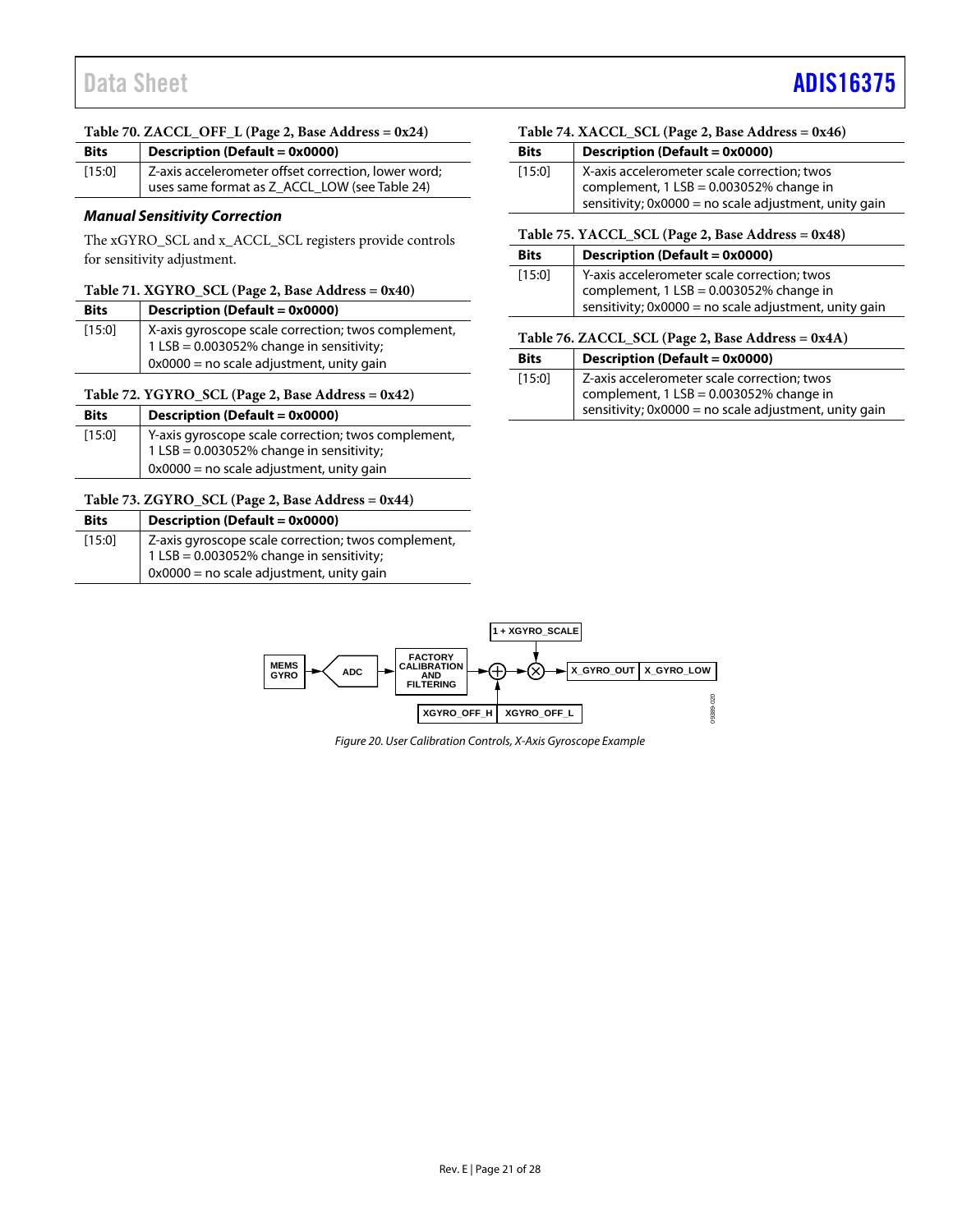# *Bias Null Command*

The continuous bias estimator (CBE) accumulates and averages data in a 64-sample FIFO. The average time (TA) for the bias estimates relies on the sample time base setting in NULL\_CFG[7:0] (see [Table 77\)](#page-21-1). Users can load the correction factors of the CBE into the gyroscope offset correction registers (se[e Table 59,](#page-19-2) [Table 60,](#page-19-4) [Table 61,](#page-19-6) [Table 62,](#page-19-1) [Table 63,](#page-19-3) [Table 64\)](#page-19-5) using the bias null command in GLOB\_CMD[0] (se[e Table 90\)](#page-23-5). NULL\_CFG[13:8] provide on/off controls for the sensors that update when issuing a bias null command. The factory-default configuration for NULL\_CFG enables the bias null command for the gyroscopes, disables the bias null command for the accelerometers, and establishes the average time to 53.3 seconds.

<span id="page-21-1"></span>

|  |  | Table 77. NULL_CFG (Page 3, Base Address = 0x0E) |
|--|--|--------------------------------------------------|
|--|--|--------------------------------------------------|

| <b>Bits</b> | <b>Description (Default = 0x070B)</b>                      |  |  |  |
|-------------|------------------------------------------------------------|--|--|--|
| [15:14]     | Not used                                                   |  |  |  |
| [13]        | Z-axis acceleration bias correction enable $(1 =$ enabled) |  |  |  |
| [12]        | Y-axis acceleration bias correction enable $(1 =$ enabled) |  |  |  |
| [11]        | X-axis acceleration bias correction enable $(1 =$ enabled) |  |  |  |
| [10]        | Z-axis gyroscope bias correction enable $(1 =$ enabled)    |  |  |  |
| [9]         | Y-axis gyroscope bias correction enable $(1 =$ enabled)    |  |  |  |
| [8]         | X-axis gyroscope bias correction enable $(1 =$ enabled)    |  |  |  |
| [7:4]       | Not used                                                   |  |  |  |
| [3:0]       | Time base control (TC), range: 0 to 13 (default = 11);     |  |  |  |
|             | TB = $2^{TC}/2460$ , time base,                            |  |  |  |
|             | TA = $64 \times$ TB, average time                          |  |  |  |

Turn to Page 3 ( $DIN = 0x8003$ ) and set  $GLOB\_CMD[0] = 1$  $(DIN = 0x8201,$  then  $DIN = 0x8300)$  to update the user offset registers with the correction factors of the CBE. Make sure that the inertial platform is stable during the entire average time for optimal bias estimates.

## *Restoring Factory Calibration*

Turn to Page 3 ( $DIN = 0x8003$ ) and set  $GLOB\_CMD[6] = 1$ (DIN = 0x8240, 0x8300) to execute the factory calibration restore function. This function resets each user calibration register to zero, resets all sensor data to 0, and automatically updates the flash memory within 72 ms. Se[e Table 90](#page-23-5) for more information on GLOB\_CMD.

### *Linear Acceleration on Effect on Gyroscope Bias*

MEMS gyroscopes typically have a bias response to linear acceleration that is normal to their axis of rotation. Th[e ADIS16375](https://www.analog.com/ADIS16375) offers an optional compensation function for this effect. Turn to Page 3 ( $DIN = 0x8003$ ) and set GEN\_CONFIG[7] = 1 ( $DIN =$  $0x8A80$ , then  $DIN = 0x8B00$ ). These example commands also disable the point of percussion. To enable this function as well, use  $DIN = 0x8AC0, 0x8B00$ . This function reduces the gyroscope bias response by a factor of at least 10.

<span id="page-21-0"></span>

|  |  |  | Table 78. GEN_CONFIG (Page 3, Base Address = 0x0A) |  |
|--|--|--|----------------------------------------------------|--|
|--|--|--|----------------------------------------------------|--|

| <b>Bits</b> | <b>Description (Default = 0x00C0)</b>                                         |
|-------------|-------------------------------------------------------------------------------|
| [15:8]      | Not used                                                                      |
| [7]         | Linear-q compensation for gyroscopes (1 = enabled)                            |
| [6]         | Point of percussion alignment ( $1 =$ enabled)                                |
| [5:2]       | Not used                                                                      |
| [1]         | Real-time clock, daylight savings time<br>(1: enabled, 0: disabled)           |
| [0]         | Real-time clock control<br>(1: relative/elapsed timer mode, 0: calendar mode) |

### *Point of Percussion Alignment*

GEN\_CONFIG[6] offers a point of percussion alignment function that maps the accelerometer sensors to the corner of the package identified in [Figure 21.](#page-21-2) To activate this feature, turn to Page 3  $(DIN = 0x8003)$ , then set GEN\_CONFIG[6] = 1 (DIN = 0x8A40, 0x8B00. These example commands also disable the linear-g compensation. To enable this function as well, use  $DIN =$ 0x8AC0, 0x8B00.



<span id="page-21-2"></span>*Figure 21. Point of Percussion Reference Point*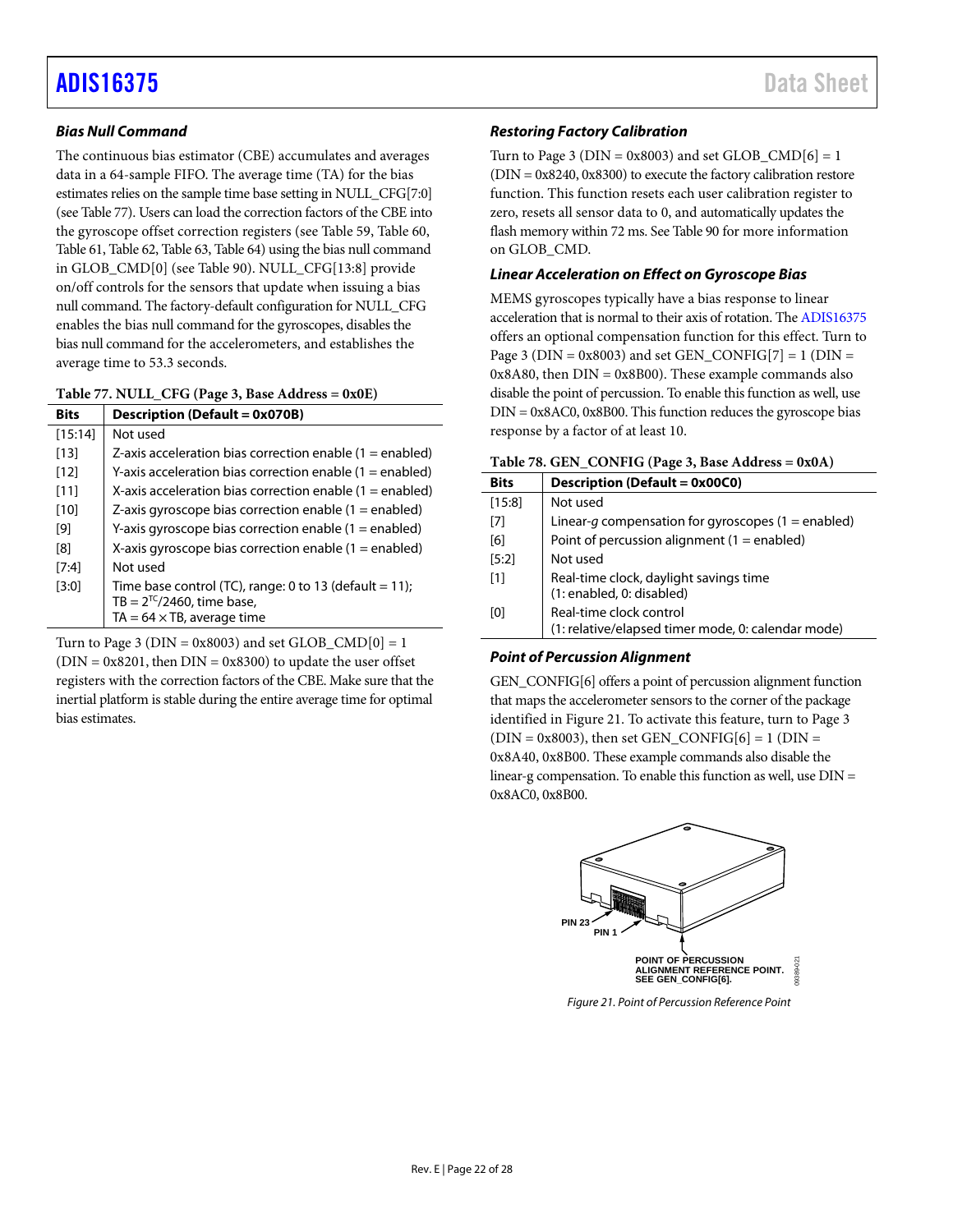# <span id="page-22-0"></span>ALARMS

The alarm function provides independent alarms for each inertial sensor. [Table 79](#page-22-9) contains a list of registers that provide configuration and control inputs for the alarm function.

### <span id="page-22-9"></span>**Table 79. Registers for Alarm Configuration**

| <b>Register</b> | Page | <b>Address</b> | <b>Description</b>           |
|-----------------|------|----------------|------------------------------|
| ALM CONFIG1     | 3    | 0x20           | Alarm configuration          |
| ALM CONFIG2     | 3    | 0x22           | Alarm configuration          |
| XG ALM MAG      | 3    | 0x40           | X-axis gyroscope trigger     |
| YG ALM MAG      | 3    | 0x42           | Y-axis gyroscope trigger     |
| ZG ALM MAG      | ٦    | 0x44           | Z-axis gyroscope trigger     |
| XA ALM MAG      | ٦    | 0x46           | X-axis accelerometer trigger |
| YA ALM MAG      | ξ    | 0x48           | Y-axis accelerometer trigger |
| ZA ALM MAG      | 3    | 0x4A           | Z-axis accelerometer trigger |

# *Static Alarm Use*

The static alarm setting compares each sensor's output with the trigger settings in the xG\_ALM\_MAG and xA\_ALM\_MAG registers (see [Table 80,](#page-22-3) [Table 81,](#page-22-4) [Table 82,](#page-22-5) [Table 83,](#page-22-6) [Table 84,](#page-22-7) an[d Table 85\)](#page-22-8) of that sensor. The polarity controls for each alarm are in the ALM\_CONFIG\_x registers (se[e Table 86](#page-22-1) an[d Table 87\)](#page-22-2). The polarity establishes whether greater than or less than produces an alarm condition. The comparison between the xG\_ALM\_MAG (or xA\_ALM\_MAG) value and the output data only applies to the upper word or 16 bits of the output data.

# <span id="page-22-3"></span>**Table 80. XG\_ALM\_MAG (Page 3, Base Address = 0x40)**

<span id="page-22-6"></span><span id="page-22-5"></span><span id="page-22-4"></span>

| <b>Bits</b> | <b>Description (Default = 0x0000)</b>               |
|-------------|-----------------------------------------------------|
| $[15:0]$    | X-axis gyroscope alarm threshold settings; matches  |
|             | format of the X_GYRO_OUT register in Table 11       |
|             | Table 81. YG_ALM_MAG (Page 3, Base Address = 0x42)  |
| <b>Bits</b> | <b>Description (Default = 0x0000)</b>               |
| [15:0]      | Y-axis gyroscope alarm threshold settings; matches  |
|             | format of the Y_GYRO_OUT register in Table 12       |
|             | Table 82. ZG_ALM_MAG (Page 3, Base Address = 0x44)  |
| <b>Bits</b> | <b>Description (Default = 0x0000)</b>               |
| $[15:0]$    | Z-axis gyroscope alarm threshold settings; matches  |
|             | format of the Z_GYRO_OUT register in Table 13       |
|             | Table 83. XA_ALM_MAG (Page 3, Base Address = 0x46)  |
| <b>Bits</b> | Description (Default = 0x0000)                      |
| [15:0]      | X-axis accelerometer alarm threshold settings; uses |
|             | the same format as X_ACCL_OUT, see Table 18         |
|             | Table 84. YA_ALM_MAG (Page 3, Base Address = 0x48)  |
| <b>Bits</b> | <b>Description (Default = 0x0000)</b>               |
| [15:0]      | Y-axis accelerometer alarm threshold settings; uses |
|             | the same format as Y_ACCL_OUT, see Table 19         |
|             |                                                     |
|             | Table 85. ZA_ALM_MAG (Page 3, Base Address = 0x4A)  |
| <b>Bits</b> | <b>Description (Default = 0x0000)</b>               |

<span id="page-22-8"></span><span id="page-22-7"></span>the same format as Z\_ACCL\_OUT, se[e Table 20](#page-14-8)

# *Dynamic Alarm Use*

The dynamic alarm setting provides the option of comparing the change in each sensor's output over a period of 48.7 ms, with that sensor's xx\_ALM\_MAG register.

# *Alarm Reporting*

Monitor each sensor's alarm by reading the ALM\_STS register (see [Table 43\)](#page-16-2), located in Page 0. The FNCIO\_CTRL register (see [Table 93\)](#page-24-2) provides a control for establishing any of the DIOx lines as an alarm indicator output signal.

<span id="page-22-1"></span>

| DILS   | Description (Delault = 0x0000)                           |
|--------|----------------------------------------------------------|
| $[15]$ | X-axis accelerometer alarm $(1 =$ enabled)               |
| [14]   | Not used                                                 |
| [13]   | X-axis accelerometer alarm polarity $(1 =$ greater than) |
| [12]   | X-axis accelerometer dynamic enable $(1 =$ enabled)      |
| [11]   | Z-axis gyroscope alarm $(1 =$ enabled)                   |
| [10]   | Not used                                                 |
| [9]    | Z-axis gyroscope alarm polarity $(1 =$ greater than)     |
| [8]    | Z-axis gyroscope dynamic enable $(1 =$ enabled)          |
| $[7]$  | Y-axis gyroscope alarm $(1 =$ enabled)                   |
| [6]    | Not used                                                 |
| [5]    | Y-axis gyroscope alarm polarity $(1 =$ greater than)     |
| [4]    | Y-axis gyroscope dynamic enable $(1 =$ enabled)          |
| [3]    | X-axis gyroscope alarm $(1 =$ enabled)                   |
| $[2]$  | Not used                                                 |
| [1]    | X-axis gyroscope alarm polarity $(1 =$ greater than)     |
| [0]    | X-axis gyroscope dynamic enable $(1 =$ enabled)          |
|        |                                                          |

# <span id="page-22-2"></span>**Table 87. ALM\_CONFIG\_2 (Page 3, Base Address = 0x22)**

| <b>Bits</b>       | <b>Description (Default = 0x0000)</b>                    |
|-------------------|----------------------------------------------------------|
| [15:8]            | Not used                                                 |
| [7]               | Z-axis accelerometer alarm $(1 =$ enabled)               |
| [6]               | Not used                                                 |
| [5]               | Z-axis accelerometer alarm polarity $(1 =$ greater than) |
| [4]               | Z-axis accelerometer dynamic enable $(1 =$ enabled)      |
| [3]               | Y-axis accelerometer alarm $(1 =$ enabled)               |
| $\lceil 2 \rceil$ | Not used                                                 |
| [1]               | Y-axis accelerometer alarm polarity $(1 =$ greater than) |
| [0]               | Y-axis accelerometer dynamic enable $(1 =$ enabled)      |

# *Alarm Example*

[Table 88](#page-22-10) offers an alarm configuration example, which sets the X-axis gyroscope alarm to trip when X\_GYRO\_OUT > 131.1°/sec (0x2710).

<span id="page-22-10"></span>

| Table 88. Alarm Configuration Example 1 |                                 |  |  |
|-----------------------------------------|---------------------------------|--|--|
| <b>DIN</b>                              | <b>Description</b>              |  |  |
| 0xC010                                  | Set XA ALM MAG[7:0] = $0x10$    |  |  |
| 0xC127                                  | Set XA ALM MAG[15:8] = $0x27$   |  |  |
| 0xA006                                  | Set ALM CONFIG $1[7:0] = 0x06$  |  |  |
| 0xA100                                  | Set ALM CONFIG $1[15:8] = 0x00$ |  |  |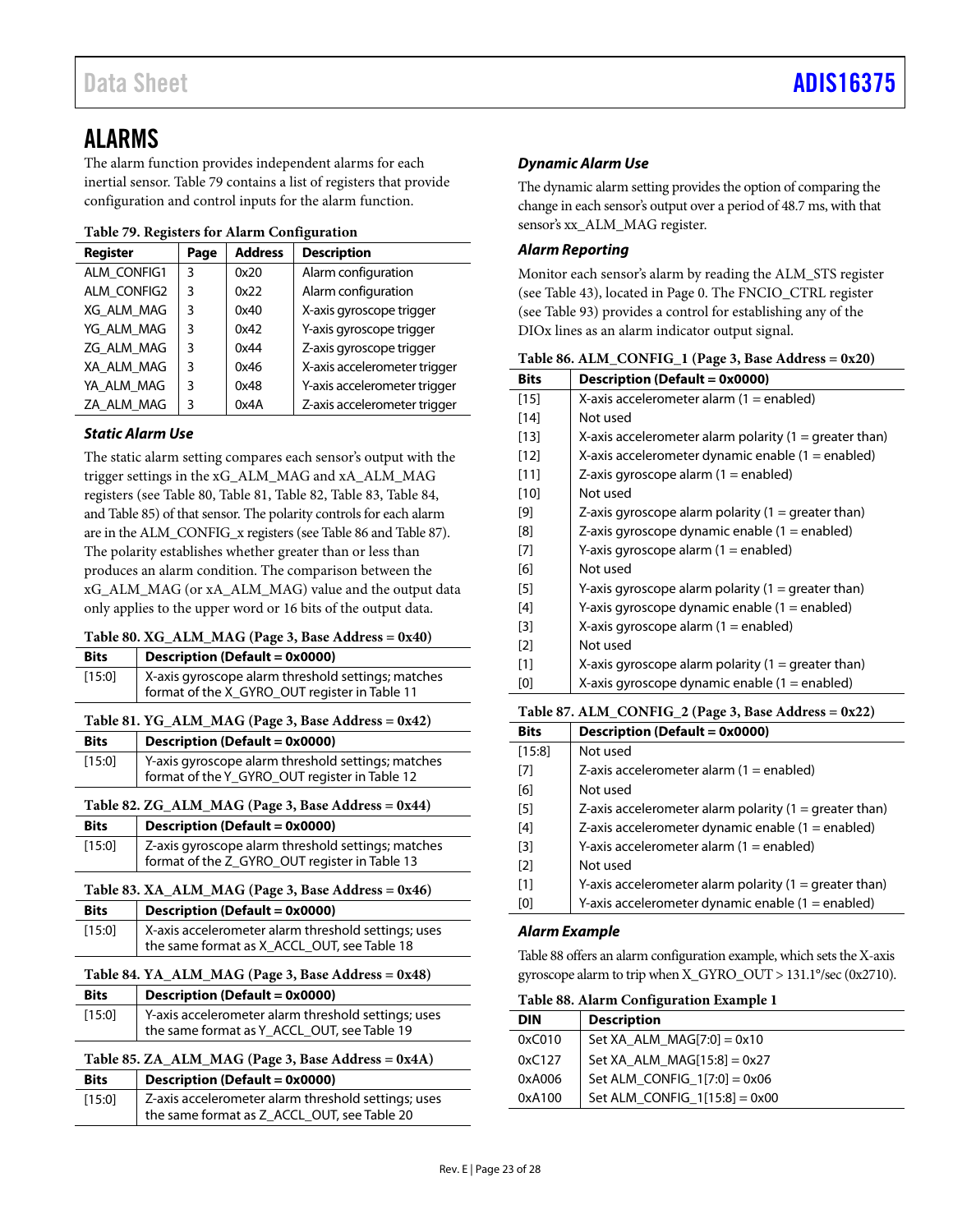# <span id="page-23-0"></span>SYSTEM CONTROLS

The [ADIS16375](https://www.analog.com/ADIS16375) provides a number of system-level controls for managing its operation using the registers listed in [Table 89.](#page-23-6)

### <span id="page-23-6"></span>**Table 89. System Control Registers**

| Register          | Page           | <b>Address</b> | <b>Description</b>          |
|-------------------|----------------|----------------|-----------------------------|
| FLSH CNT L        | $\overline{2}$ | 0x78           | Flash memory write counter  |
| FLSH_CNT_H        | $\mathcal{P}$  | 0x7A           | Flash memory write counter  |
| <b>GLOB CMD</b>   | 3              | 0x02           | Global commands             |
| FNCIO_CTRL        | 3              | 0x06           | I/O Function control        |
| <b>GPIO CTRL</b>  | 3              | 0x08           | I/O General purpose control |
| <b>GEN_CONFIG</b> | 3              | 0x0A           | Clock configuration         |
| <b>SLP CONFIG</b> | 3              | 0x10           | Sleep mode control          |

# <span id="page-23-1"></span>**GLOBAL COMMANDS**

The GLOB\_CMD register (se[e Table 90\)](#page-23-5) provides trigger bits for several operations. Write 1 to the appropriate bit in GLOB\_CMD to start a function. After the function completes, the bit restores to 0.

<span id="page-23-5"></span>**Table 90. GLOB\_CMD (Page 3, Base Address = 0x02)**

| <b>Bits</b>       | <b>Description</b>          | <b>Execution Time</b> |
|-------------------|-----------------------------|-----------------------|
| [15:8]            | Not used                    | Not applicable        |
| [7]               | Software reset              | 74 ms                 |
| [6]               | Factory calibration restore | 50 ms                 |
| $[5:4]$           | Not used                    | Not applicable        |
| [3]               | Flash memory update         | 375 ms                |
| $\lceil 2 \rceil$ | Flash memory test           | $50 \text{ ms}$       |
| [1]               | Self test                   | 10 <sub>ms</sub>      |
| [0]               | Bias null                   | See Table 77          |

# *Software Reset*

Turn to Page 3 ( $DIN = 0x8003$ ) and then set GLOB  $\text{CMD}[7] = 1$  $(DIN = 0x8280,$  then  $DIN = 0x8300$  to reset the operation, which removes all data, initializes all registers from their flash settings, and starts data collection. This function provides a firmware alternative to the  $\overline{\text{RST}}$  line (se[e Table 5,](#page-7-1) Pin 8).

### *Automatic Self Test*

Turn to Page 3 ( $DIN = 0x8003$ ) and then set  $GLOB\_CMD[1] = 1$  $(DIN = 0x8202$ , then  $DIN = 0x8300$  to run an automatic self test routine, which executes the following steps:

- 1. Measure output on each sensor
- 2. Activate self test on each sensor
- 3. Measure output on each sensor
- 4. Deactivate the self test on each sensor
- 5. Calculate the difference with self test on and off
- 6. Compare the difference with internal pass/fail criteria
- 7. Report the pass/fail results for each sensor in DIAG\_STS (see [Table 42\)](#page-16-1)

After waiting 10 ms for this test to complete, turn to Page 0  $(DIN = 0x8000)$  and read DIAG\_STS using  $DIN = 0x0A00$ . Note that using an external clock can extend this time. When using an external clock of 100 Hz, this time extends to 35 ms. Note that 100 Hz is too slow for optimal sensor performance; however, it demonstrates the potential for longer self test times.

# <span id="page-23-2"></span>**MEMORY MANAGEMENT**

The data retention of the flash memory depends on temperature and the number of write cycles. [Figure 22](#page-23-7) characterizes the dependence on temperature and the FLSH\_CNT\_L (se[e Table 91\)](#page-23-3) and FLSH\_CNT\_H (se[e Table 92\)](#page-23-4) registers provide a running count of flash write cycles. The flash updates every time GLOB\_CMD[6], GLOB\_CMD[3], or GLOB\_CMD[0] is set to 1.

<span id="page-23-3"></span>

|  |  | Table 91. FLSH_CNT_L (Page 2, Base Address = $0x78$ ) |  |
|--|--|-------------------------------------------------------|--|
|  |  |                                                       |  |

| <b>Bits</b> | <b>Description</b>                                  |
|-------------|-----------------------------------------------------|
| [15:0]      | Binary counter; number of flash updates, lower word |
|             |                                                     |

<span id="page-23-4"></span>

|                                               | Table 92. FLSH_CNT_H (Page 2, Base Address = 0x7A)     |
|-----------------------------------------------|--------------------------------------------------------|
| <b>Bits</b>                                   | <b>Description</b>                                     |
| [15:0]                                        | Binary counter; number of flash updates, upper word    |
| 600<br>RETENTION (Years)<br>450<br>300<br>150 |                                                        |
| 0                                             | 150<br>55<br>135<br>30<br>40<br>70<br>85<br>100<br>125 |
|                                               | 09389-022<br>JUNCTION TEMPERATURE (°C)                 |
|                                               |                                                        |

*Figure 22. Flash Memory Retention*

# <span id="page-23-7"></span>*Flash Memory Test*

Turn to Page 3 ( $DIN = 0x8003$ ), and then set  $GLOB\_CMD[2] = 1$  $(DIN = 0x8204$ , then  $DIN = 0x8300$  to run a check-sum test of the internal flash memory, which compares a factory-programmed sum with the current sum of the same memory locations. The result of this test loads into SYS\_E\_FLAG[6] (see [Table 41\)](#page-16-0). Read this register by turning to Page  $0$  (DIN = 0x8000) and using DIN = 0x0800 as the read request command.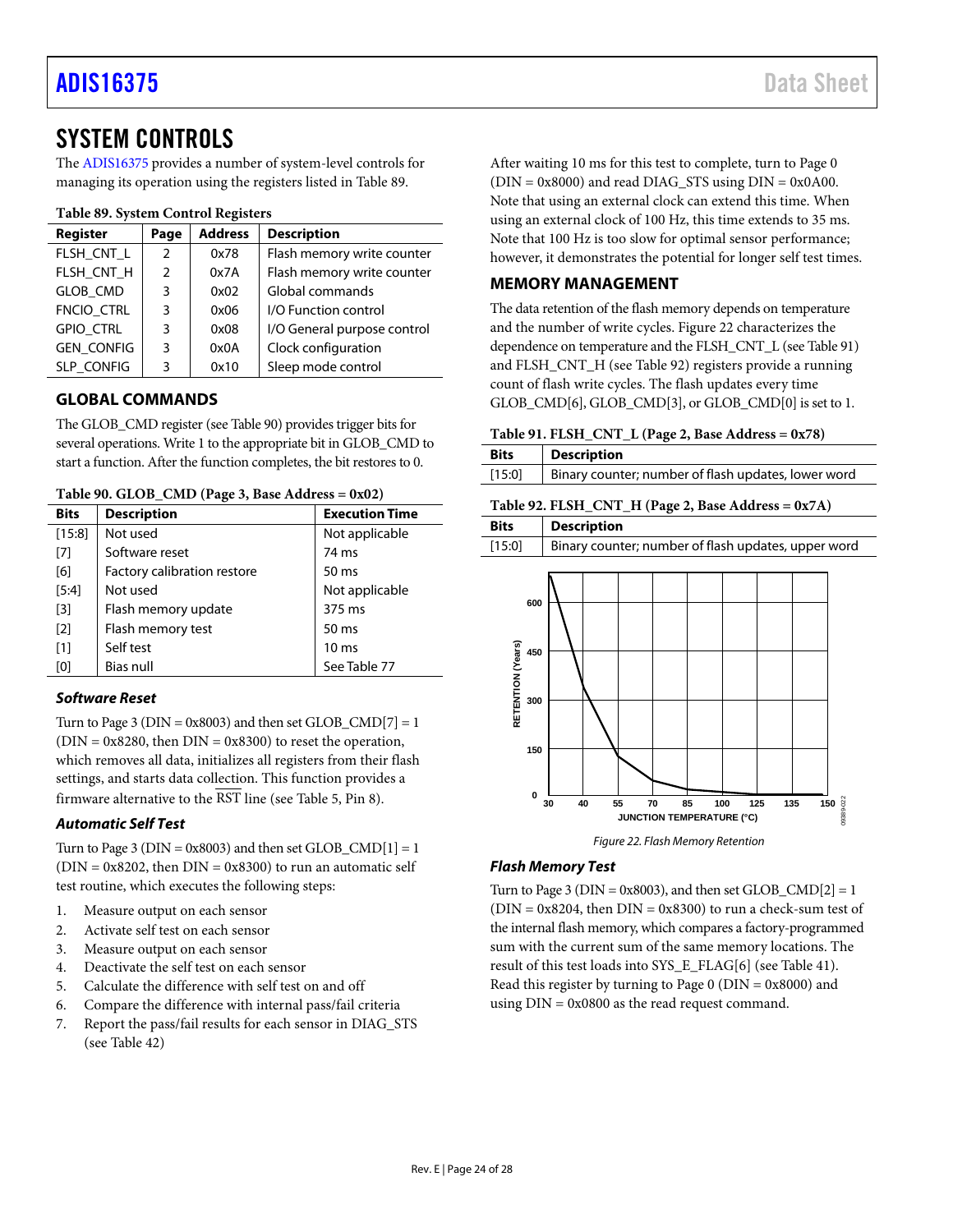# <span id="page-24-0"></span>**GENERAL-PURPOSE I/O**

There are four general-purpose I/O lines: DIO1, DIO2, DIO3, and DIO4. The FNCIO\_CTRL register controls the basic function of each I/O line, which provides a number of useful functions.

<span id="page-24-2"></span>

|  |  | Table 93. FNCIO_CTRL (Page 3, Base Address = 0x06) |
|--|--|----------------------------------------------------|
|--|--|----------------------------------------------------|

| <b>Bits</b>       | <b>Description (Default = 0x000D)</b>                            |
|-------------------|------------------------------------------------------------------|
| [15:12]           | Not used                                                         |
| [11]              | Alarm indicator: $1 =$ enabled, $0 =$ disabled                   |
| [10]              | Alarm indicator polarity: $1 =$ positive, $0 =$ negative         |
| [9:8]             | Alarm indicator line selection:                                  |
|                   | $00 = DIO1$ , $01 = DIO2$ , $10 = DIO3$ , $11 = DIO4$            |
| [7]               | Sync clock input enable: $1 =$ enabled, $0 =$ disabled           |
| [6]               | Sync clock input polarity: $1 =$ rising edge, $0 =$ falling edge |
| [5:4]             | Sync clock input line selection:                                 |
|                   | $00 = DIO1$ , $01 = DIO2$ , $10 = DIO3$ , $11 = DIO4$            |
| [3]               | Data-ready enable: $1 =$ enabled, $0 =$ disabled                 |
| $\lceil 2 \rceil$ | Data-ready polarity: $1 =$ positive, $0 =$ negative              |
| [1:0]             | Data-ready line selection:                                       |
|                   | $00 = DIO1$ , $01 = DIO2$ , $10 = DIO3$ , $11 = DIO4$            |

## *Data-Ready Indicator*

FNCIO\_CTRL[3:0] provide some configuration options for using one of the DIOx lines as a data-ready indicator signal, which can drive a processor's interrupt control line. The factorydefault assigns DIO2 as a positive-polarity, data-ready signal. Use the following sequence to change this assignment to DIO1 with a negative polarity: turn to Page  $3$  (DIN = 0x8003) and set FNCIO\_CTRL $[3:0] = 1000$  (DIN = 0x8608, then DIN = 0x8700). The timing jitter on the data-ready signal is  $\pm 1.4$  µs.

# *Input Sync/Clock Control*

FNCIO\_CTRL[7:4] provides some configuration options for using one of the DIOx lines as an input synchronization signal for sampling inertial sensor data. For example, use the following sequence to establish DIO4 as a positive-polarity, input clock pin and keep the factory default setting for the data-ready function: turn to Page 3 ( $DIN = 0x8003$ ) and set  $FNCIO_CTRL[7:4] =$ 1111 ( $DIN = 0x86FD$ , then  $DIN = 0x8700$ ). Note that this command also disables the internal sampling clock, and no data sampling takes place without the input clock signal. When using this mode, each clock pulse generates four sequential samples at a rate of 9.84 kHz, which are then averaged together. When selecting a clock input frequency, consider the 330 Hz sensor bandwidth, because undersampling the sensors can degrade noise and stability performance.

# *General-Purpose I/O Control*

When FNCIO\_CTRL does not configure a DIOx pin, the GPIO\_CTRL provides a control register for general-purpose use of the pins. GPIO\_CTRL[3:0] provides input/output assignment controls for each line. When the DIOx lines are inputs, monitor their level by reading GPIO\_CTRL[7:4]. When the DIOx lines are used as outputs, set their level by writing to GPIO\_CTRL[7:4]. For example, use the following sequence to set DIO1 and DIO3 as high and low output lines, respectively, and set DIO2 and

DIO4 as input lines. Turn to Page  $3$  (DIN = 0x8003) and set GPIO\_CTRL[7:0] =  $0x15$  (DIN =  $0x8815$ , then DIN =  $0x8900$ ).

<span id="page-24-3"></span>

|  |  |  |  | Table 94. GPIO_CTRL (Page 3, Base Address = 0x08) |
|--|--|--|--|---------------------------------------------------|
|--|--|--|--|---------------------------------------------------|

| <b>Bits</b> | <b>Description (Default = 0x0000)</b>                                            |
|-------------|----------------------------------------------------------------------------------|
| [15:8]      | Don't care                                                                       |
| [7]         | General-Purpose I/O Line 4 (DIO4) data level                                     |
| [6]         | General-Purpose I/O Line 3 (DIO3) data level                                     |
| [5]         | General-Purpose I/O Line 2 (DIO2) data level                                     |
| [4]         | General-Purpose I/O Line 1 (DIO1) data level                                     |
| [3]         | General-Purpose I/O Line 4 (DIO4) direction control<br>$(1 = output, 0 = input)$ |
| [2]         | General-Purpose I/O Line 3 (DIO3) direction control<br>$(1 = output, 0 = input)$ |
| [1]         | General-Purpose I/O Line 2 (DIO2) direction control<br>$(1 = output, 0 = input)$ |
| [0]         | General-Purpose I/O Line 1 (DIO1) direction control<br>$(1 = output, 0 = input)$ |

# <span id="page-24-1"></span>**POWER MANAGEMENT**

The SLP\_CFG register (se[e Table 95\)](#page-24-4) provides four different power management modes for system-level management: power-down, timed power-down, normal sleep, and timed sleep. The trade-off between power-down and sleep mode is between idle power and recovery time. Power-down mode offers the best idle power consumption but requires the most time to recover. All volatile settings are lost during power-down but are preserved during sleep mode.

For timed sleep mode, turn to Page 3 (DIN = 0x8003), write the amount of sleep time to  $SLP_CFG[7:0]$ , and set  $SLP_CFG[8] = 1$ (DIN = 0x9101) to start the sleep period. For a timed power-down period, change the last command to set SLP\_CFG[9] = 1 (DIN = 0x9102). To power down or sleep for an indefinite period, set SLP\_CFG[7:0] = 0x00 first, then set either SLP\_CFG[8] or SLP\_CFG[9] to 1. Note that the command takes effect when the CS line goes high. To awaken the device from sleep or powerdown mode, use one of the following options to restore normal operation:

- Assert CS from high to low
- Pulse  $\overline{\text{RST}}$  low, then high again
- Cycle the power

For example, set SLP\_CFG[7:0] =  $0x64$  (DIN =  $0x9064$ ), then set  $SLP_CFG[8] = 1$  (DIN = 0x9101) to start a sleep period of 100 seconds.

<span id="page-24-4"></span>

| Table 95. SLP_CFG (Page 3, Base Address = 0x10) |  |  |  |  |
|-------------------------------------------------|--|--|--|--|
|-------------------------------------------------|--|--|--|--|

| <b>Bits</b> | <b>Description</b>                                              |
|-------------|-----------------------------------------------------------------|
| [15:10]     | Not used                                                        |
| [9]         | Power-down mode                                                 |
| [8]         | Normal sleep mode                                               |
| [7:0]       | Programmable sleep time bits; 1 sec/LSB;<br>$0x00 =$ indefinite |

If the sleep mode and power-down mode bits are both set high, then the sleep mode (SLP\_CFG[8]) bit take precedence.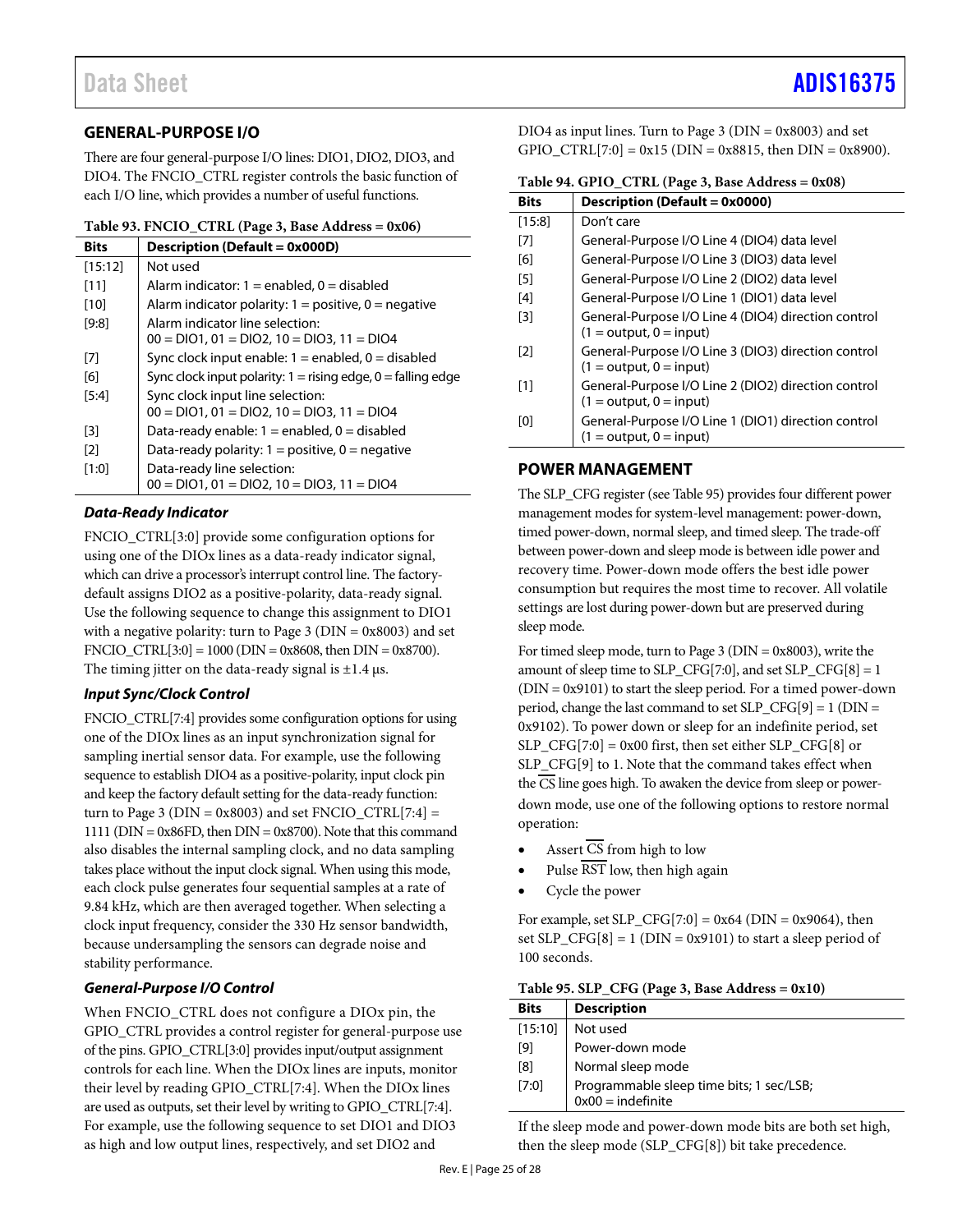# *Real-Time Clock Configuration/Data*

The VDDRTC power supply pin (Pin 23, see [Table 5\)](#page-7-1) provides a separate supply for the real-time clock (RTC) function. This enables the RTC to keep track of time, even when the main supply (VDD) is off. Configure the RTC function by selecting one of two modes in GEN\_CONFIG[0] (se[e Table 78\)](#page-21-0). The real-time clock data is available in the TIME\_MS\_OUT (se[e Table 96\)](#page-25-0), TIME\_DH\_OUT (see [Table 97\)](#page-25-1), and TIME\_YM\_OUT (see [Table 98\)](#page-25-2) registers. When using the elapsed timer mode, the time data registers start at 0x0000 when the device starts up (or resets) and begin keeping time in a manner that is similar to a stopwatch. When using the clock/calendar mode, write the current time to the real-time registers in the following sequence: seconds (TIME\_MS\_OUT[7:0]), minutes (TIME\_MS\_OUT[15:8]), hours (TIME\_DH\_OUT[7:0]), day (TIME\_DH\_OUT[15:8]), month (TIME\_YM\_OUT[7:0]), and year (TIME\_YM\_OUT[15:8]). The updates to the timer do not go active until a successful write to the TIME\_YM\_OUT[15:8] byte. The six registers reflect the newly updated values only after the next seconds tick of the clock that follows the write to TIME\_YM\_OUT[15:8] (year). Writing to TIME\_YM\_OUT[15:8] activates all timing values; therefore, always write to this location last when updating the timer, even if the year information does not require updating.

Write the current time to each time data register after setting GEN\_CONFIG $[0] = 1$  (DIN = 0x8003, 0x8A01, and 0x8B00). Note that GEN\_CONFIG[1] provides a bit for managing daylight savings time. After the GEN\_CONFIG and

TIME\_xx\_OUT registers are configured, set GLOB\_CMD[3] = 1  $(DIN = 0x8003, 0x8204, and 0x8300)$  to back these settings up in flash, and use a separate 3.3 V source to supply power to the VDDRTC function. Note that access to time data in the TIME\_xx\_OUT registers requires normal operation (VDD = 3.3 V and full startup), but the timer function only requires that VDDRTC = 3.3 V when the rest of th[e ADIS16375](https://www.analog.com/ADIS16375) is turned off.

<span id="page-25-0"></span>

| Table 96. TIME_MS_OUT (Page 0, Base Address = 0x70) |  |  |  |  |  |  |
|-----------------------------------------------------|--|--|--|--|--|--|
|-----------------------------------------------------|--|--|--|--|--|--|

<span id="page-25-2"></span><span id="page-25-1"></span>

| <b>Bits</b> | <b>Description</b>                                        |
|-------------|-----------------------------------------------------------|
| [15:14]     | Not used                                                  |
| $[13:8]$    | Minutes, binary data, range $= 0$ to 59                   |
| [7:6]       | Not used                                                  |
| [5:0]       | Seconds, binary data, range $= 0$ to 59                   |
|             | Table 97. TIME_DH_OUT (Page 0, Base Address = 0x72)       |
| <b>Bits</b> | <b>Description</b>                                        |
| [15:13]     | Not used                                                  |
| $[12:8]$    | Day, binary data, range $=$ 1 to 31                       |
| [7:6]       | Not used                                                  |
| [5:0]       | Hours, binary data, range $= 0$ to 23                     |
|             | Table 98. TIME_YM_OUT (Page 0, Base Address = 0x74)       |
| <b>Bits</b> | <b>Description</b>                                        |
| $[15]$      | Not used                                                  |
| $[14:8]$    | Year, binary data, range = 0 to 99, relative to 2000 A.D. |
| [7:4]       | Not used                                                  |
| [3:0]       | Month, binary data, range $=$ 1 to 12                     |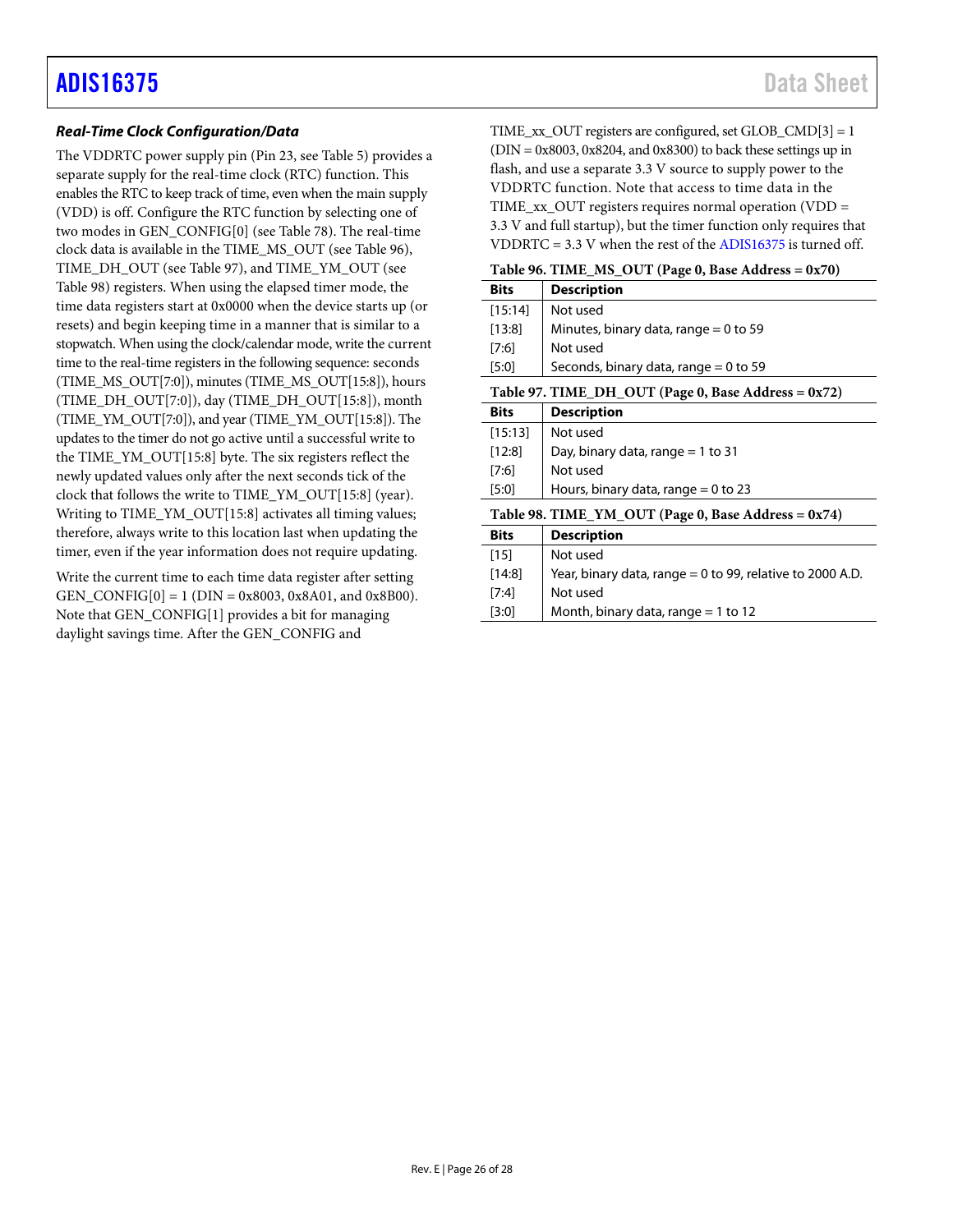# <span id="page-26-0"></span>APPLICATIONS INFORMATION **MOUNTING TIPS**

<span id="page-26-1"></span>For best performance, follow these simple rules when installing the [ADIS16375](https://www.analog.com/ADIS16375?doc=ADIS16375.pdf) into a system.

- 1. Eliminate opportunity for translational force (x-axis and y-axis direction; se[e Figure 6\)](#page-7-2).
- 2. Isolate mounting force to the four corners, on the part of the package surface that surrounds the mounting holes.
- 3. Use uniform mounting forces on all four corners. The suggested torque setting is 40 inch-ounces (0.285 N-m).

These three rules help prevent nonuniform force profiles, which can warp the package and introduce bias errors in the sensors. [Figure 23](#page-26-5) provides an example that leverages washers to set the package off the mounting surface and uses 2.85 mm pass through holes and backside washers/nuts for attachment. [Figure 24](#page-26-6) and [Figure 25](#page-26-7) provide some details from mounting hole and connector alignment pin drill locations. For more information on mounting the [ADIS16375,](https://www.analog.com/ADIS16375?doc=ADIS16375.pdf) see th[e AN-1295 Application Note.](https://www.analog.com/AN-1295?doc=ADIS16375.pdf)

<span id="page-26-5"></span>



<span id="page-26-7"></span>*Figure 25. Suggested Layout and Mechanical Design when Using the Samtec CLM-112-02-G-D-A for the Mating Connector*

# <span id="page-26-2"></span>**EVALUATION TOOLS** *Breakout Board, ADIS16IMU/PCBZ*

The [ADIS16IMU1/PCBZ](https://www.analog.com/ADIS16IMU1/PCBZ?doc=ADIS16375.pdf) (sold separately) provides a breakout board function for th[e ADIS16375,](https://www.analog.com/ADIS16375?doc=ADIS16375.pdf) which means that it provides access to th[e ADIS16375](https://www.analog.com/ADIS16375?doc=ADIS16375.pdf) through larger connectors that support standard 1 mm ribbon cabling. It also provides four mounting holes for attachment of th[e ADIS16375](https://www.analog.com/ADIS16375?doc=ADIS16375.pdf) to the breakout board. For more information on th[e ADIS16IMU1/PCBZ,](https://www.analog.com/ADIS16IMU1/PCBZ?doc=ADIS16375.pdf) see [www.analog.com/ADIS16IMU1/PCBZ.](https://www.analog.com/ADIS16IMU1/PCBZ?doc=ADIS16375.pdf) 

# *PC-Based Evaluation[, EVAL-ADIS2](http://www.analog.com/EVAL-ADIS2?doc=ADIS16485.pdf)*

Use th[e EVAL-ADIS2](https://www.analog.com/EVAL-ADIS2?doc=ADIS16375.pdf) and th[e ADIS16IMU1/PCBZ](https://www.analog.com/ADIS16IMU1/PCBZ?doc=ADIS16375.pdf) to evaluate the [ADIS16375](https://www.analog.com/ADIS16375?doc=ADIS16375.pdf) on a PC-based platform.

# <span id="page-26-3"></span>**POWER SUPPLY CONSIDERATIONS**

The [ADIS16375](https://www.analog.com/ADIS16375?doc=ADIS16375.pdf) has approximately  $\sim$ 24  $\mu$ F of capacitance across the VDD and GND pins. While this capacitor bank provides a large amount of localized filtering, it also presents an opportunity for excessive charging current when the VDD voltage ramps too quickly. Use the following relationship to help determine the appropriate VDD voltage profile, with respect to any current limit functions that can cause the power supply to lose regulation and potentially introduce unsafe conditions for th[e ADIS16375.](https://www.analog.com/ADIS16375?doc=ADIS16375.pdf) 

$$
i(t) = C \, \frac{dV}{dt}
$$

In addition to managing the initial voltage ramp, the [ADIS16375](https://www.analog.com/ADIS16375?doc=ADIS16375.pdf) has transient current demands during its start-up period, with the peak current reaching 1500 mA for a period of 400 μs.

# <span id="page-26-4"></span>**X-RAY SENSITIVITY**

<span id="page-26-6"></span>Exposure to high dose rate X-rays, such as those in production systems that inspect solder joints in electronic assemblies, may affect accelerometer bias errors. For optimal performance, avoid exposing th[e ADIS16375](https://www.analog.com/ADIS16475?doc=ADIS16475.pdf) to this type of inspection.